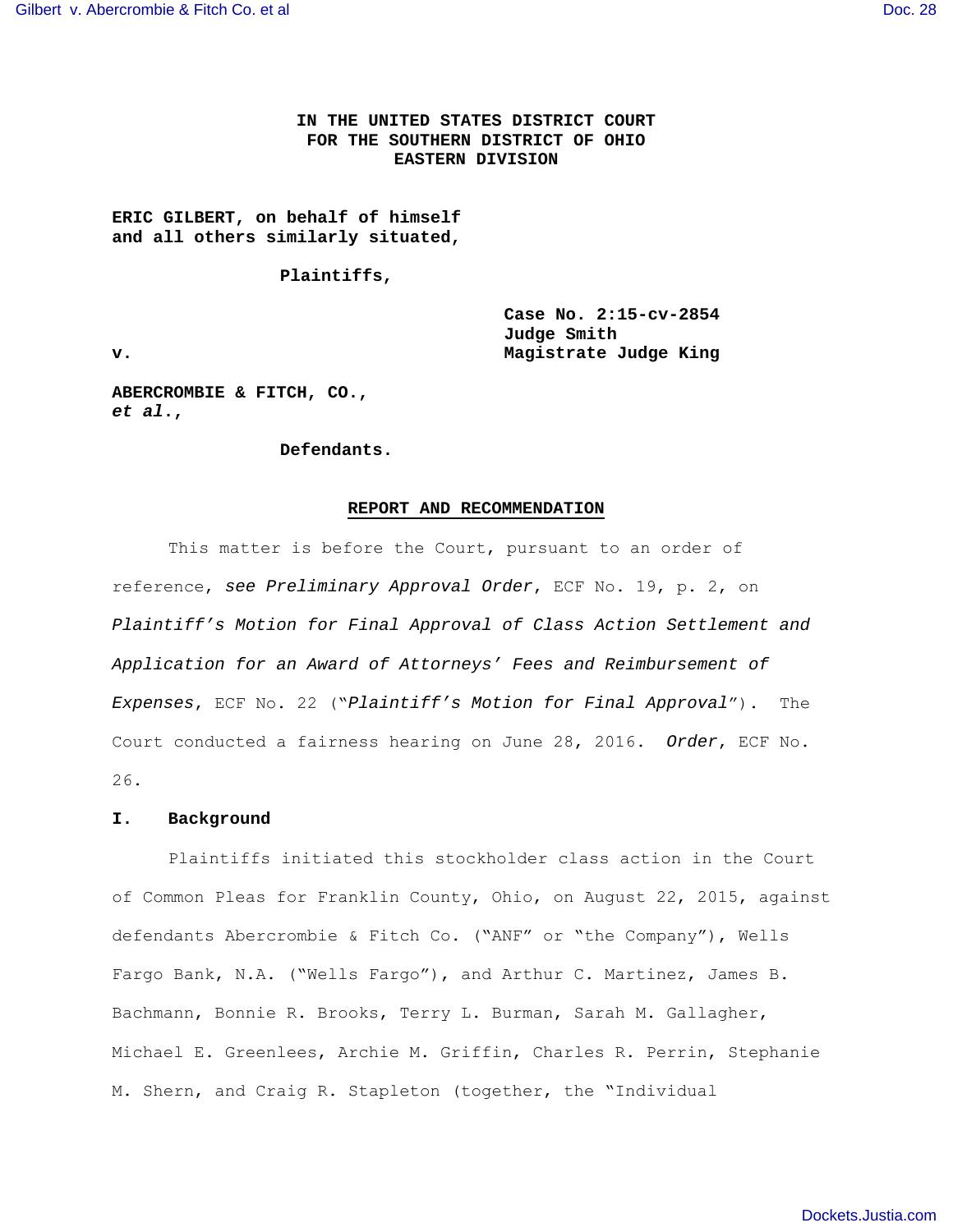Defendants"). Defendants removed the action to this Court on September 24, 2015, pursuant to the Class Action Fairness Act, 28 U.S.C. §§ 1332(d), 1453. ECF No. 1. Plaintiff Gilbert is an ANF shareholder who resides in Florida. Complaint, ECF No. 2, page 1 (caption);  $\text{\ensuremath{\mathfrak{N}}}$  11. ANF is a citizen of Delaware and Ohio. Id. at  $\text{\ensuremath{\mathfrak{N}}}$  12. Wells Fargo is a citizen of South Dakota. Id. at  $\mathbb I$  16. None of the Individual Defendants is a citizen of Florida. Id. at 1 (caption).

# **A. Alleged Wrongdoing**

The Individual Defendants entered into two credit agreements on August 7, 2014, with Wells Fargo serving as administrative agent: (1) a term loan credit agreement that provides an unsecured term loan to ANF in the principal amount of \$300 million, maturing on August  $7$ , 2021 ("Term Loan Credit Agreement"); and (2) a revolving credit agreement that provides up to \$400 million on a revolving basis, maturing on August 7, 2019 (the "Revolving Credit Agreement") (collectively with the Term Loan Credit Agreement, "the Credit Agreements"). Complaint, ¶¶ 2, 26-28; Stipulation and Agreement of Settlement, ECF No. 23-1,  $\frac{1}{2}$  J.2. Under Section 8.01(j) of the Credit Agreements, a "Change of Control" constitutes an "Event of Default." Complaint, ¶ 31. Section 8.02 of the Credit Agreements provides that upon an "Event of Default," the "Administrative Agent" may, or at the request of the "Required Lenders" shall, "declare the unpaid principal amount of all outstanding Loans, all interest accrued and unpaid thereon, and all other Obligations . . . to be **immediately due and payable**, without presentment, demand, protest or other notice of any kind[.]" Id. (emphasis added by Complaint).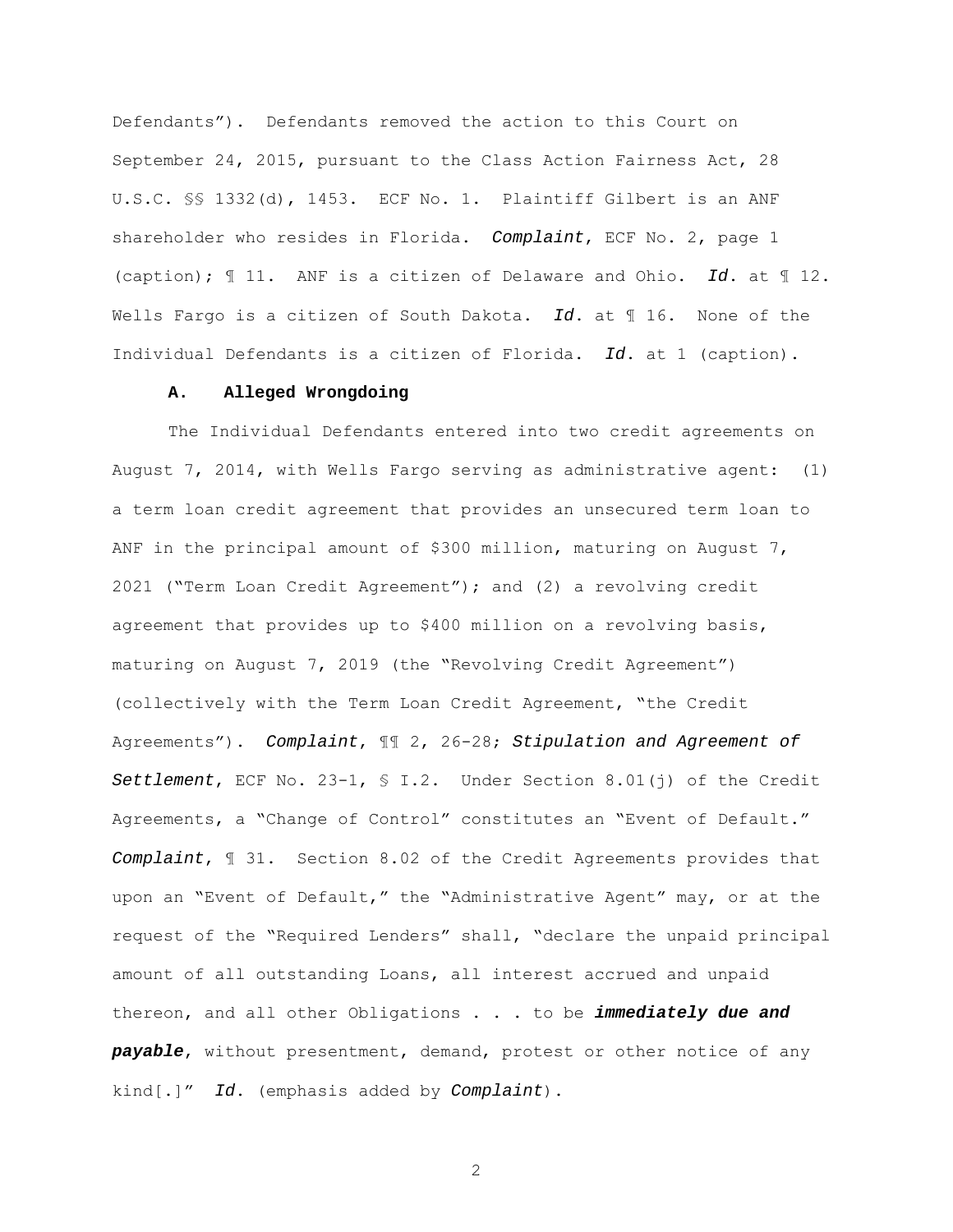Under Section 1.01 of the Credit Agreements, the definition of "Change of Control" contained a provision whereby a change of control would be triggered by, inter alia, "the occupation of a majority of the seats (other than vacant seats) on the board of directors of the Parent by Persons who were neither (i) nominated by the board of directors nor (ii) appointed by directors so nominated [the "Dead Hand Proxy Put"]." Complaint, ¶ 30.

Under the Credit Agreements, the board of directors ("the Board") does not have an approval right that would permit it to disarm the Dead Hand Proxy Put provisions by approving—-even if not endorsing- the dissident director nominees. Id. at  $\P$  3. Under these circumstances, a successful proxy fight that replaced a majority of the Board would qualify as a change of control under the Credit Agreements and trigger debt acceleration. Id. at  $\P$   $\P$  3-4. As of May 2, 2015, the gross amount outstanding under the Term Loan Credit Agreement was \$298.5 million. Id. at 1 3.

Both Credit Agreements also contain another debt acceleration provision. Id. at ¶¶ 5, 40. More specifically, the definition of "Change of Control" includes, inter alia, the acquisition of 33% or more of ANF stock by any person or group, which then triggers an event of default that accelerates the debt and makes it immediately due and payable (the "Poison Put"). Id. at ¶¶ 5, 40-43.

 The Complaint identifies the deterrent effect of these debt acceleration provisions as two-fold. Id. at  $\mathbb I$  6. First, such provisions deter potential activists from seeking seats on the Board because such provisions coerce stockholders to vote in favor of the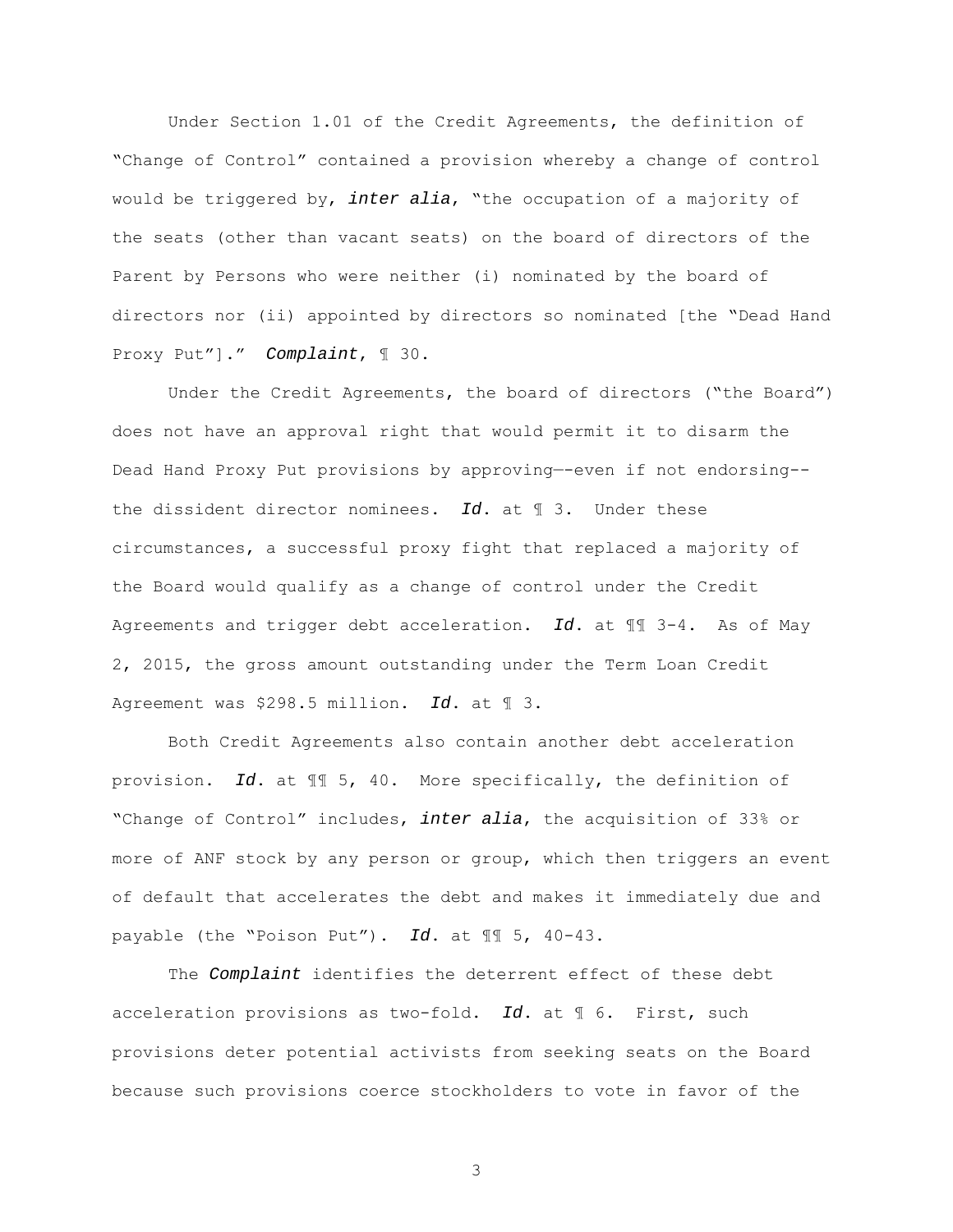incumbent directors in order to avoid accelerating ANF's approximately \$300 million in debt. Id. Second, the Poison Put provisions also may prevent potential acquirers from seeking to initiate a takeover because the Board has unlawfully ceded to ANF's lenders the authority to approve or reject a takeover. Id.

Plaintiffs filed the instant action on August 22, 2015, asserting claims of breach of fiduciary duty as against the Individual Defendants (Count I) and aiding and abetting the Individual Defendants' breach of fiduciary duty as against Wells Fargo (Count II). Id. at  $\mathbb{II}$  55-63. The Complaint seeks declaratory and injunctive relief, including enjoining defendants from enforcing the Dead Hand Proxy Puts and Poison Puts, as well as an award of costs and attorneys' fees.

## **B. Negotiations and Preliminary Approval**

 Within weeks of the filing of this action, ANF agreed to revise the Credit Agreements to eliminate the threats posed by the Dead Hand Proxy Put provisions ("the Amendments"). Declaration of Robin Winchester, ECF No. 23,  $\text{\texttt{I}}$  13 ("First Winchester Declaration"); Stipulation and Agreement of Settlement, § II.6, § III.B.17. More specifically, ANF modified the Revolving Credit Agreement by removing from the definition of "Change of Control" the Dead Hand Proxy Put provisions. See Id.; ANF's Current Report (Form 8-K dated September 10, 2015), ECF No. 23-13, PAGEID#1318. Similarly, ANF amended the Term Loan Credit Agreement by amending the definition of "Change of Control" so that it does not treat changes in the composition of the Board differently in the context of actual or threatened proxy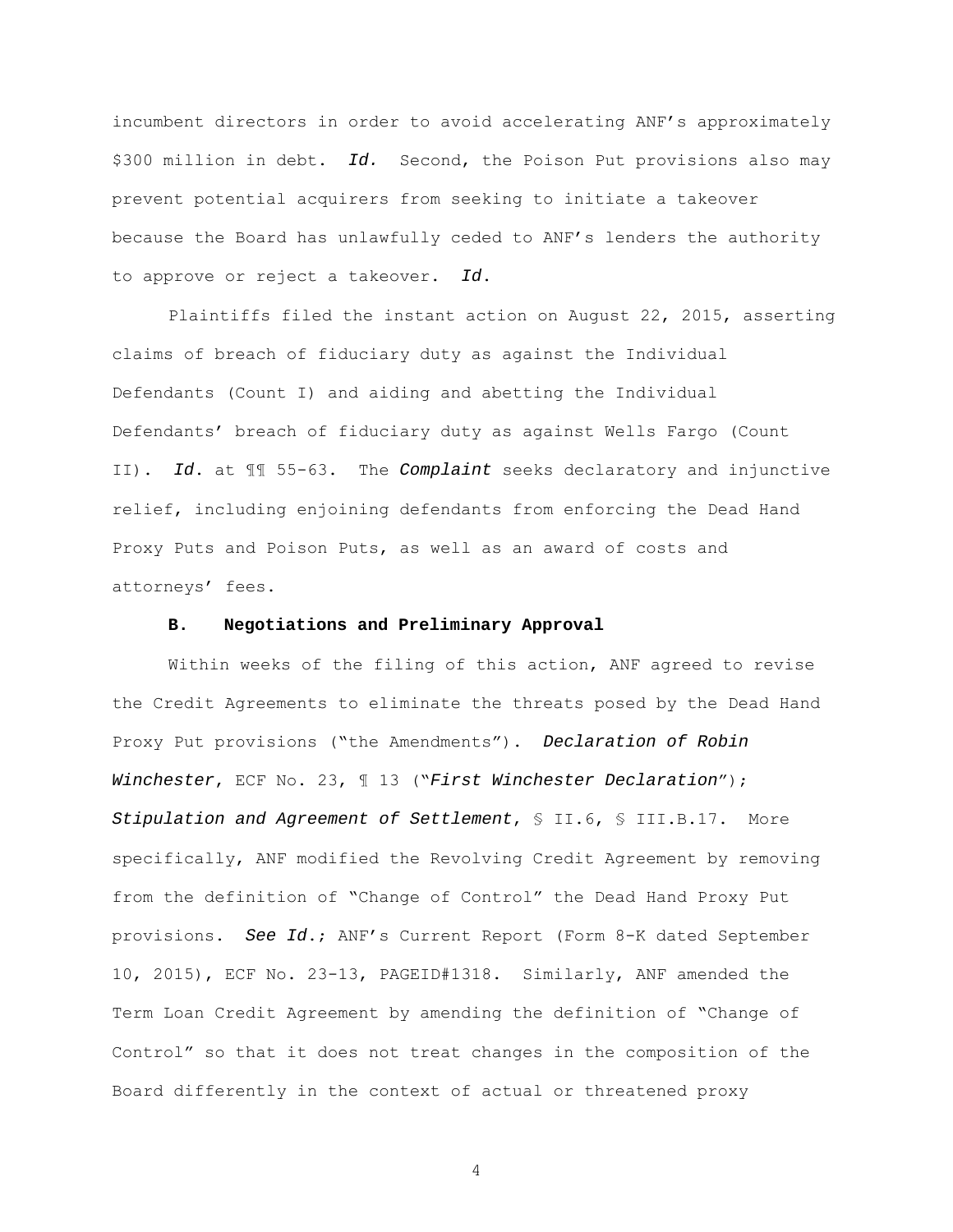solicitations. Id. at PAGEID#:1318-1319. The Amendments became effective September 10, 2015. Id.; Stipulation and Agreement of Settlement, § II.6.

 In light of the Amendments, counsel for the parties began arm'slength negotiations regarding possibly settling the action on a classwide basis. First Winchester Declaration,  $\parallel$  14. Approximately five months later, on or around February 18, 2016, counsel for the parties concluded their settlement discussions and finalized the documentation of their agreement. Id. at 115. On March 16, 2016, Plaintiff's Unopposed Motion for Preliminary Approval of Class Action Settlement, ECF No. 18, was filed. On March 24, 2016, the Court preliminarily approved the proposed settlement, preliminarily certified a class for settlement purposes, appointed the named plaintiff as Class Representative, appointed lead counsel for the class, approved and directed the issuance of notice to the class, and referred the matter to the undersigned for a fairness hearing

to, among other things: (i) determine whether the proposed Settlement, on the terms and conditions provided for in the Stipulation, should be approved by the Court; (ii) determine whether the Released Claims against Defendants should be dismissed with prejudice as set forth in the Stipulation; (iii) determine whether Plaintiff's Counsel's application for an award of Attorneys' Fees and Expenses should be approved; and (iv) rule on such other matters as the Court may deem appropriate.

Preliminary Approval Order, ECF No. 19, pp. 2-3. The Court also established a procedure for the filing of written objections to the proposed settlement. Id. at 4-5.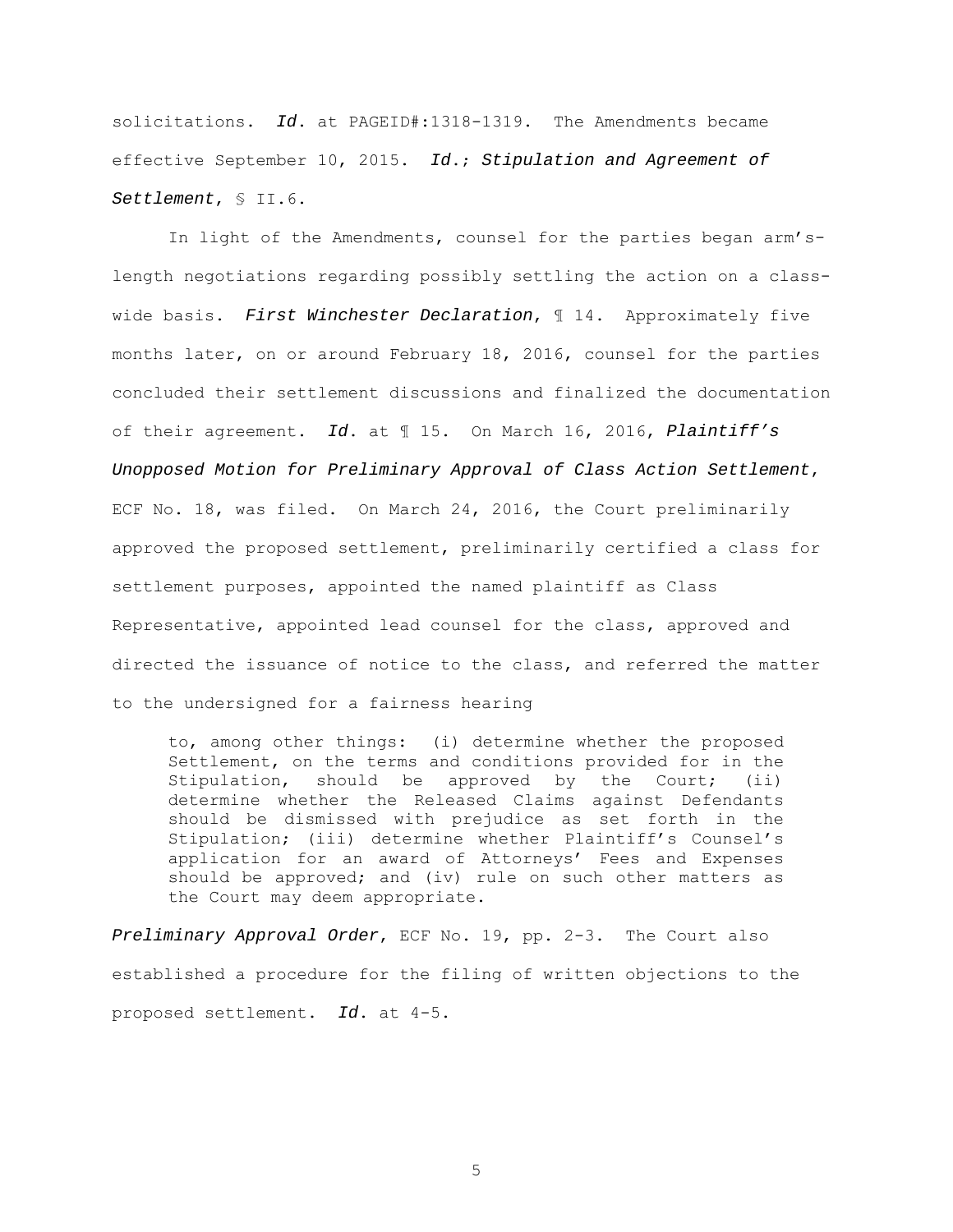The undersigned held a fairness hearing, conducted pursuant to Fed. R. Civ. P. 23(e), on June 28, 2016. Only counsel for the parties appeared.

This matter is now ripe for consideration.

## **C. Preliminarily Certified Class**

The preliminarily certified Class of plaintiffs consists of the

following:

[A]ll persons who held ANF common stock at any time during the period from August 7, 2014 through and including the close of trading on the date of the Settlement Hearing<sup>1</sup> [hearing at which the parties will present the Stipulation and Agreement of Settlement for approval by the Court] ("the Class Period") and who continued to hold ANF common stock as of the end of the Class Period, but excluding (i) the Individual Defendants and their respective immediate family members; and (ii) agents, attorneys, heirs, successors-in-interest or assigns of any of the foregoing excluded persons.

Stipulation and Agreement of Settlement, § III.A.16. See also Preliminary Approval Order, p. 3. Plaintiff Eric Gilbert has been appointed as Class Representative of the Class. Id.

## **D. The Proposed Stipulation and Agreement of Settlement**

The Stipulation and Agreement of Settlement memorializes the Amendments to the Credit Agreements effective September 10, 2015. Id. at § III.B.17. The proposed settlement also provides for a new procedure, which plaintiff summarizes as follows:

[T]he ANF Board will adopt a resolution instructing the General Counsel of the Company that, during the designated period, certain proposed agreements that include a Changeof-Control Provision must be presented to the ANF Board, prior to execution and delivery, for review of any impact of said Change-of-Control Provision on the ANF Stockholder voting franchise, among other factors in the Board's

Capitalized terms not otherwise defined have the meaning indicated in the Stipulation and Agreement of Settlement.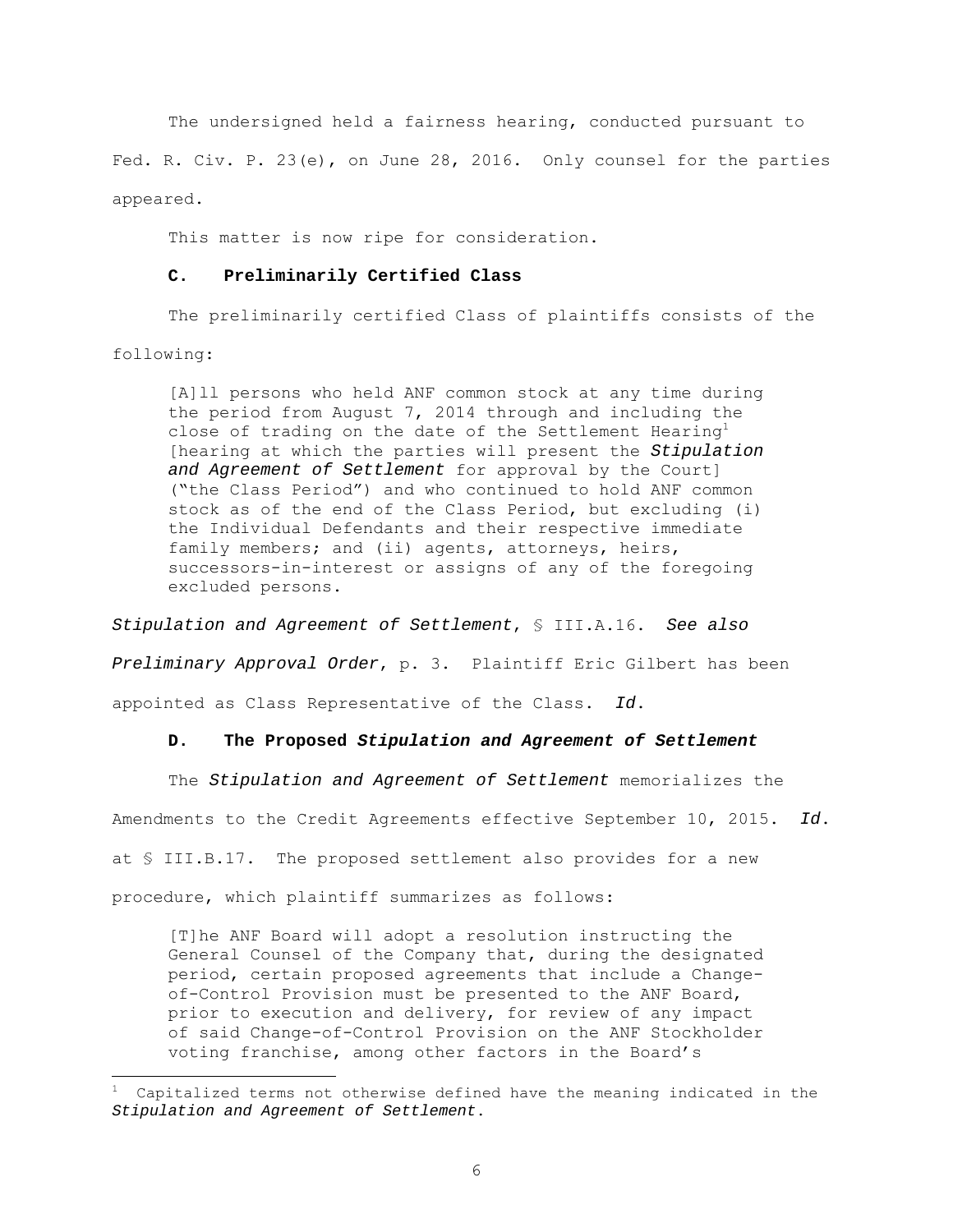exercise of its business judgment. See id. [Stipulation and Agreement of Settlement] at § III.B.18. This new procedure requires Board-level consideration before the Company can enter into any defined Agreements with provisions similar to the Dead Hand Proxy Puts at issue which could impinge on ANF's stockholders' voting rights.

Plaintiff's Motion for Final Approval, p. 6 (citing Stipulation and Agreement of Settlement). The Stipulation and Agreement of Settlement releases all claims by the Class Plaintiff, ANF, each of ANF's stockholders, and defendants. Stipulation and Agreement of Settlement, § III.B.19-20. The proposed settlement further provides that ANF will pay up to \$165,000.00 for plaintiff's attorneys' fees and expenses plus reimbursement of expenses not to exceed \$2,000.00, and will take no position on plaintiff's application for such fees and expenses. Id. at § III.D.21. The proposed settlement contemplates that the Court "may consider and rule upon fairness, reasonableness and adequacy of the Settlement independently of any award of Attorneys' Fees and Expenses." Id. Class Plaintiff's Counsel "shall allocate the attorneys' fees awarded amongst Class Plaintiff's Counsel in a manner which they, in good faith, believe reflects the contributions of such counsel." Id. at § III.D.22. The proposed settlement does not contemplate any other monetary payment, either to ANF or to its stockholders.

# **E. Notice to ANF Stockholders**

In accordance with the Preliminary Approval Order, ECF No. 19, ANF notified the class of the proposed settlement by: (1) filing a Form 8-K with the Unites States Securities and Exchange Commission ("SEC"); and (2) posting on the "Investors" page of ANF's website, which shall remain throughout the Settlement Effective Date. First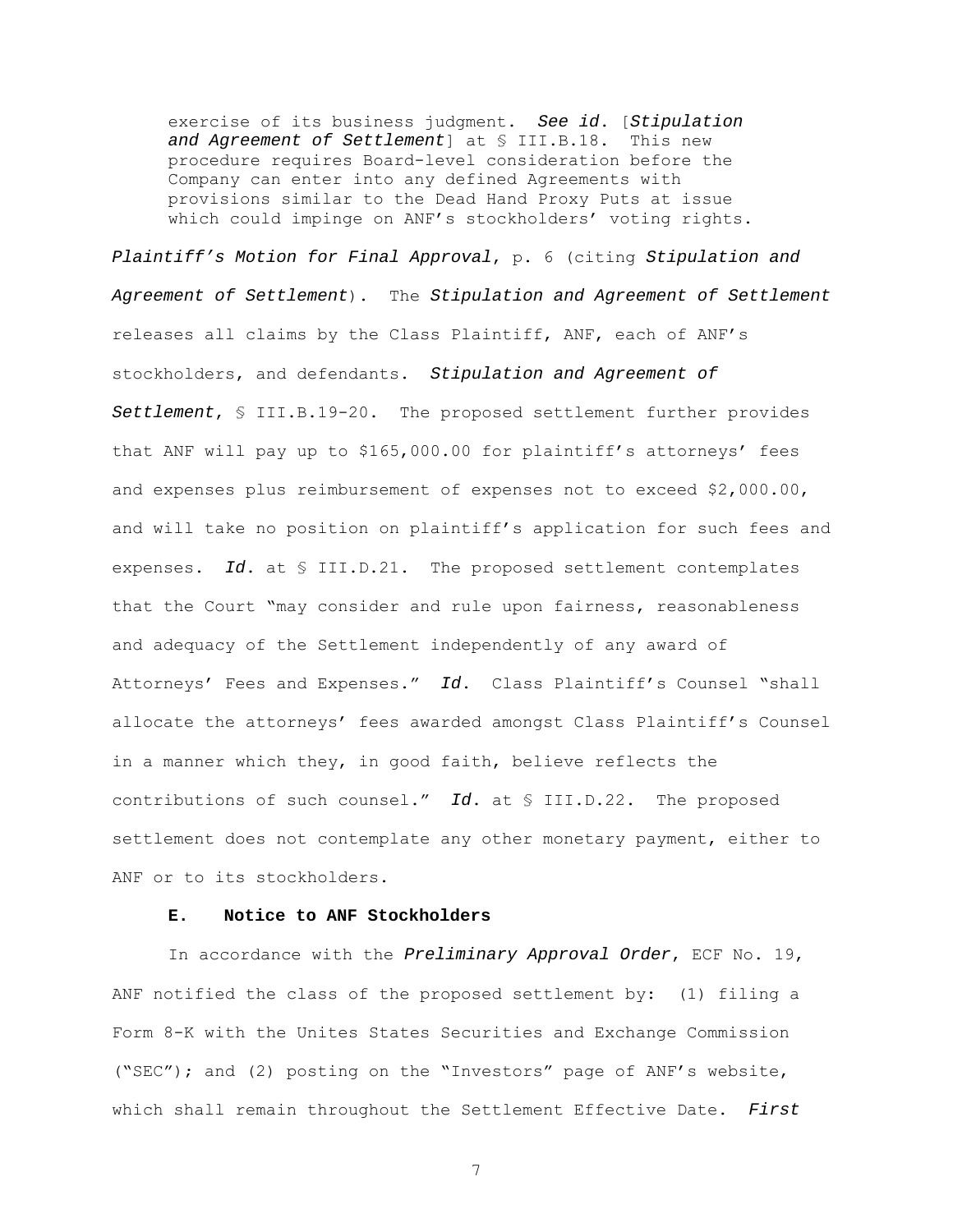Winchester Declaration, ¶ 18; ANF's Current Report (Form 8-K), ECF No. 23-14. These forms of notice provided the ANF stockholders with, inter alia, a copy of the Notice of Pendency and Proposed Settlement of Class Action, ECF No. 18-3 ("the Notice"); the Stipulation and Agreement of Settlement; and a copy of the Preliminary Approval Order, ECF No. 19. First Winchester Declaration,  $\mathbb I$  18. The Notice detailed the proposed settlement, including the request for attorneys' fees and expenses. Id. at  $\P$  19. The Notice also provided the time and place of the fairness hearing and explained the procedures for objecting to the proposed settlement and request for fees. Id. The Notice advised Class members that the deadline for objecting was June 14, 2016. Id. ANF also gave notice to the Class consistent with that which is required under the Class Action Fairness Act ("CAFA") by sending formal service of information about the settlement and the action to the Attorney General of the United States and the Attorneys General of the States designated in the statute.  $Id.$ ; Declaration of John J. Kulewicz ("Kulewicz Declaration"), ECF No. 20, ¶¶ 2-6. No class members have objected to the settlement.

 Plaintiff moved for final approval of the settlement agreement and for an award of attorneys' fees and expenses on June 7, 2016. See Plaintiff's Motion for Final Approval. Defendants have not responded to plaintiff's motion. No appearance was made by or on behalf of any Class member or objector at the fairness hearing.

This matter is now ripe for the Court's consideration.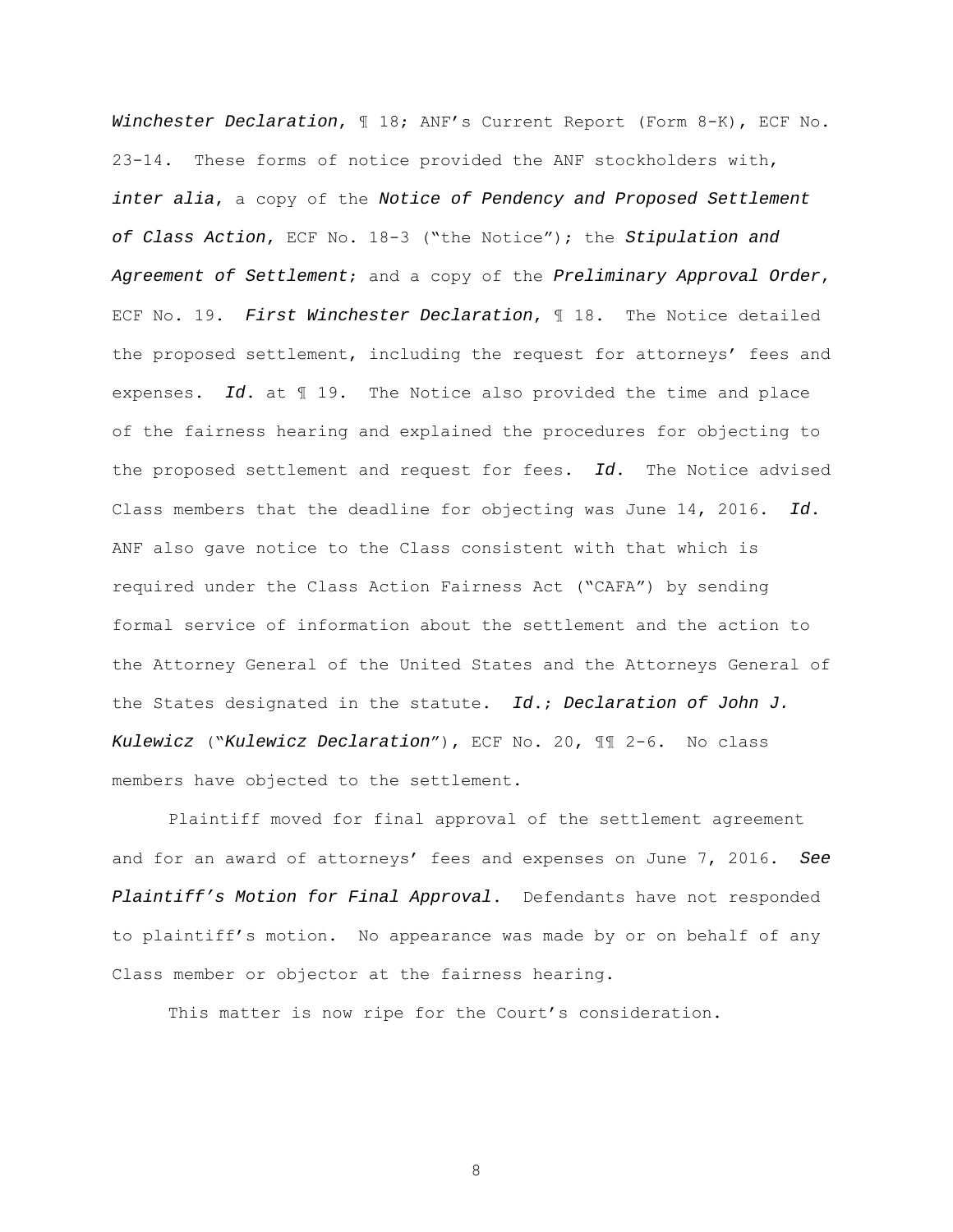# **II. Class Certification**

#### **A. Standard**

A class action "may only be certified if the trial court is satisfied, after a rigorous analysis, that the prerequisites of Rule 23(a) have been satisfied." Gen. Tel. Co. of Sw. v. Falcon, 457 U.S. 147, 161 (1982). See also Stout v. J.D. Byrider, 228 F.3d 709, 716 (6th Cir. 2000). Rule 23(a) of the Federal Rules of Civil Procedure establishes four prerequisites to class certification:

**(1)** the class is so numerous that joinder of all members is impracticable;

**(2)** there are questions of law or fact common to the class;

**(3)** the claims or defenses of the representative parties are typical of the claims or defenses of the class; and

**(4)** the representative parties will fairly and adequately protect the interests of the class.

Fed. R. Civ. P. 23(a). "In addition to fulfilling the four prerequisites of Rule 23(a), the proposed class must also meet at least one of the three requirements listed in Rule 23(b)." In re Whirlpool Corp. Front-Loading Washer Prods. Liab. Litig., 722 F.3d 838, 850 (6th Cir. 2013) (citing Wal-Mart Stores, Inc. v. Dukes, 564 U.S. 338 (2011)). Plaintiffs in this action seek class certification under Rule  $23(b)(1)(A)$  and  $(b)(2)$ . "The trial court has broad discretion in deciding whether to certify a class, but that discretion must be exercised within the framework of Rule 23." In re Am. Med. Sys., Inc., 75 F.3d 1069, 1079 (6th Cir. 1996). This Court will consider each of the Rule 23 requirements for certification.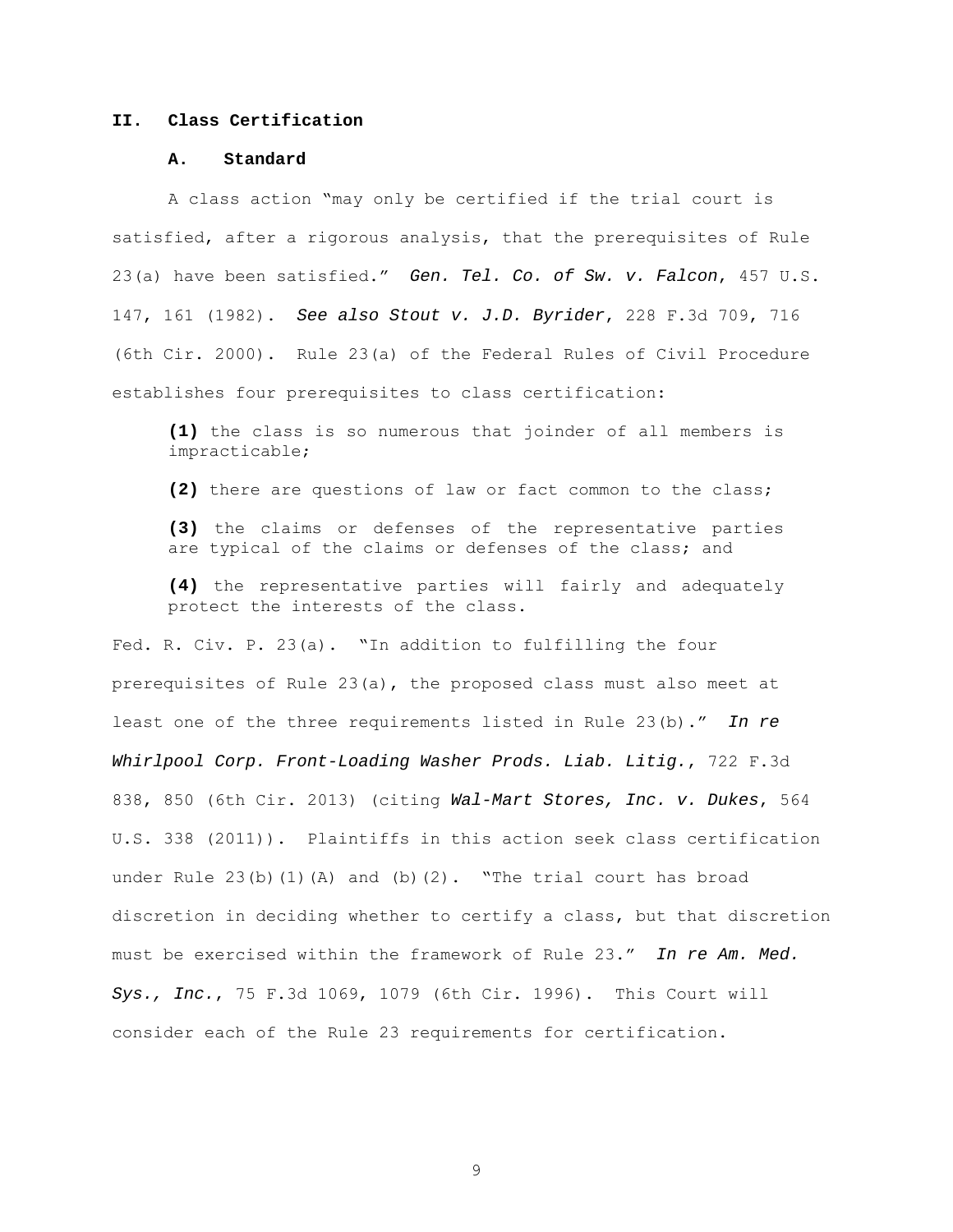### **B. Numerosity**

Rule  $23(a)(1)$  requires the class to be "so numerous that joinder of all members is impracticable[.]" Fed. R. Civ. P. 23(a)(1). Although "there is no strict numerical test, 'substantial' numbers usually satisfy the numerosity requirement." Daffin v. Ford Motor Co.,  $458$  F.3d  $549$ ,  $552$  (6th Cir. 2006) (quoting In re Am. Med. Sys., 75 F.3d at 1079). The Company publicly traded its common stock on the New York Stock Exchange under the ticker symbol "ANF." The Company's filings with the SEC on June 9, 2014, reflect 72,779,580 shares of ANF stock outstanding as of May 30, 2014. See ANF's Form 10-Q filed with the SEC on June 9, 2014 at

https://www.sec.gov/Archives/edgar/data/1018840/000101884014000042/anf -2014503x10q.htm. Although plaintiff is not certain of the exact number of class members, the information filed with the SEC reflects that the number of holders of ANF common stock on August 7, 2014 was likely in the thousands geographically dispersed throughout the United States. See id. Joinder of thousands – or tens of thousands – of class members across multiple states would be impracticable. The Court concludes that this large number of potential class members satisfies the numerosity requirement. See, e.g., In re Whirlpool Corp. Front-Loading Washer Products Liab. Litig., 722 F.3d 838, 852 (6th Cir. 2013) ("Evidence of these [thousands of] shipments to retailers is sufficient to show numerosity of a class consisting of all Ohio residents who purchased a Duet in Ohio primarily for personal, family or household purposes."); Adams v. Anheuser-Busch Companies, Inc., No. 2:10-CV-826, 2012 WL 1058961, at \*4 (S.D. Ohio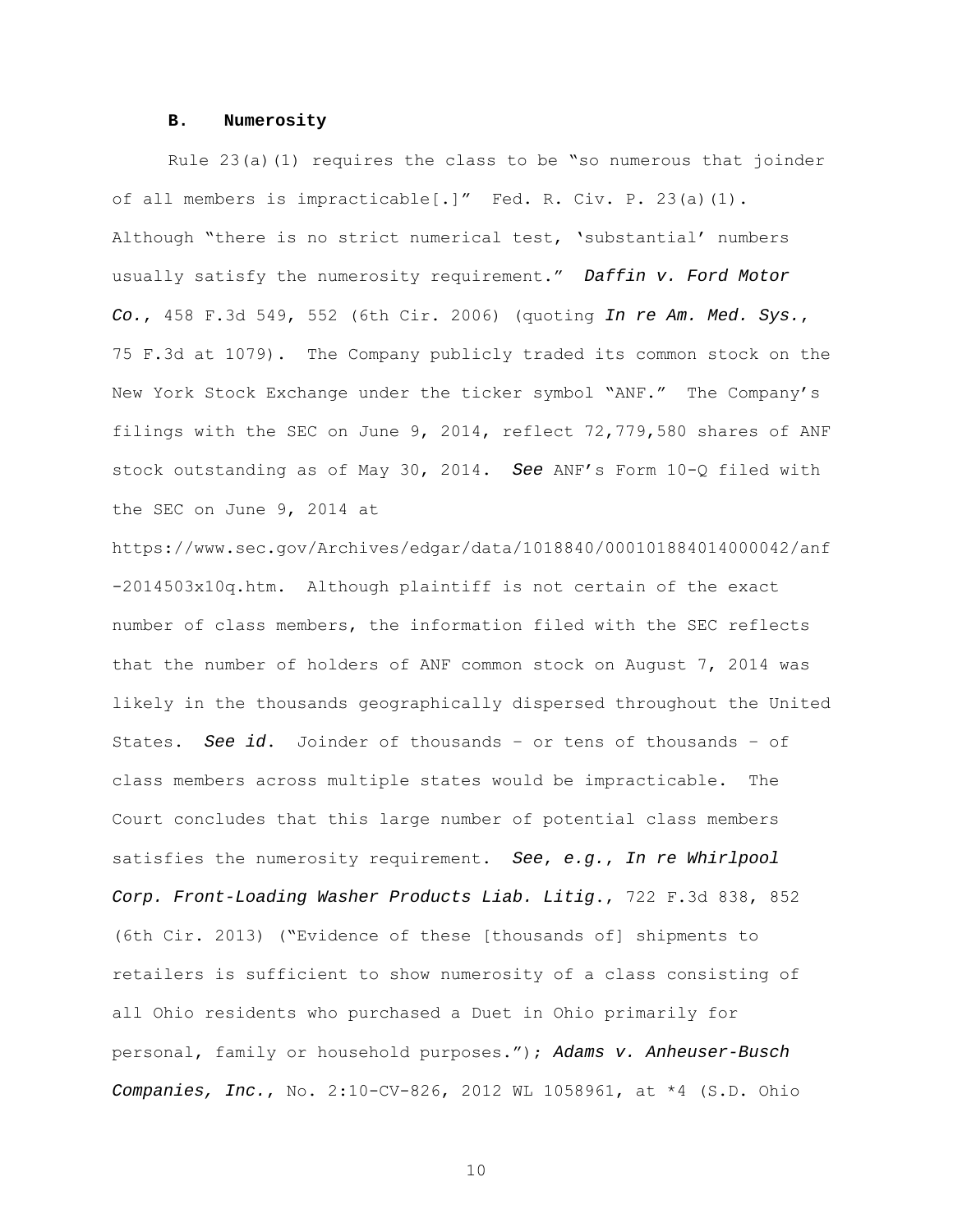Mar. 28, 2012) (finding a class of approximately 60 individuals geographically dispersed throughout the United States sufficient to satisfy the numerosity requirement).

#### **C. Commonality**

"Rule 23(a)(2) requires plaintiffs to prove that there are questions of fact or law common to the class . . . ." Young v. Nationwide Mut. Ins. Co., 693 F.3d 532, 542 (6th Cir. 2012). "To demonstrate commonality, plaintiffs must show that class members have suffered the same injury." In re Whirlpool Corp., 722 F.3d at 852 (citing Dukes, 131 S. Ct. at 2551). "Their claims must depend upon a common contention . . . of such a nature that it is capable of classwide resolution — which means that determination of its truth or falsity will resolve an issue that is central to the validity of each one of the claims in one stroke." Dukes, 564 U.S. at 350. "This inquiry focuses on whether a class action will generate common answers that are likely to drive resolution of the lawsuit." In re Whirlpool Corp., 722 F.3d at 852. See also Davis v. Cintas Corp., 717 F.3d 476, 487 (6th Cir. 2013).

"The commonality test is qualitative rather than quantitative, that is, there need be only a single issue common to all members of the class." In re Am. Med. Sys., 75 F.3d at 1083 (internal quotations omitted). See also Dukes, 564 U.S. at 359 ("We quite agree that for purposes of Rule 23(a)(2) '[e]ven a single [common] question' will do[.]") (internal quotations and citations omitted; alterations in original); In re Whirlpool Corp., 722 F.3d at 853. "'[T]he mere fact that questions peculiar to each individual member of the class action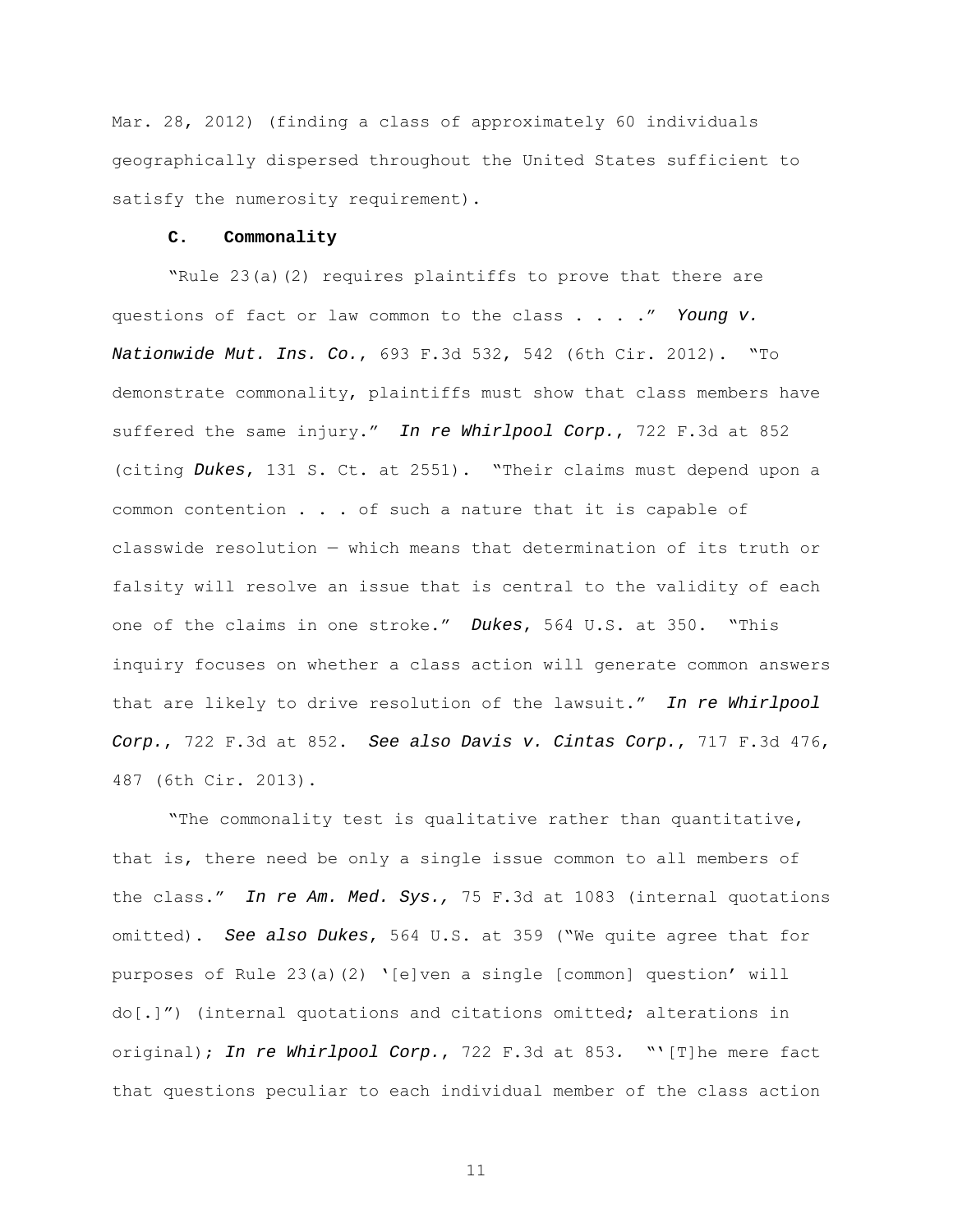remain after the common questions of the defendant's liability have been resolved does not dictate the conclusion that a class action is impermissible.'" Powers v. Hamilton Cnty. Pub. Defender Comm'n, 501 F.3d 592, 619 (6th Cir. 2007) (quoting Sterling v. Velsicol Chem. Corp., 855 F.2d 1188, 1197 (6th Cir. 1988)).

This case presents common issues of fact sufficient to satisfy the requirements of Rule  $23(a)(2)$ . The Complaint alleges that the Individual Defendants acted in breach of their fiduciary duties and that Wells Fargo aided and abetted that breach in connection with the Dead Hand Proxy Put and Poison Put provisions contained in the Credit Agreements. Whether the Individual Defendants acted in breach of their fiduciary duties by approving and entering into the Credit Agreements containing these provisions is a question of law common to every member of the class. See Complaint, ¶ 50. Whether Wells Fargo aided and abetted that breach is also a common question of law and fact. Id. Finally, whether the Dead Hand Proxy Puts and Poison Puts should be invalidated presents a common question of law. Id. Accordingly, there are issues of law and fact common to all members of the class sufficient to satisfy the requirements of Rule  $23$  (a)(2).

### **D. Typicality**

"Rule 23(a)(3) requires proof that plaintiffs' claims are typical of the class members' claims." Young, 693 F.3d at 542. "Typicality is met if the class members' claims are 'fairly encompassed by the named plaintiffs' claims.'" In re Whirlpool Corp., 722 F.3d at 852 (quoting Sprague v. Gen. Motors Corp., 133 F.3d 388, 399 (6th Cir. 1998)). "This requirement insures that the representatives' interests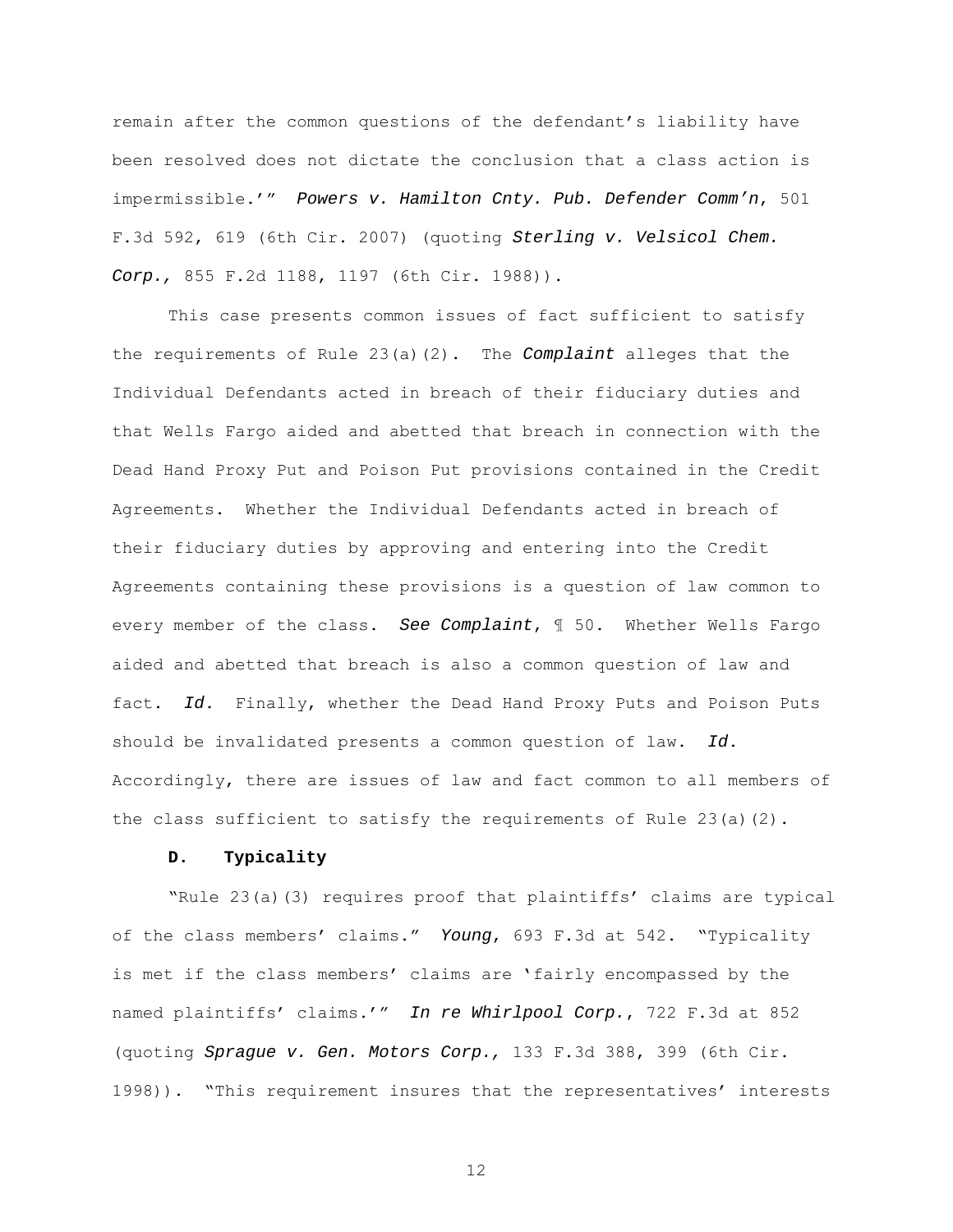are aligned with the interests of the represented class members so that, by pursuing their own interests, the class representatives also advocate the interests of the class members." Id. at 852-53 (citing Sprague, 133 F.3d at 399).

 In the case presently before the Court, Plaintiff, a current ANF shareholder, was an ANF shareholder at the time of the alleged wrongdoing. Complaint, ¶ 11. Plaintiff seeks to represent a class of persons who held ANF common stock at any time during the period from August 7, 2014 until the fairness hearing. Under these circumstances, plaintiff's interests are typical of those of the class. More specifically, the underlying facts and legal theories underlying plaintiff's claims, i.e., the inclusion of the Dead Hand Proxy Put and Poison Put in the Credit Agreements as well as the alleged breach of fiduciary duties and the alleged aiding and abetting thereof, underlie the class members' claims. The typicality requirement of Rule 23(a)(3) is therefore satisfied.

### **E. Fairness and Adequacy**

Rule 23(a)(4) requires that "the representative parties will fairly and adequately protect the interests of the class." Fed. R. Civ. P.  $23(a)(4)$ . "The adequacy inquiry under Rule  $23(a)(4)$  serves to uncover conflicts of interest between named parties and the class they seek to represent." Amchem Prods., Inc. v. Windsor, 521 U.S. 591, 625 (1997). "A class representative must be part of the class and possess the same interest and suffer the same injury as the class members." Id. (quotations omitted). Two considerations underlie the determination of adequacy of representation: "'1) the representative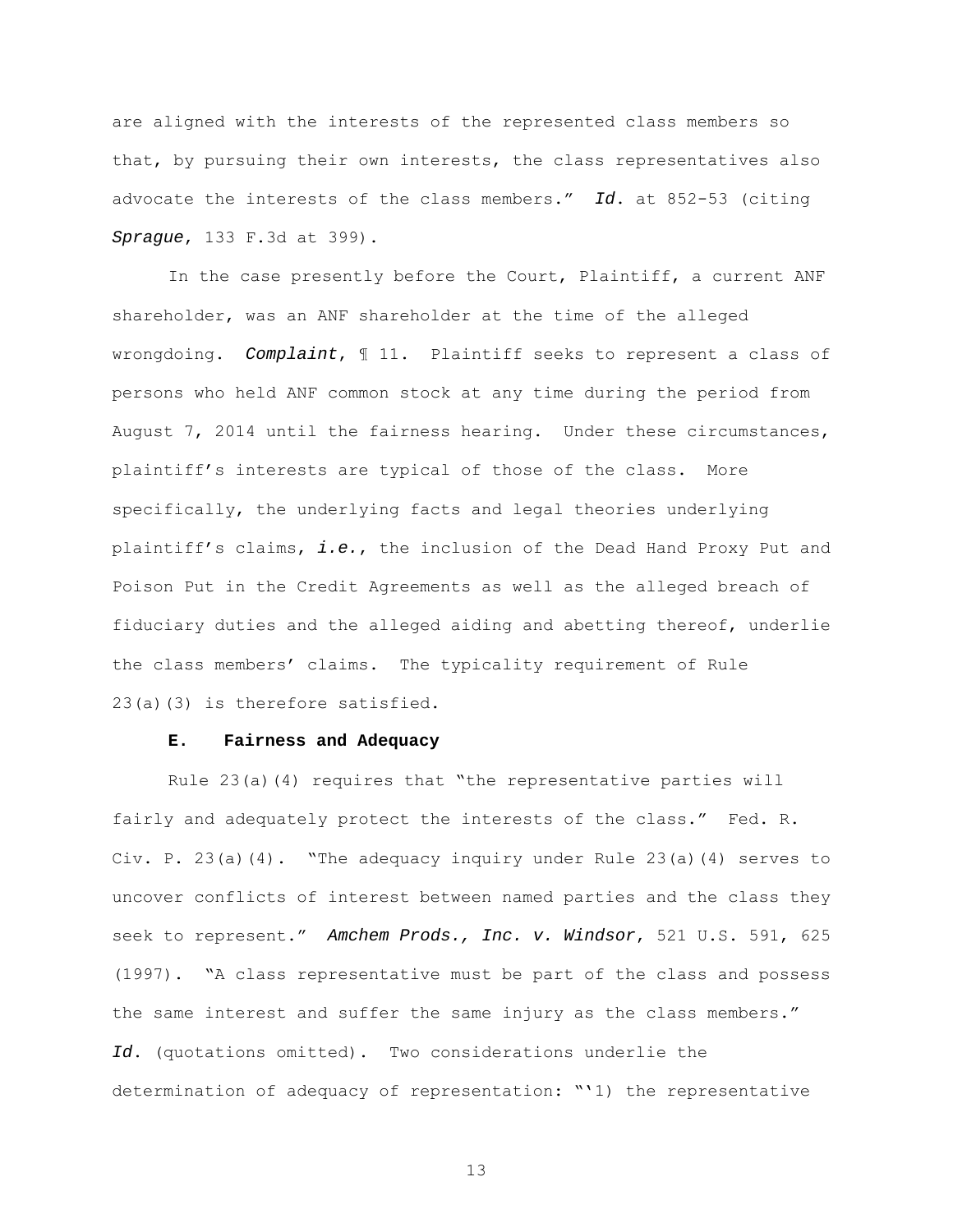must have common interests with unnamed members of the class, and 2) it must appear that the representatives will vigorously prosecute the interests of the class through qualified counsel.'" In re Am. Med.  $Sys.$ , 75 F.3d at 1083 (quoting Senter v. Gen. Motors Corp., 532 F.2d 511, 525 (6th Cir. 1976)). "The adequate representation requirement overlaps with the typicality requirement because in the absence of typical claims, the class representative has no incentives to pursue the claims of the other class members." Id.

As described above, the claims of Plaintiff, the Class Representative, are typical of the class, incentivizing him to pursue the class claims. No objections have been filed with the Court expressing concern that Plaintiff will not vigorously pursue the class claims. Based on this record, the Court is persuaded that, in pursuing his own interests and claims, Plaintiff will also advocate for the interests of the class members.

In addition, Plaintiff has retained Class Counsel who are experienced practitioners in class action litigation and are qualified to handle this matter. See, e.g., First Winchester Declaration,  $\mathbb I$  6; Declaration Mark Landes, ECF No. 23-3, ¶ 3 ("First Landes Declaration"); Declaration of Jeremy Friedman, ECF No. 23-4,  $\mathbb{I}$  2 ("First Friedman Declaration"); Exhibit 5, attached to First Winchester Declaration (copy of profiles of firm Kessler Topaz Meltzer & Check, LLP ("Kessler Topaz") and its attorneys). Because the Class Representative and Class Counsel have demonstrated an ability to vigorously pursue the claims of the class, and because there is no conflict of interest or antagonism with Plaintiff or the rest of the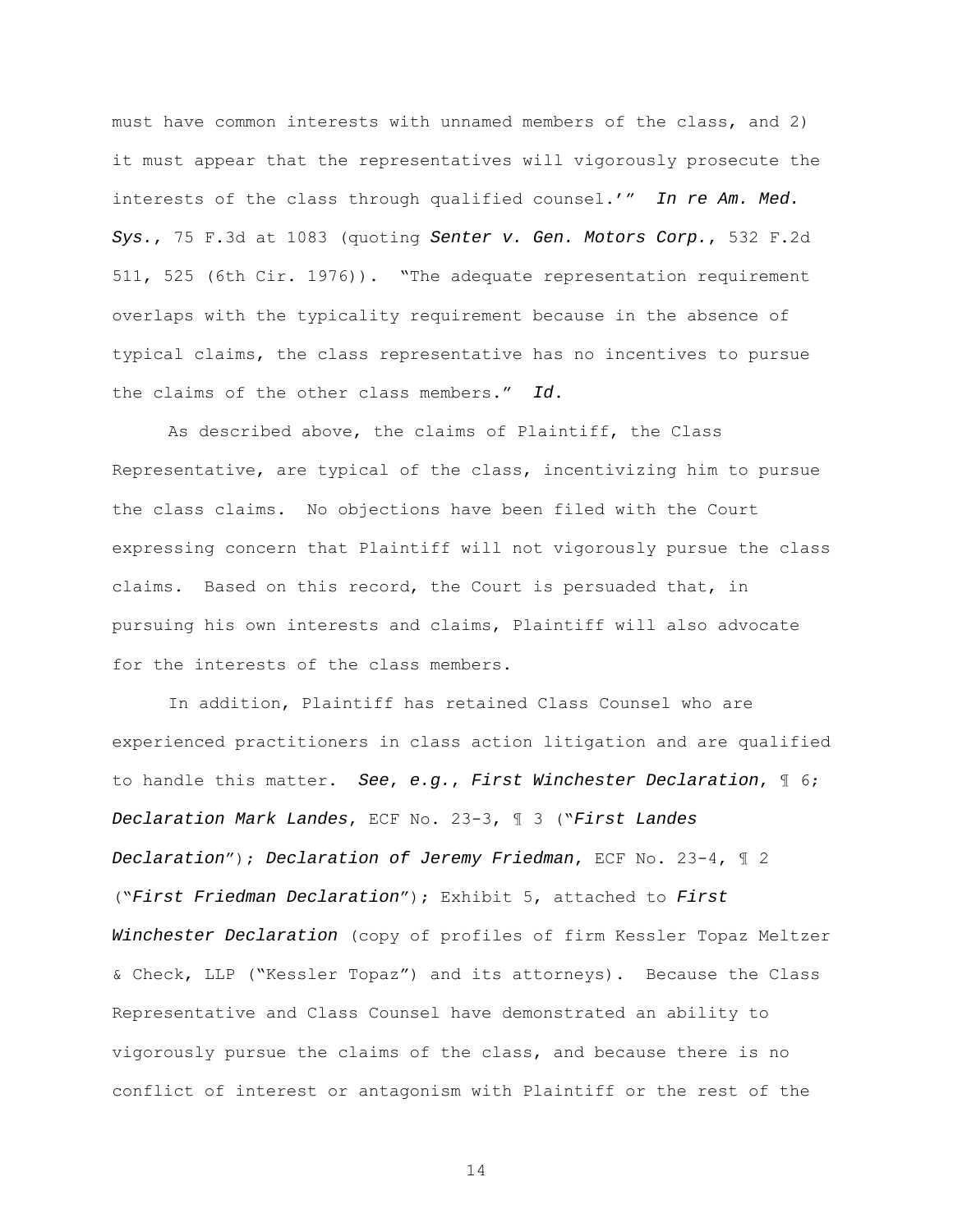class, the Court concludes that the Class Representative and Class Counsel will fairly and adequately protect the interests of the class.

Plaintiff asks that the law firm of Kessler Topaz be appointed as lead counsel for the class pursuant to Rule  $23(q)$ . That rule requires a court to consider several factors:

(i) the work counsel has done in identifying or investigating potential claims in the action; (ii) counsel's experience in handling class actions, other complex litigation, and the types of claims asserted in the action; (iii) counsel's knowledge of the applicable law; and (iv) the resources that counsel will commit to representing the class[.]

# Fed. R. Civ. P. 23(g)(1)(A).

In the case presently before the Court, Kessler Topaz assisted in reaching a settlement requiring defendants to remove the Dead Hand Proxy Put and Poison Put provisions. See supra; Winchester Declaration, ¶ 6. Doing so required Kessler Topaz to inspect and analyze the Company's filings with the SEC as well as research the law applicable to such provisions and identify potential defenses. Kessler Topaz has extensive experience in class action litigation in federal and state courts throughout the United States. See First Winchester Declaration,  $\mathbb I$  6; Exhibit 5, attached thereto (copy of Kessler Topaz resume). Kessler Topaz is also skilled in shareholder and transactional litigation, focusing on such a practice over the past 24 years and receiving a Martindale Hubbell "AV" rating. Id. Kessler Topaz has extensive available resources, including nearly 100 lawyers specializing in complex stockholder litigation with offices in California and Pennsylvania. Id. For all these reasons, then, the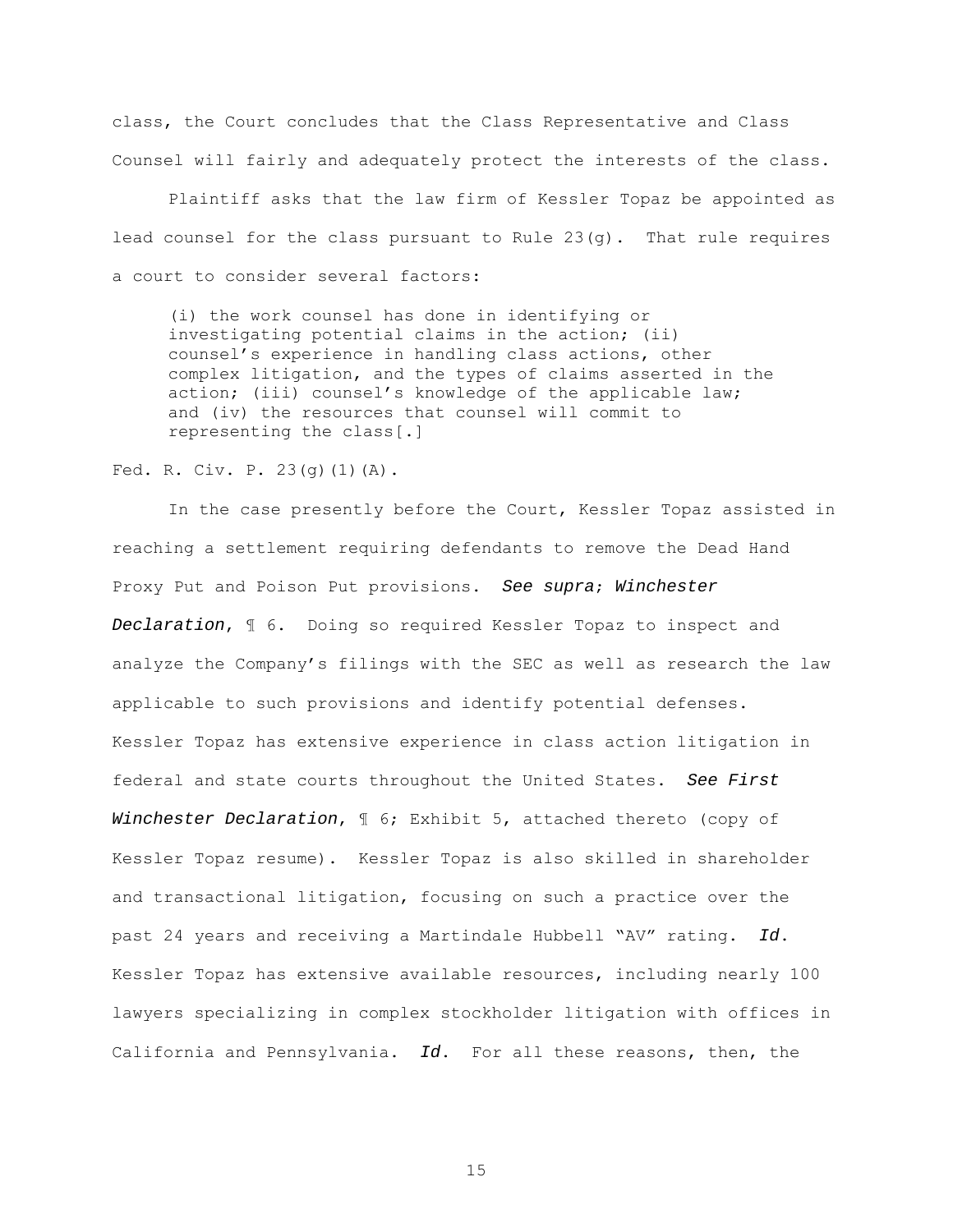Court concludes that Kessler Topaz will adequately serve as lead counsel.

# **F. Rule 23(b)(1)(A)**

 Having concluded that the four prerequisites of Rule 23(a) have been met, the Court must now determine whether Plaintiff has established that this litigation may properly be maintained as a class action under one of the subdivisions of Rule 23(b). Under Rule 23(b)(1)(A) a class action is appropriate where "prosecuting separate actions by or against individual class members would create a risk of . . . inconsistent or varying adjudications with respect to individual class members that would establish incompatible standards of conduct for the party opposing the class[.]" "A class action is appropriate under this subsection when 'the party is obliged by law to treat the members of the class alike[.]'" Pipefitters Local 636 Ins. Fund v. Blue Cross Blue Shield of Michigan, 654 F.3d 618, 633 (6th Cir. 2011) (quoting Amchem Products, Inc. v. Windsor, 521 U.S. 591, 614 (1997)).

 The Court finds that certification of a non-opt-out class under Rule 23(b)(1) is appropriate in this action. Plaintiff asserts claims of breach of fiduciary duties and aiding and abetting such breach. These fiduciary duties are owed to all stockholders and a breach of such duties impacts all of the stockholders. Accordingly, if this Court denies class certification, the individual ANF stockholders could file hundreds or thousands of separate actions, risking "inconsistent or varying adjudications" that would "establish incompatible standards of conduct" for defendants. Fed. R. Civ. P. 23(b)(1)(A). For these reasons, certification under Rule 23(b)(1) is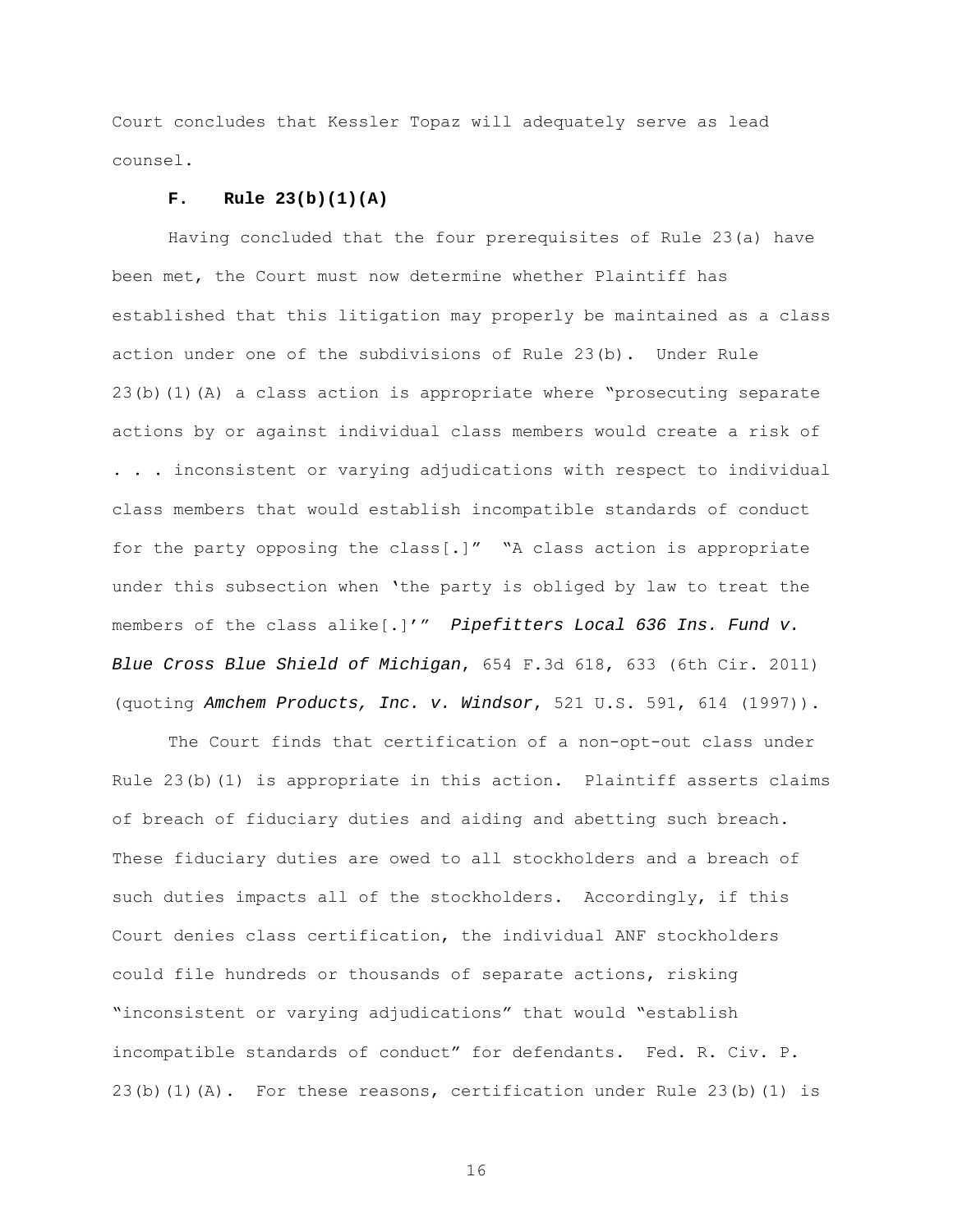appropriate. See Shanehchian v. Macy's, Inc., No. 1:07-CV-00828, 2011 WL 883659, at \*9 (S.D. Ohio Mar. 10, 2011) (certifying class under, inter alia, Rule  $23(b)(1)(A)$  where action asserts breach of fiduciary duty claim); In re Nationwide Fin. Servs. Litig., No. 2:08-CV-00249, 2009 WL 8747486, at \*11 (S.D. Ohio Aug. 19, 2009) (finding certification under Rule 23(b)(1) appropriate where various shareholder actions could result in inconsistent judgments).

# **G. Rule 23(b)(2)**

 Plaintiff contends that certification of a non-opt-out class under Rule 23(b)(2) is also appropriate. This Court agrees. Certification under this sub-section of the rule is proper if "the party opposing the class has acted or refused to act on grounds that apply generally to the class, so that final injunctive relief or corresponding declaratory relief is appropriate respecting the class as a whole $[.]$ " "The key to the (b)(2) class is the indivisible nature of the injunctive or declaratory remedy warranted— the notion that the conduct is such that it can be enjoined or declared unlawful only as to all of the class members or as to none of them." Dukes, 564 U.S. at 360 (internal quotation marks and citations omitted).

The alleged misconduct in the instant case,  $i.e.,$  the inclusion of the Dead Hand Proxy Put and Poison Put provisions, can be "declared unlawful only as to all of the class members or as to none of them[.]" The removal of such provisions in the Credit Agreements therefore impacts all of the stockholders and protection against the inclusion of comparable provisions in the future likewise benefits all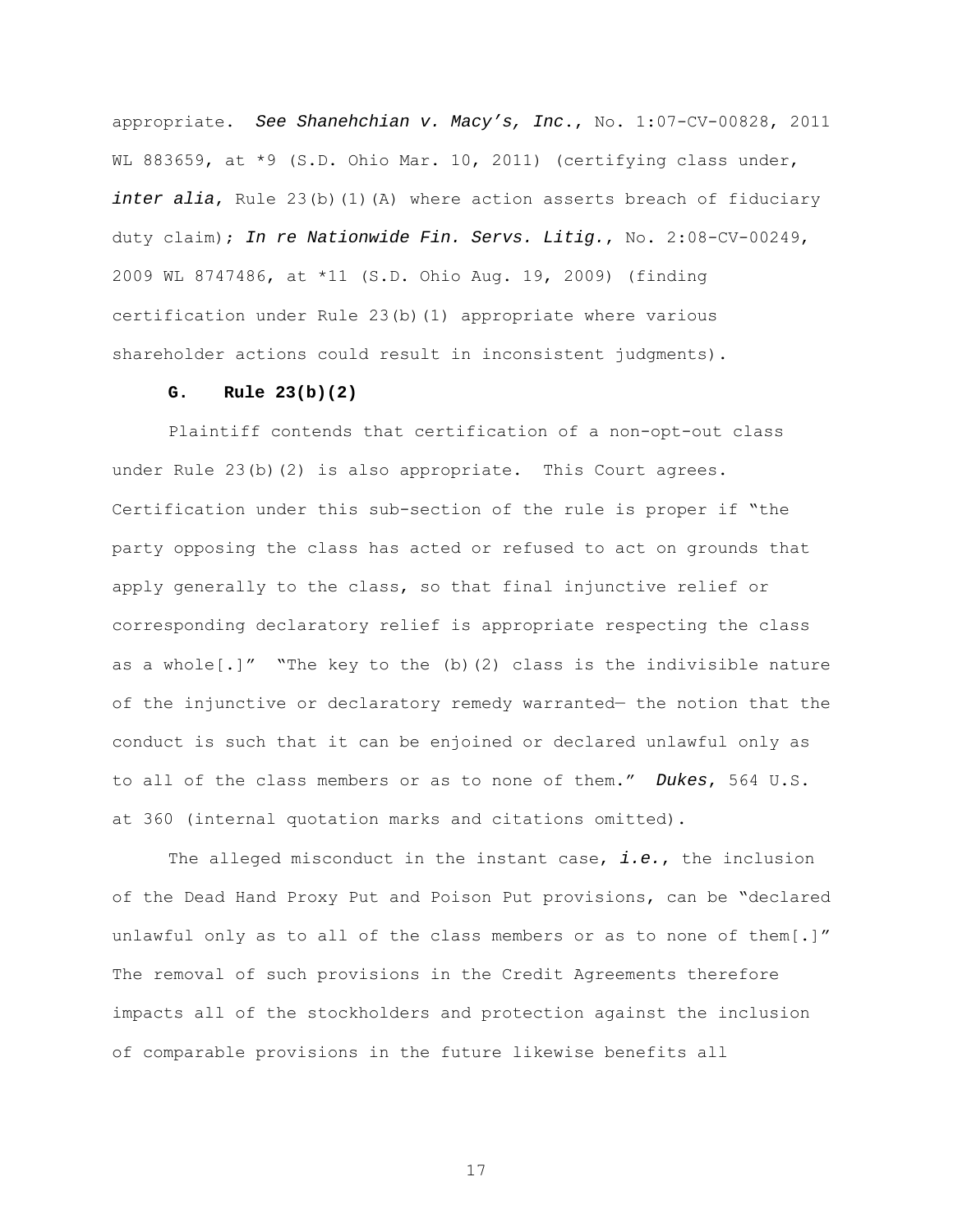stockholders. The Court therefore concludes that certification of a non-opt-out class under Rule 23(b)(2) is also proper.

## **III. Approval of the Proposed Class Settlement**

Rule 23(e) governs settlements of class actions and imposes the

following procedural safeguards:

**(1)** The court must direct notice in a reasonable manner to all class members who would be bound by the proposal.

**(2)** If the proposal would bind class members, the court may approve it only after a hearing and on finding that it is fair, reasonable, and adequate.

**(3)** The parties seeking approval must file a statement identifying any agreement made in connection with the proposal.

**. . .** 

**(5)** Any class member may object to the proposal if it requires court approval under this subdivision (e); the objection may be withdrawn only with the court's approval.

Fed. R. Civ. P.  $23(e)$ .

 The terms of the settlement were previously submitted to the Court, which preliminarily approved those terms. Preliminary Approval Order, ECF No. 19. Notice provided to the class, as described supra, was effected in conformity with the directions of the Court. A fairness hearing was conducted pursuant to Fed. R. Civ. P. 23(e) on June 28, 2016. The Court must now consider whether the settlement agreement is "fair, reasonable, and adequate." Fed. R. Civ. P. 23(e)(2). In making this determination, the Court considers several factors:

*<sup>2</sup>* Rule 23(e)(4), which is not applicable to this case, provides: "If the class action was previously certified under Rule 23(b)(3), the court may refuse to approve a settlement unless it affords a new opportunity to request exclusion to individual class members who had an earlier opportunity to request exclusion but did not do so."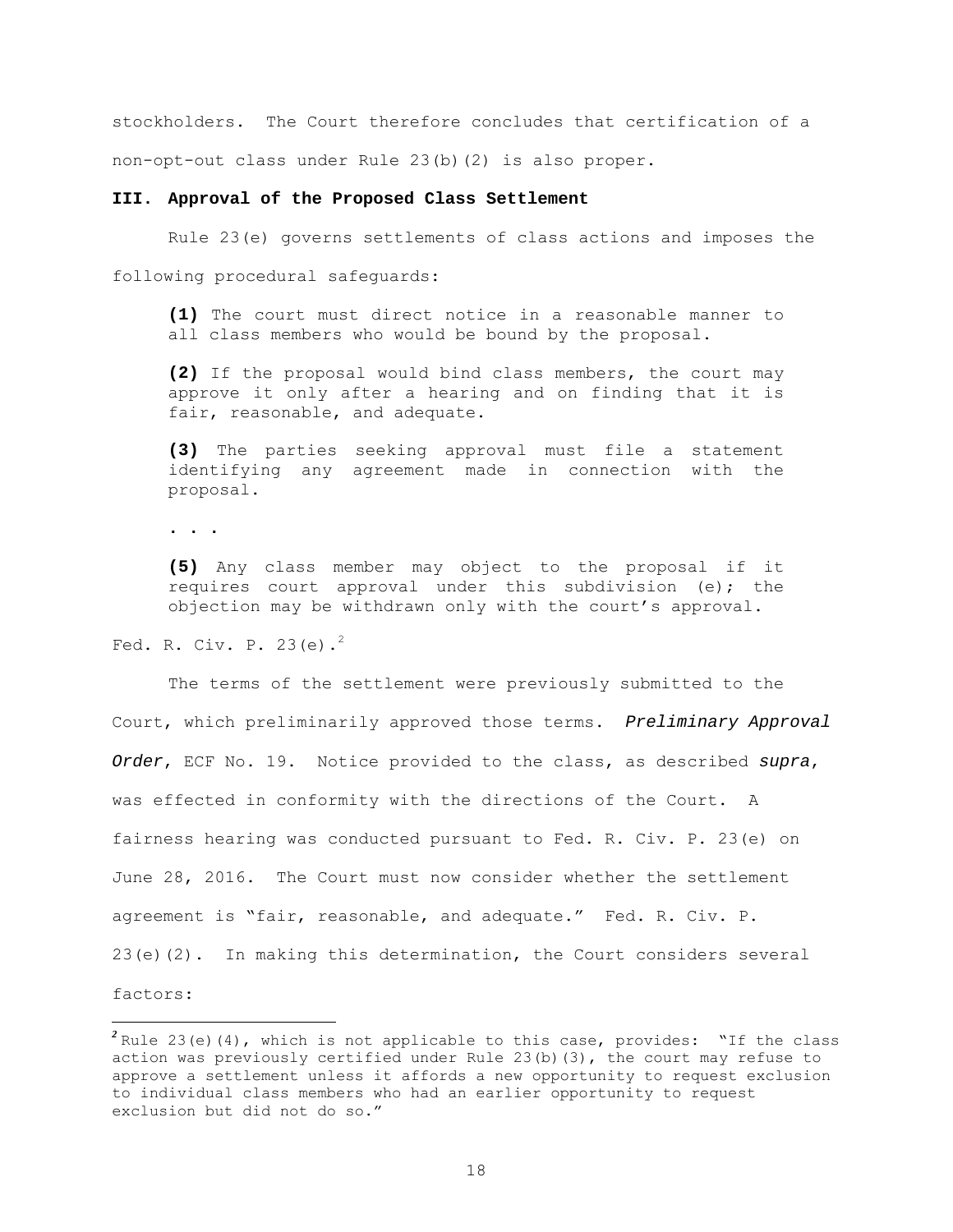"(1) the risk of fraud or collusion; (2) the complexity, expense and likely duration of the litigation; (3) the amount of discovery engaged in by the parties; (4) the likelihood of success on the merits; (5) the opinions of class counsel and class representatives; (6) the reaction of absent class members; and (7) the public interest."

Poplar Creek Dev. Co. v. Chesapeake Appalachia, L.L.C., 636 F.3d 235, 244 (6th Cir. 2011) (quoting UAW v. Gen. Motors Corp., 497 F.3d 615, 631 (6th Cir. 2007)). The Court "enjoys wide discretion in assessing the weight and applicability of these factors." Granada Invs., Inc. v. DWG Corp., 962 F.2d 1203, 1205-06 (6th Cir. 1992). Finally, in considering these factors, the task of the court "is not to decide whether one side is right or even whether one side has the better of these arguments.  $\ldots$  . The question rather is whether the parties are using settlement to resolve a legitimate legal and factual disagreement." UAW, 497 F.3d at 632.

# **A. Risk of Fraud or Collusion**

Having carefully examined the terms of the Stipulation and Agreement of Settlement, the Court now turns to the first factor of its inquiry, i.e., the risk of fraud or collusion. See Poplar Creek Dev. Co., 636 F.3d at 244. "Courts presume the absence of fraud or collusion unless there is evidence to the contrary." IUE-CWA v. Gen. Motors Corp., 238 F.R.D. 583, 598 (E.D. Mich. 2006). This is a complex stockholder class action. The Stipulation and Agreement of Settlement is the product of months of protracted, arm's-length, "hard-fought" negotiations between counsel for the parties. First Winchester Declaration,  $\mathbb{II}$  8, 23-24. For example, beginning around September 2015, counsel engaged in repeated discussions and exchanged numerous drafts of proposed settlement terms. Id. Throughout these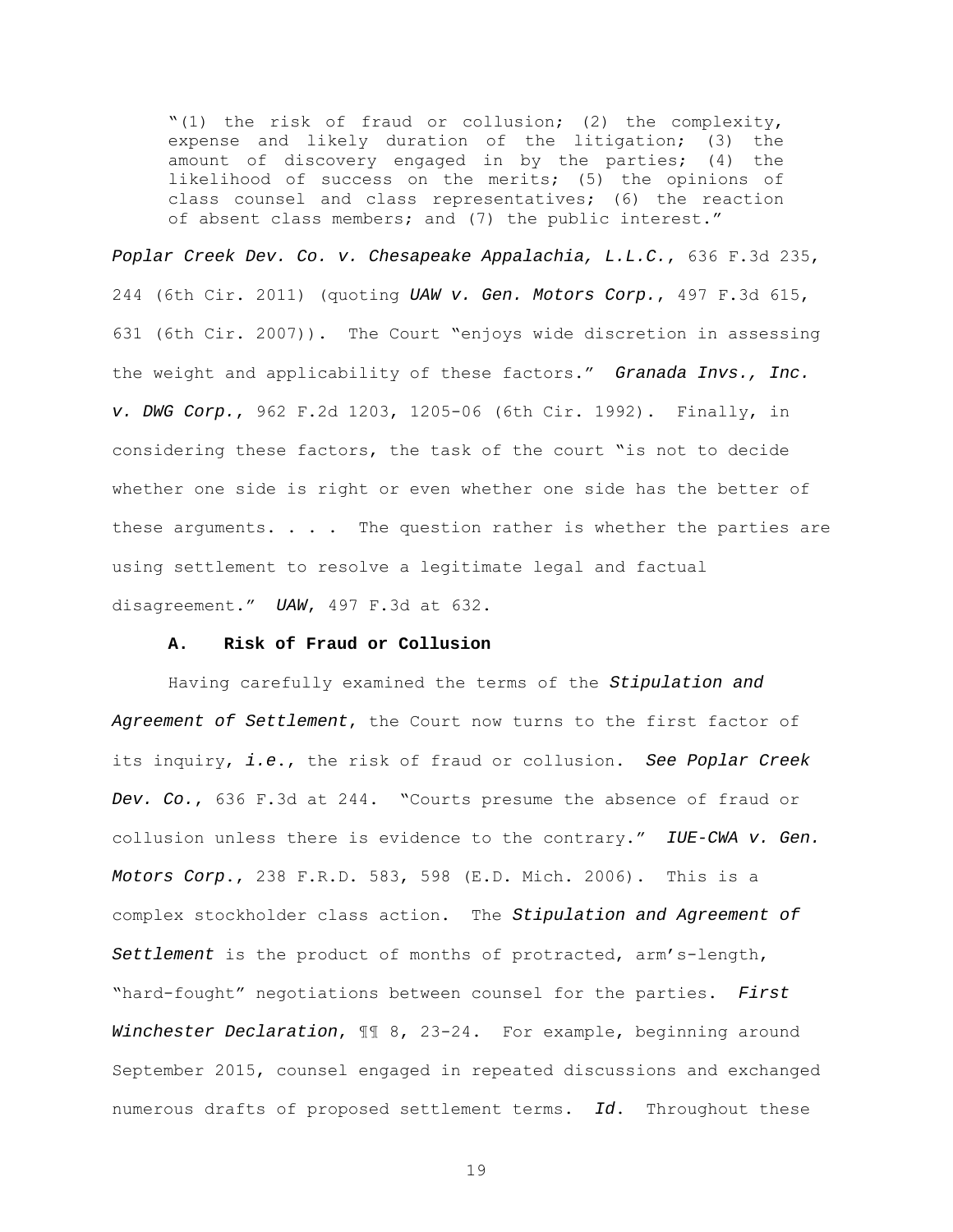discussions, the parties requested extensions of time and filed reports updating the Court on the status of these negotiations, which culminated in the Stipulation and Agreement of Settlement. Id. See also ECF Nos. 6, 11, 13, 15, 17 (joint motions and status reports). Despite notice and the opportunity to object, no objections have been filed. Based on this record, there is no evidence, or even suggestion, of fraud or collusion. This factor therefore weighs in favor of approval of the Stipulation and Agreement of Settlement.

#### **B. Complexity, Expense, and Likely Duration of the Litigation**

"Generally speaking, '[m]ost class actions are inherently complex and settlement avoids the costs, delays, and multitude of other problems associated with them.'" In re Telectronics Pacing Sys., Inc., 137 F. Supp.2d 985, 1013 (S.D. Ohio 2001) decision clarified, 148 F. Supp.2d 936 (S.D. Ohio 2001) (quoting In re Austrian & German Bank Holocaust Litig., 80 F. Supp.2d 164, 174 (S.D.N.Y. 2000)). This action is no exception to that general rule. The action has been pending for nearly one year and plaintiff has already incurred more than  $$100,000.00$  in attorneys' fees. See, e.g., First Winchester Declaration, ¶ 47. In the absence of a settlement, continued litigation would span years, requiring fact discovery, expert discovery, formal class certification, and other motion practice, including post-trial motions and appeals; that litigation would be both extensive and costly. See, e.g., id. at 1 30. Consideration of this factor therefore weighs in favor of approving the Stipulation and Settlement Agreement.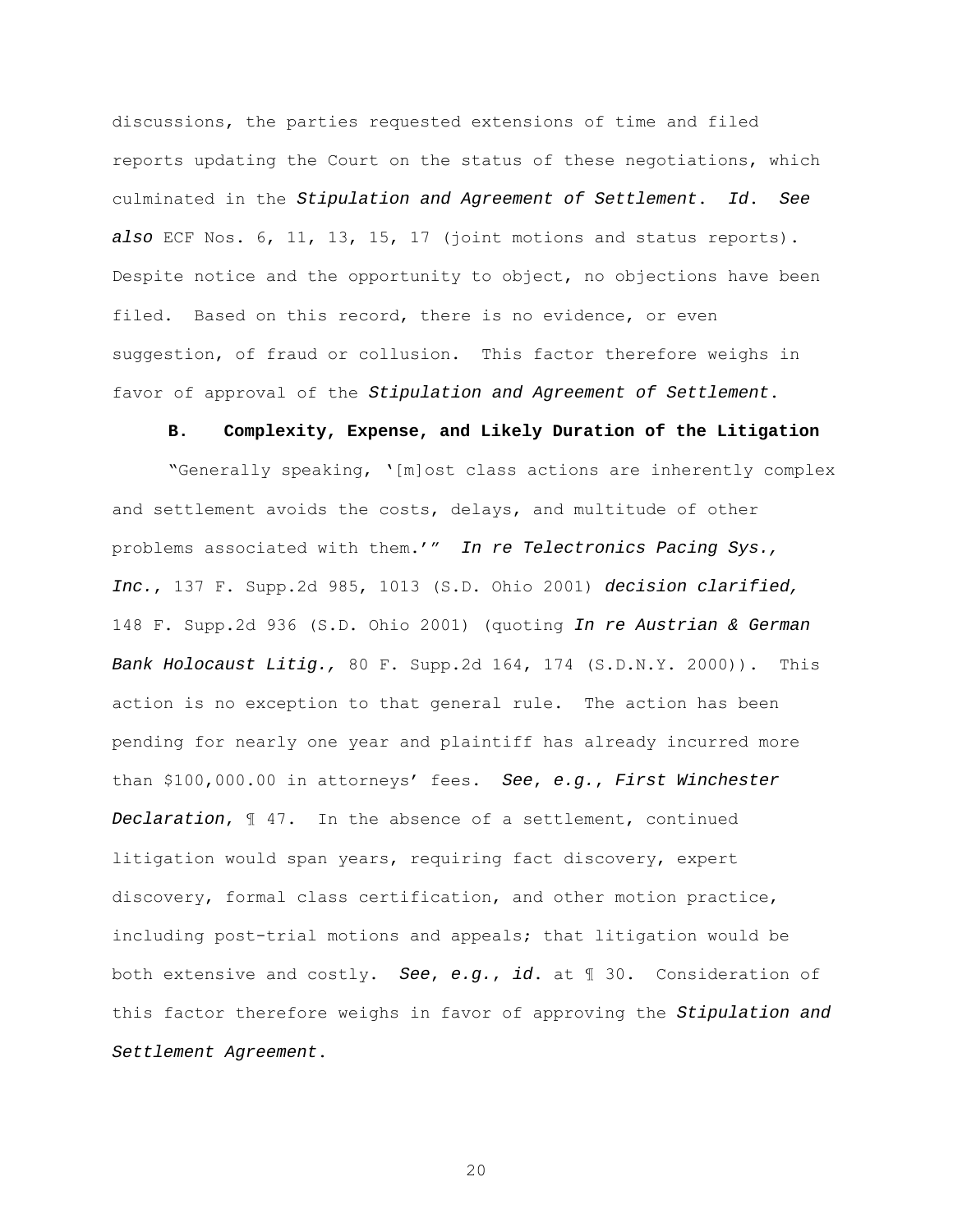### **C. Amount of Discovery Engaged in by the Parties**

 Shortly after this action was filed, the parties began to engage in arm's-length negotiations. First Winchester Declaration,  $\mathbb{I}$  13-14. In light of these negotiations and at the joint request of the parties, ECF No. 11, the preliminary pretrial conference was vacated, Order, ECF No. 12, and was never rescheduled in light of the negotiated settlement. While plaintiff conducted an extensive investigation throughout the development and prosecution of this action, First Winchester Declaration, ¶ 25, there was no need to engage in formal discovery because a settlement was reached before the need arose. This factor is therefore neutral.

# **D. Likelihood of Success on the Merits**

"The most important of the factors to be considered in reviewing a settlement is the probability of success on the merits. The likelihood of success, in turn, provides a gauge from which the benefits of the settlement must be measured." Poplar Creek Dev. Co., 636 F.3d at 245 (quoting In re Gen. Tire & Rubber Co. Sec. Litig., 726 F.2d 1075, 1086 (6th Cir. 1984)).

The Complaint alleges that the Individual Defendants acted in breach of their fiduciary duties by improperly agreeing to the Dead Hand Proxy Put and Poison Put provisions in the Credit Agreements and that Wells Fargo aided and abetted the Individual Defendants' breach of fiduciary duties. Complaint, ¶¶ 32-39, 44-46, 55-63. Although this Court has not considered the merits of plaintiff's claims, the likelihood of success on such claims, especially that addressing the Poison Put provision, is uncertain. For example, because ANF is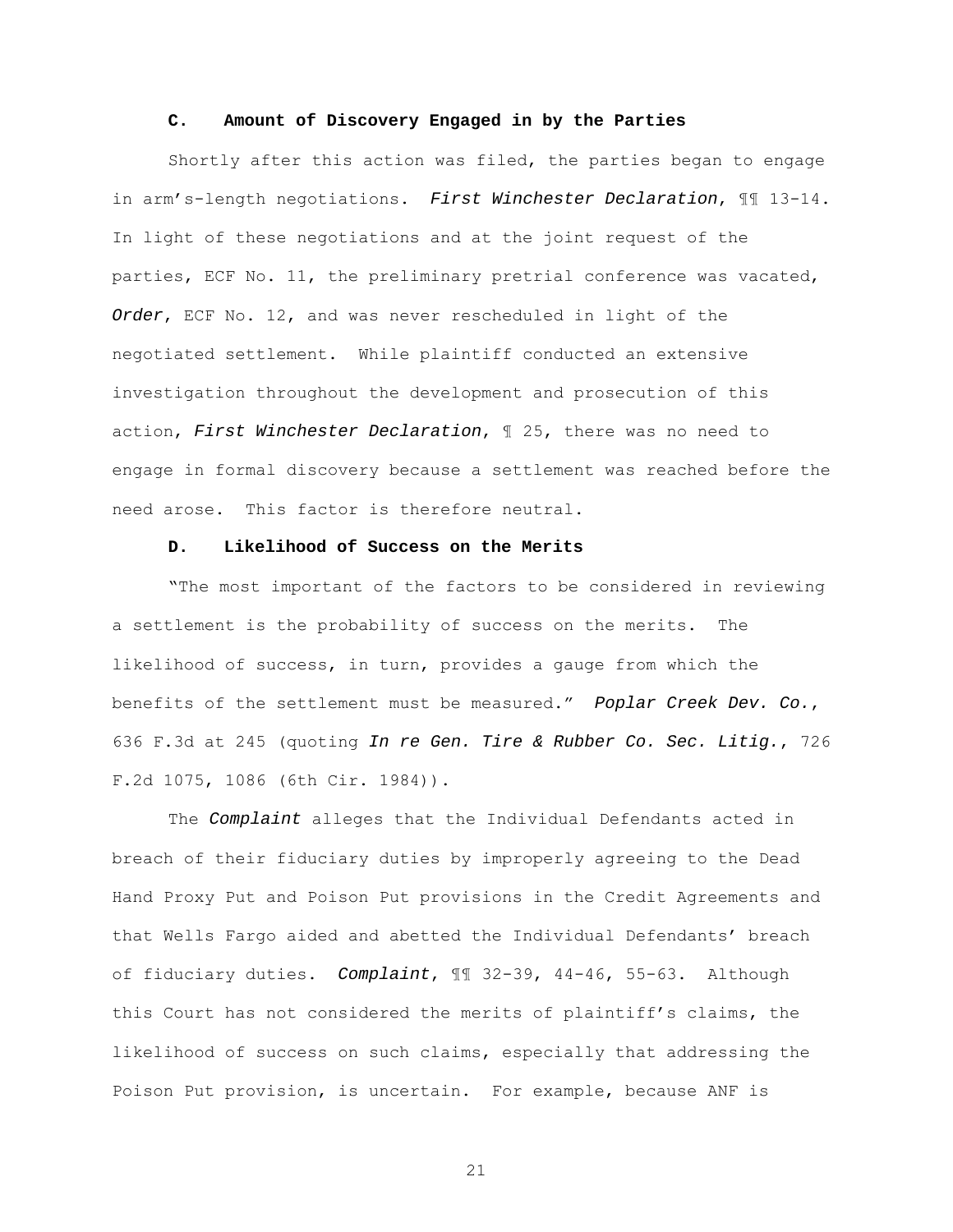incorporated in Delaware, id. at  $\mathbb{I}$  12, Delaware law governs the fiduciary duties of its directors. See, e.g., In re Abercrombie  $\&$ Fitch Co. Derivative Litig., No. 2:05-CV-00819, 2009 WL 9523196, at \*2 (S.D. Ohio Mar. 12, 2009). Plaintiff faces significant hurdles in proving a breach of fiduciary duty under Delaware law. Under that law, corporate directors must "use that amount of care which ordinarily careful and prudent men would use in similar circumstances[,]" Graham v. Allis–Chalmers Mfg. Co., 188 A.2d 125, 130 (Del. 1963), and "consider all material information reasonably available" in making business decisions, Brehm v. Eisner, 746 A.2d 244, 259 (Del. 2000). Alleged deficiencies in the performance of directors' duties are actionable only if their actions are grossly negligent. Id. In order to establish a breach, a plaintiff pursuing such a claim must establish that a decision of the board resulted in loss because that decision was ill advised or grossly negligent or that a board's failure to act resulted in loss because due attention would have prevented the loss. See In re Caremark Int'l Inc. Derivative Litig., 698 A.2d 959, 967 (Del.Ch. 1996). This is no easy task. See id. ("The theory here advanced is possibly the most difficult theory in corporation law upon which a plaintiff might hope to win a judgment.").

Under these circumstances, it cannot be said that the likelihood of success on the merits of Plaintiff's claims is certain. This factor therefore weighs in favor of approval of the Settlement Agreement.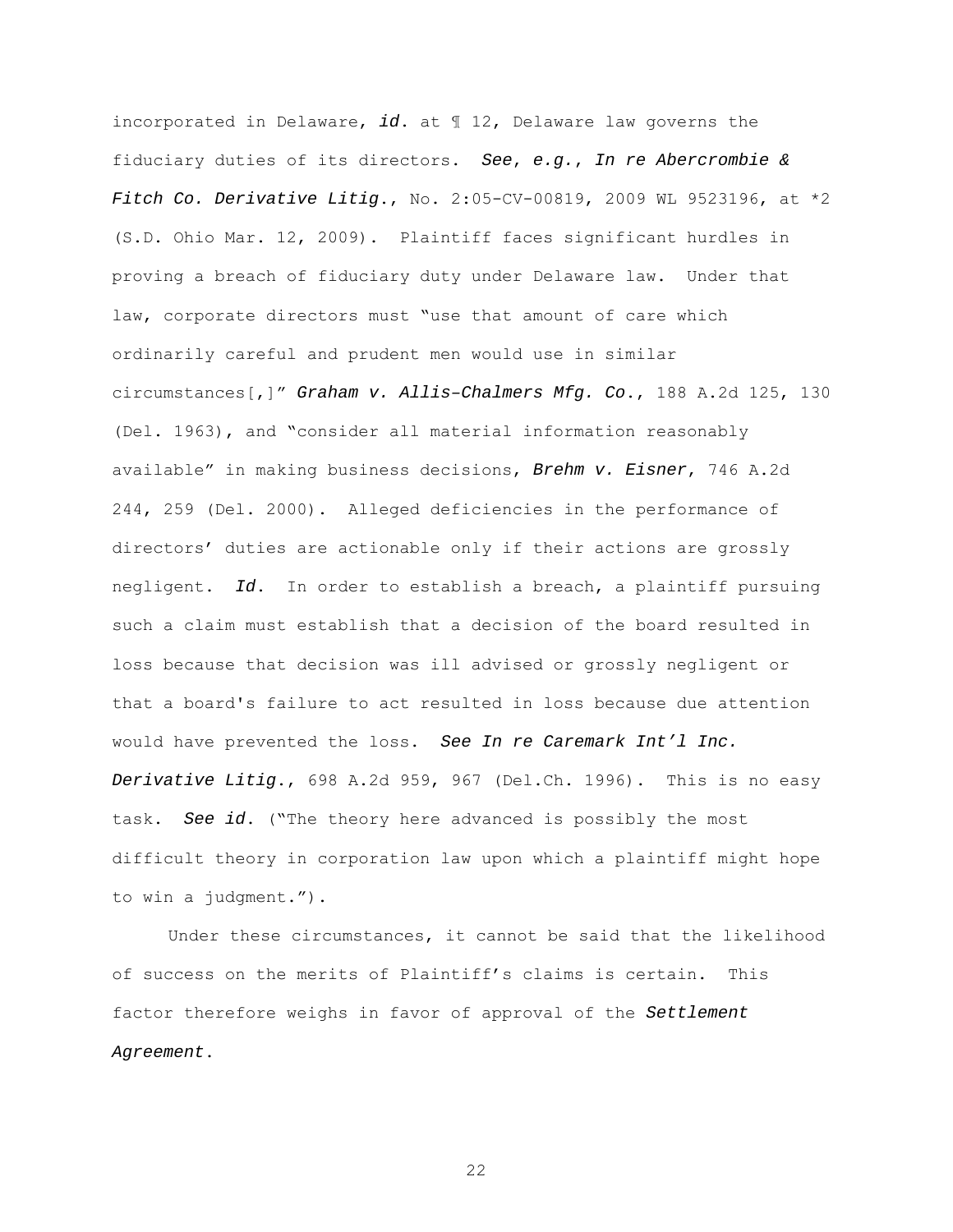### **E. Opinions of Class Counsel and Class Representatives**

Experienced counsel on both sides of this case recommend that the Court approve the Settlement Agreement and this recommendation is entitled to deference. See e.g., Williams v. Vukovich, 720 F.2d 909, 922-23 (6th Cir. 1983) ("The court should defer to the judgment of experienced counsel who has competently evaluated the strength of his proofs[,]" and that deference "should correspond to the amount of discovery completed and the character of the evidence uncovered."). Here, Class Counsel have extensive experience in class actions as well as shareholder class and derivative actions. See First Winchester Declaration, ¶ 6; Exhibit 5, attached thereto (copy of Kessler Topaz resume); Second Landes Declaration, ¶ 3; First Friedman Declaration, ¶ 2. With nearly 100 attorneys specializing in complex stockholder litigation, Kessler Topaz, Lead Class Counsel, is particularly experienced in stockholder and transactional litigation. First Winchester Declaration,  $\mathbb I$  6. With the breadth of this experience, Class Counsel understand the legal standards and defenses involved in this action and understand what is in the best interests of the Class. Id. at  $\mathbb I$  24. Equipped with this experience and understanding, Class Counsel have concluded that the proposed settlement is fair, reasonable, and adequate based on the defenses and risks involved in proving liability and damages as well as the further risk, delay, and expense associated with continued litigation. See First Winchester Declaration, ¶¶ 8-9, 24-27. Counsel for defendants negotiated the Stipulation and Settlement Agreement, which reflects defendants' conclusion that "it is desirable that the Gilbert Action be fully and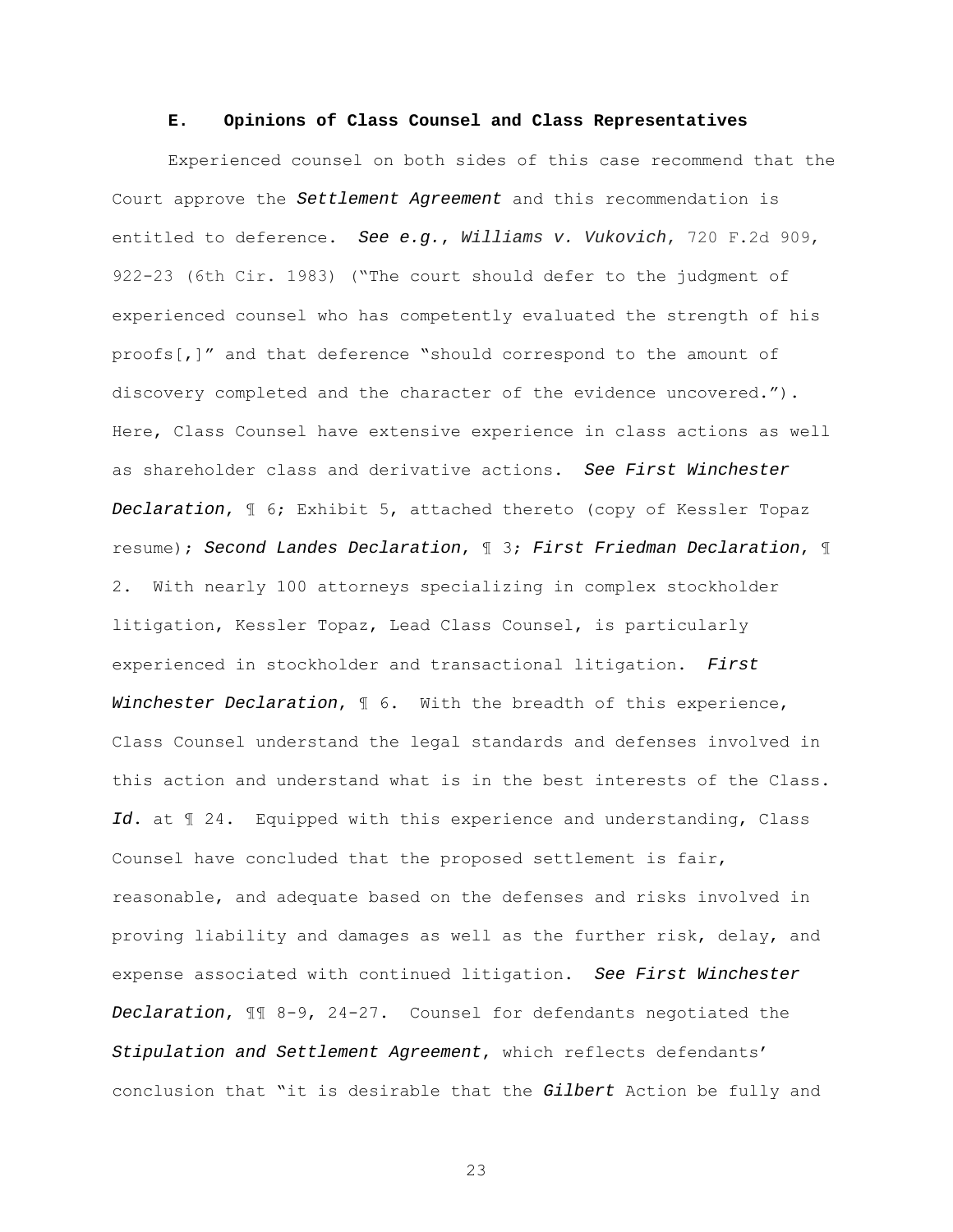finally settled in the manner and conditions set forth in this Stipulation[.]" Stipulation and Settlement Agreement, ¶¶ 13-14. Cf. First Winchester Declaration,  $\mathbb I$  7. Additionally, counsel for ANF represented at the fairness hearing that the proposed settlement was in the parties' best interest. See also Stipulation and Settlement Agreement,  $\mathbb{I}$  12 ("... ANF believes it to be in the best interests of the Company and its Stockholders for the Gilbert Action to be settled and dismissed with prejudice[.]"). Notably, the Class Representative also has approved the Stipulation and Settlement Agreement. Id. at  $\mathbb{II}$ 10-11. Consideration of this factor therefore weighs in favor of approving the Stipulation and Settlement Agreement.

# **F. Reaction of Shareholders**

In determining whether a settlement is fair, adequate and reasonable, a court must also consider the reaction of absent shareholders. See Vassalle v. Midland Funding LLC, 708 F.3d 747, 754 (6th Cir. 2013). Notice of the settlement and of the June 28, 2016 fairness hearing was sent to all persons and entities who held shares of ANF common stock as of the close of business on August 29, 2014. Affidavit of Mailing, ¶ 2. As discussed in more detail above, ANF notified the class of the proposed settlement, fairness hearing, and timeline for raising objections in several ways, including by: filing a Form 8-K with the SEC; posting notice on the "Investors" page of ANF's website; and by formal service of information about the settlement and the action to the Attorney General of the United States and the Attorneys General of the States designated in the statute, consistent with CAFA. First Winchester Declaration, ¶ 18; ANF's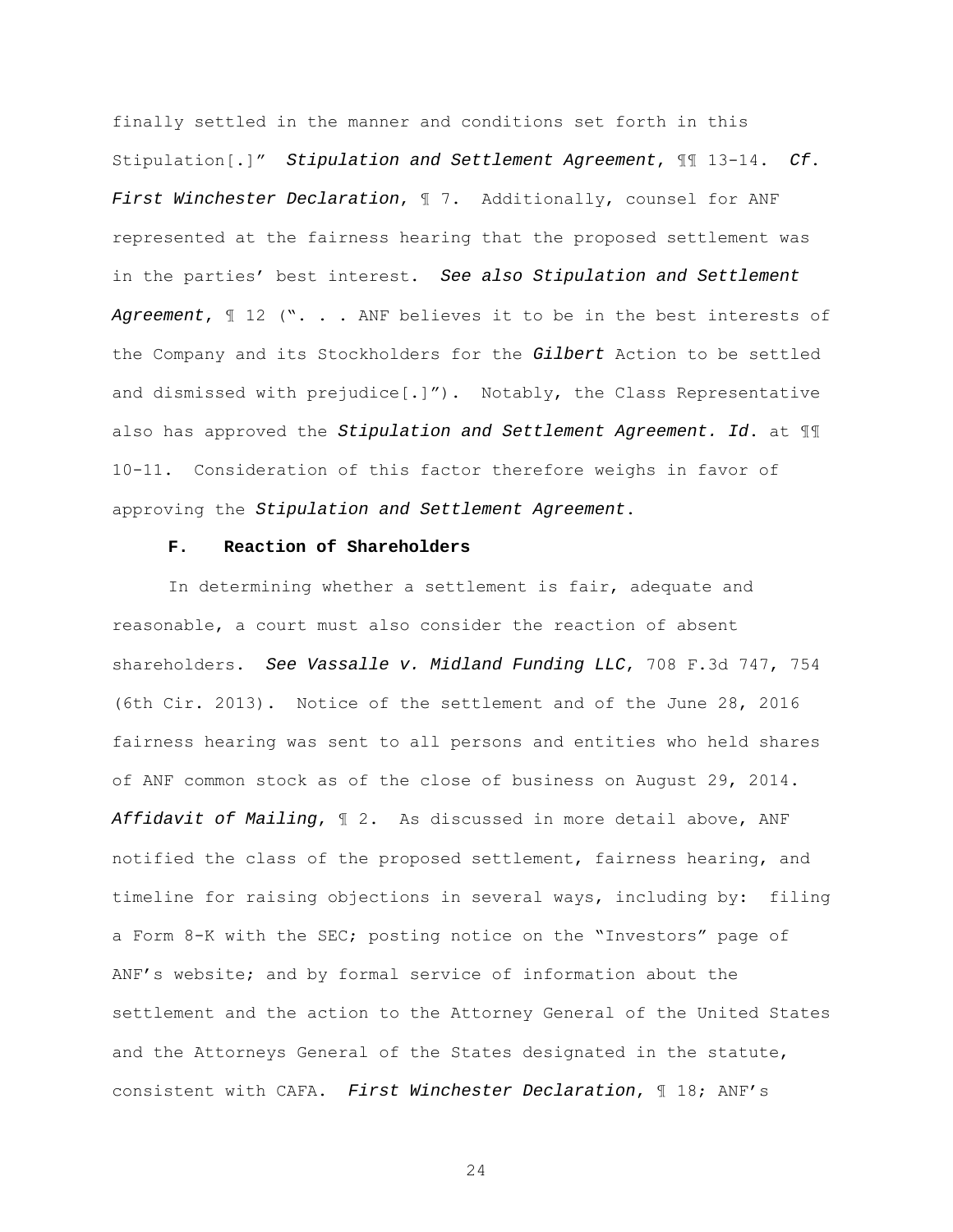Current Report (Form 8-K), ECF No. 23-14; Kulewicz Declaration, ¶¶ 2- 6. No objections were filed and no shareholders appeared at the fairness hearing, which gives rise to an inference that most of the shareholders had no qualms with the proposed settlement.  $Cf$ . Olden  $v$ . Gardner, 294 F. App'x 210, 217 (6th Cir. 2008) (finding that 79 objections in a class of nearly 11,000 members "tends to support a finding that the settlement is fair"). See also In re Delphi Corp. Sec., Derivative & "ERISA" Litig., 248 F.R.D. 483, 500 (E.D. Mich. 2008) ("If only a small number [of opt outs or objections] are received, that fact can be viewed as indicative of the adequacy of the settlement.") (internal quotations omitted; alteration in original); Hainey v. Parrott, 617 F.Supp. 2d 668, 675 (S.D. Ohio 2007) ("Generally, however, a small number of objections, particularly in a class of this size, indicates that the settlement is fair, reasonable and adequate."). This Court therefore concludes that the lack of any objections supports a finding that the proposed settlement is fair, reasonable, and adequate.

# **G. Public Interest**

The public interest also favors approval of the proposed settlement. First, "there is a strong public interest in encouraging settlement of complex litigation and class action suits because they are 'notoriously difficult and unpredictable' and settlement conserves judicial resources." In re Cardizem CD Antitrust Litig., 218 F.R.D. 508, 530 (E.D. Mich. 2003) (quoting Granada Invs., Inc., 962 F.2d at 1205). Accord In re Nationwide Fin. Servs. Litig., No. 2:08-cv-00249, 2009 WL 8747486, at \*8 (S.D. Ohio Aug. 19, 2009) ("[T]here is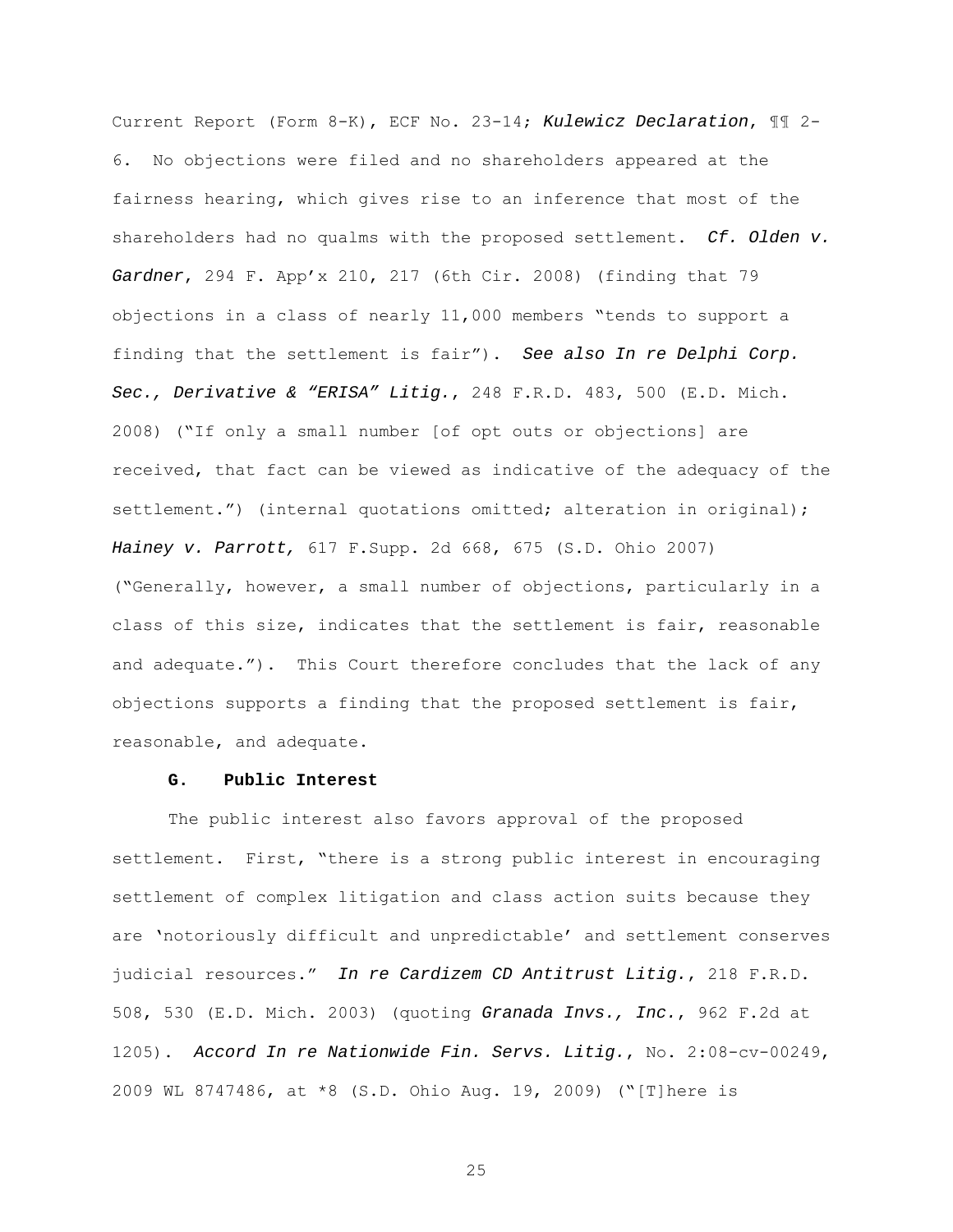certainly a public interest in settlement of disputed claims that require substantial federal judicial resources to supervise and resolve."). Second, the proposed settlement ends potentially long and protracted litigation and frees up judicial resources. See In re Telectronics, 137 F.Supp. 2d at 1025. Accordingly, the Court concludes that the proposed settlement serves the public interest.

 In short, and considering all the relevant factors, this Court concludes that the proposed settlement provides a substantial benefit to the parties and is fair, reasonable, and adequate.

## **IV. Attorneys' Fees and Costs**

The Stipulation and Settlement Agreement provides that Class Counsel shall submit an application for attorneys' fees, to be awarded by the Court, not to exceed \$165,000, plus reimbursement of actual, reasonable, and ordinary expenses not to exceed \$2000. Stipulation and Settlement Agreement,  $\mathbb I$  21. The attorneys' fees and expenses shall be paid by ANF (or any applicable insurer). Id. Plaintiff included a request for an award of attorneys' fees and expenses in Plaintiff's Motion for Final Approval and supplemented that request in Plaintiff's Supplemental Submission in Further Support of Motion for Final Approval of Class Action Settlement and Application for an Award of Attorneys' Fees and Reimbursement of Expenses, ECF No. 27. Defendants take no position on Plaintiff's fee application. Id.

Plaintiff's successful prosecution of this action justifies an award of reasonable attorneys' fees. See Ramey v. Cincinnati Enquirer, Inc., 508 F.2d 1188, 1194 (6th Cir. 1974) (citing Mills v. Electric Auto-Lite Co., 396 U.S. 375  $(1970)$ ); Shlensky, 574 F.2d at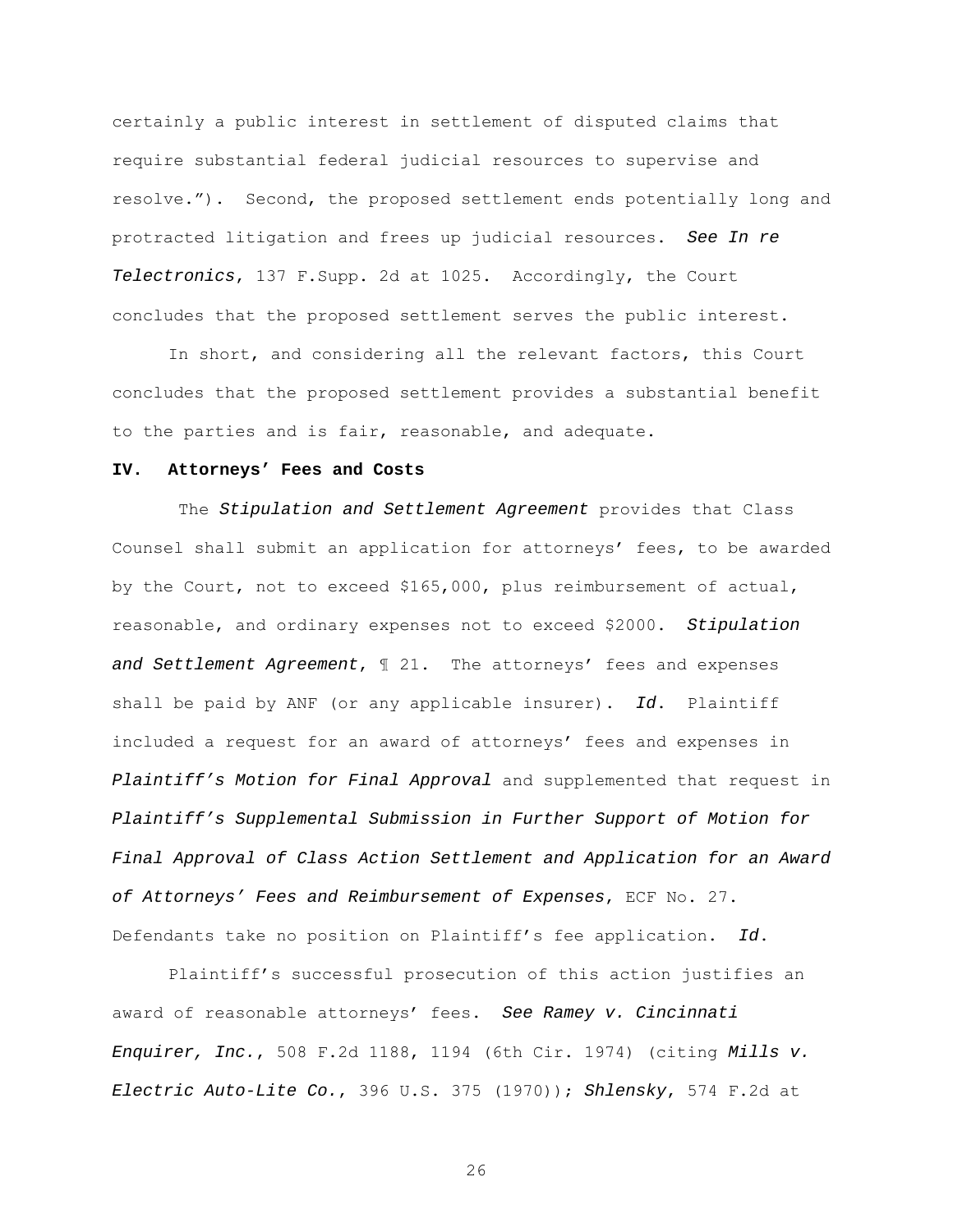149. Plaintiff proposes that an award based on the lodestar method of calculation is appropriate, and this Court agrees with that proposition. Notably, the proposed settlement does not provide for a common fund and, as discussed supra, the exact value of the resulting benefit to ANF and to its shareholders cannot be precisely determined. The lodestar method will account for the amount of work performed by counsel and will ensure that counsel is fairly compensated for the results achieved. See Rawlings v. Prudential-Bache Props., Inc., 9 F.3d 513, 515-16 (6th Cir. 1993); In re Rite Aid Corp. Sec. Litig., 396 F.3d 294, 300 (3d Cir. 2005).

 In determining an appropriate "lodestar" figure, a court multiplies the number of hours reasonably expended on the litigation by a reasonable hourly rate. Bldg. Serv. Local 47 Cleaning Contractors Pension Plan v. Grandview Raceway, 46 F.3d 1392, 1401 (6th Cir. 1995) (quoting Hensley v. Eckerhart, 461 U.S. 424, 433 (1983)). The court "may then, within limits, adjust the 'lodestar' to reflect relevant considerations peculiar to the subject litigation." Adcock-Ladd v. Sec'y of Treasury, 227 F.3d 343, 349 (6th Cir. 2000) (citing Reed v. Rhodes, 179 F.3d 453, 471-72 (6th Cir. 1999)). In assessing the reasonableness of a fee award, courts

[o]ften, but by no means invariably,  $\ldots$  address these factors: "(1) the value of the benefit rendered to the plaintiff class; (2) the value of the services on an hourly basis; (3) whether the services were undertaken on a contingent fee basis; (4) society's stake in rewarding attorneys who produce such benefits in order to maintain an incentive to others; (5) the complexity of the litigation; and (6) the professional skill and standing of counsel involved on both sides."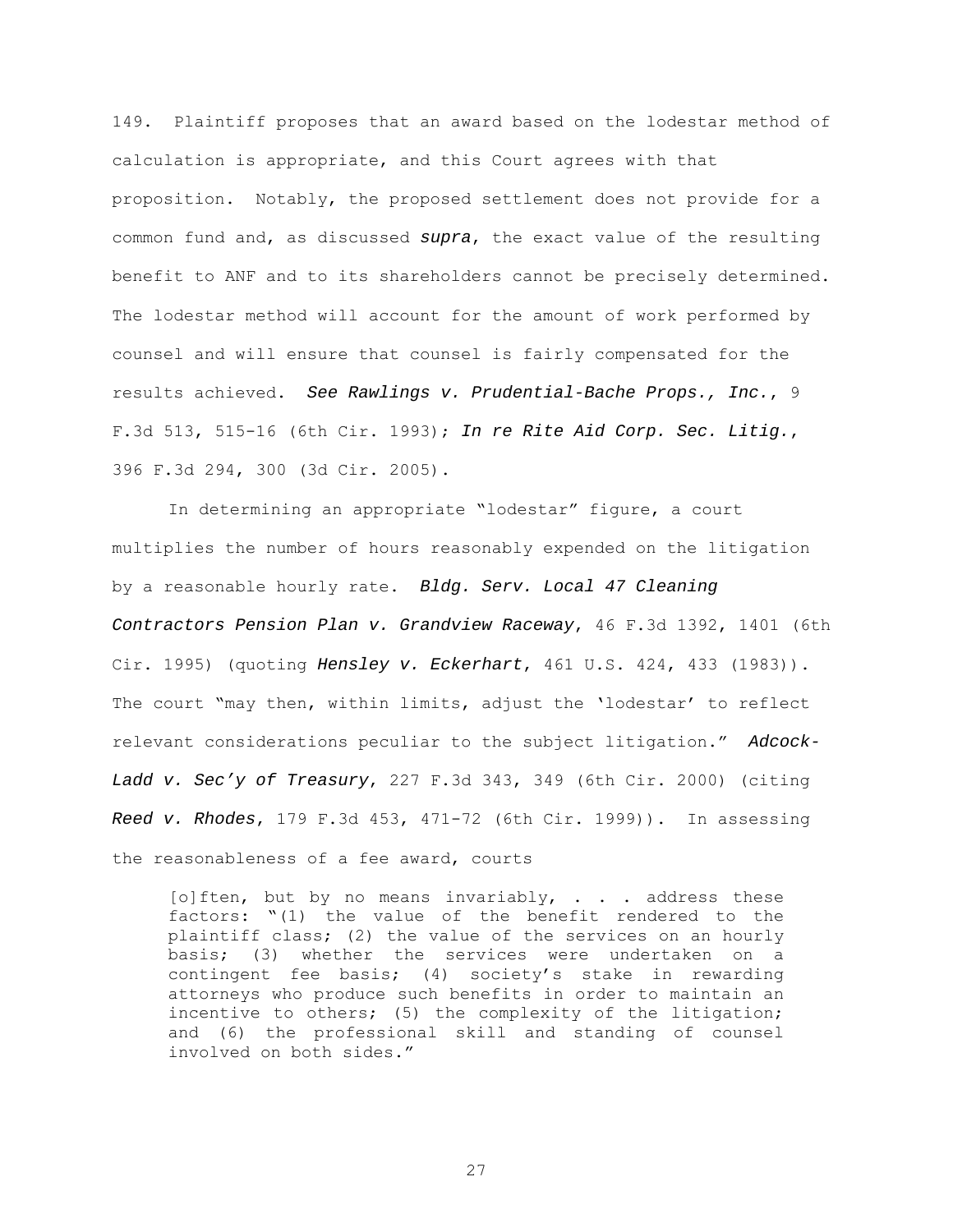Moulton v. U.S. Steel Corp., 581 F.3d 344, 352 (6th Cir. 2009) (quoting Bowling v. Pfizer, Inc., 102 F.3d 777, 780 (6th Cir. 1996)). See also Ramey, 508 F.2d at 1196.

Plaintiff's counsel submits that the Kessler Topaz firm billed 249.60 hours in connection with the litigation as of June 3, 2016; the law firm of Friedman Oster & Tejtel PLLC ("Friedman Oster") billed 68.5 hours in connection with the litigation as of June 3, 2016; and the law firm of Isaac, Wiles, Burkholder & Teetor, LLC ("Isaac Wiles") billed 11.10 hours in connection with the litigation as of March 25, 2016. First Winchester Declaration, ¶¶ 46-48; Exhibits 1 and 2, attached to Supplemental Declaration of Robin Winchester, ECF No. 27-1 ("Supplemental Winchester Declaration); First Friedman Declaration, ¶¶ 4-6; Exhibits 1 and 2, attached to Supplemental Declaration of Jeremy Friedman, ECF No. 27-2 ("Supplemental Friedman Declaration"); First Landes Declaration,  $\mathbb{I}$  4-6; Exhibits 1 and 2, attached to Supplemental Declaration of Mark Landes, ECF No. 27-3 ("Supplemental Landes Declaration"). Based on the customary or current hourly rates charged by each firm, Class Counsel represents that the total lodestar value for the time is \$155,951. First Winchester Declaration, ¶¶ 47, 59 (averring that the lodestar value for Kessler Topaz time billed is \$112,216.25 and that the total lodestar value for all firm time combined is  $$155,951)$ ; First Friedman Declaration,  $$5$  (averring that the lodestar value for Friedman Oster time billed is \$39,850); First Landes Declaration,  $\mathbb I$  4 (averring that the lodestar value for Isaac Wiles time billed is \$3,885.75). Class Counsel also submits that Kessler Topaz incurred a total of \$3,259.08 in unreimbursed expenses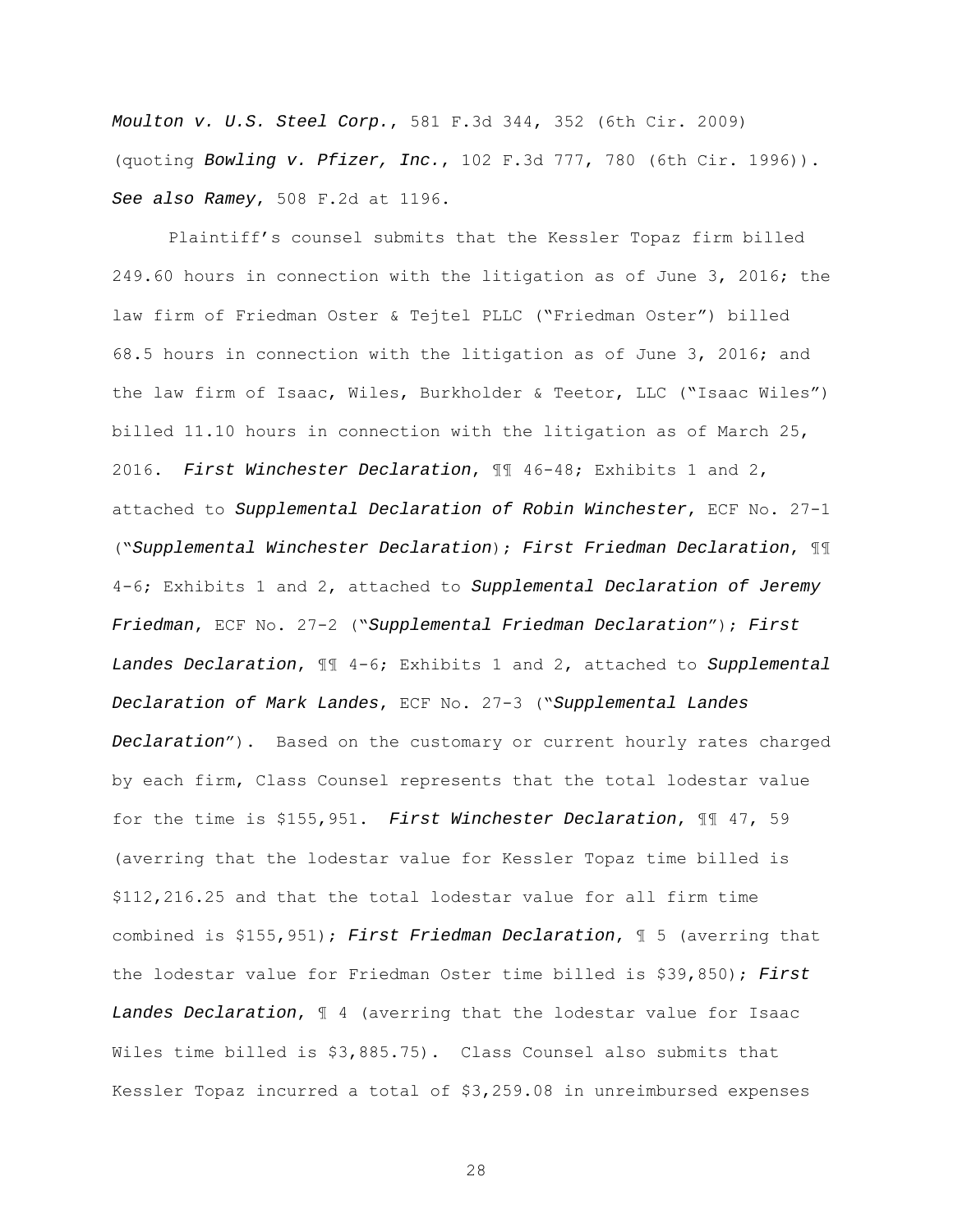in connection with filing fees; messenger, courier, and overnight mailing fees; external reproduction costs; research; and internal reproduction costs. First Winchester Declaration, ¶ 57.

 Plaintiff supports his fee request with evidence of the hours expended and hourly rates for each individual who worked on this matter as well as evidence of the experience of certain such individuals, as follows:

| Attorneys               |                                   |                        |        |                |             |
|-------------------------|-----------------------------------|------------------------|--------|----------------|-------------|
| Name                    | Title - Firm                      | Years of<br>Experience | Hours  | Hourly<br>Rate | Total       |
| Marc A.<br>Topaz        | Partner -<br>Kessler Topaz        | Unknown                | 3.35   | \$850          | \$2,847.50  |
| Robin<br>Winchester     | Partner -<br>Kessler Topaz        | Unknown                | 36.50  | \$725          | \$26,462.50 |
| Eric Zagar              | Partner -<br>Kessler Topaz        | Unknown                | 5.50   | \$800          | \$4,400     |
| Seamus<br>Kaskela       | Associate -<br>Kessler Topaz      | Unknown                | 20     | \$500          | \$10,000    |
| Christopher<br>Windover | Associate -<br>Kessler Topaz      | Unknown                | 104.25 | \$425          | \$44,306.25 |
| David Uris <sup>3</sup> | Staff Attorney -<br>Kessler Topaz | Unknown                | 35.25  | \$350          | \$12,337.50 |
| Jeremy<br>Friedman      | Member $-$<br>Friedman Oster      | 9 years                | 43.50  | \$600          | \$26,100    |
| Spencer<br>Oster        | Member $-$<br>Friedman Oster      | 13 years               | 11.50  | \$550          | \$6,325     |
| David Tejtel            | Member -<br>Friedman Oster        | 9 years                | 13.50  | \$550          | \$7,425     |
| Mark Landes             | Partner - Isaac Wiles             | 31 years               | .70    | \$350          | \$245       |
| Maribeth<br>Meluch      | Partner - Isaac Wiles             | 25 years               | 9.30   | \$350          | \$3,255     |

 $^3$  Mr. Uris is no longer with Kessler Topaz. First Winchester Declaration,  $\mathbb I$ 50(f).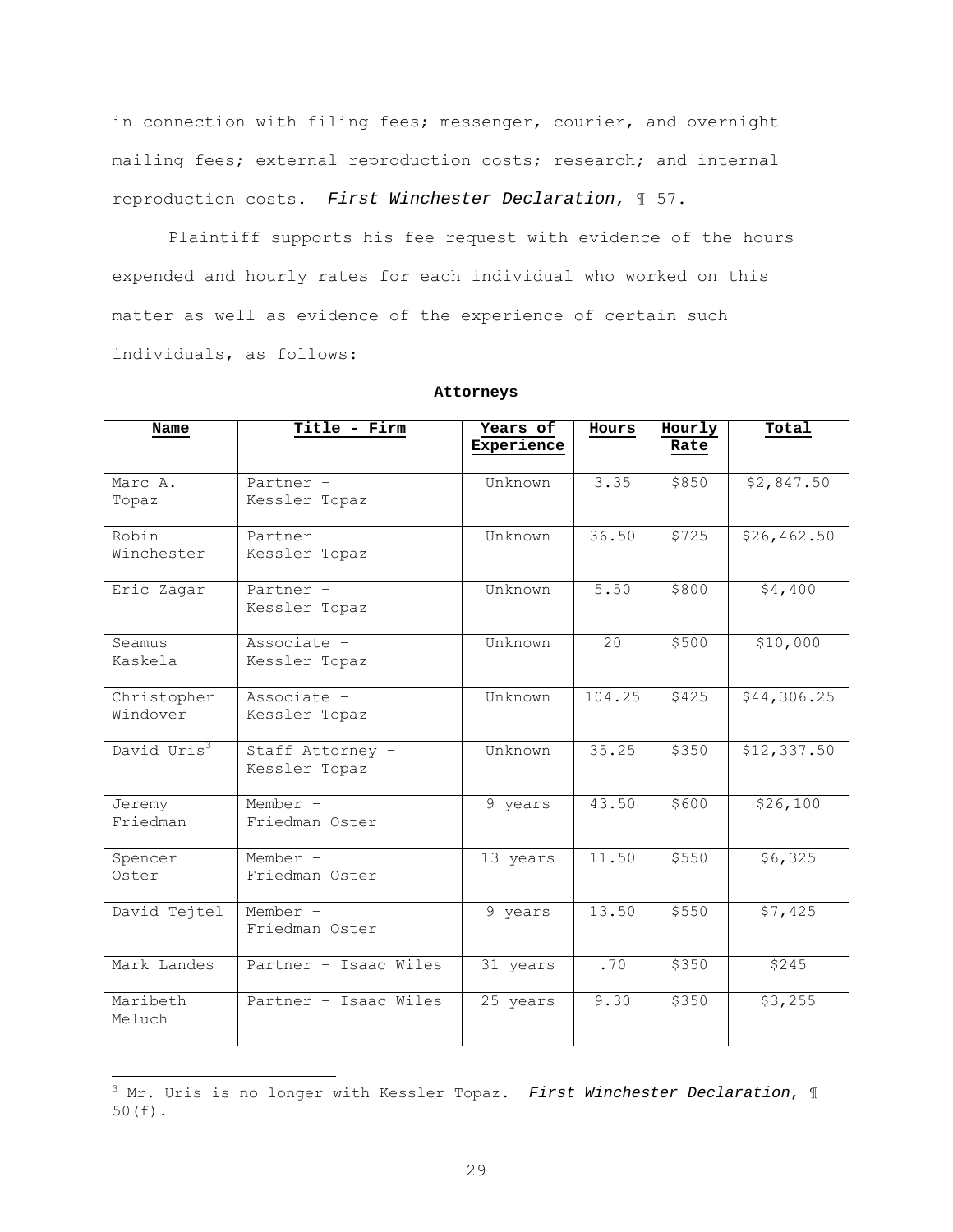| Mark     | Partner - Isaac Wiles | 10 years |        | \$350 | \$385        |
|----------|-----------------------|----------|--------|-------|--------------|
| Troutman |                       |          |        |       |              |
|          |                       |          |        |       |              |
|          |                       | Total:   | 284.45 |       | \$144,088.75 |

| Non-Attorneys           |                                        |                        |       |                |             |
|-------------------------|----------------------------------------|------------------------|-------|----------------|-------------|
| Name                    | Title - Firm                           | Years of<br>Experience | Hours | Hourly<br>Rate | Total       |
| Fabiana<br>Angrisano    | Investigation Dep't -<br>Kessler Topaz | Unknown                | 7     | \$300          | \$2100      |
| Jamie<br>Maginnis       | Investigation Dep't -<br>Kessler Topaz | Unknown                | 6.50  | \$300          | \$1950      |
| Christopher<br>McGinnis | Paralegal -<br>Kessler Topaz           | Unknown                | 9     | \$250          | \$2250      |
| Doug<br>Tewksbury       | Paralegal -<br>Kessler Topaz           | Unknown                | 22.25 | \$250          | \$5562.50   |
|                         |                                        | Total:                 | 44.75 |                | \$11,862.50 |

First Winchester Declaration,  $\P$  48, 51; Exhibit 5 (firm and attorney resumes), attached thereto; Supplemental Winchester Declaration, ¶¶ 5- 7; Exhibits 1 and 2 (schedules of time expended in this litigation with privileged information redacted), attached thereto; First Friedman Declaration,  $\mathbb I$  6; Exhibit A (firm and attorney resumes), attached thereto; Supplemental Friedman Declaration, ¶¶ 5-7; Exhibits 1 and 2 (schedules of time expended in this litigation with privileged information redacted), attached thereto; First Landes Declaration,  $\mathbb{II}$ 3-4; Supplemental Landes Declaration, ¶¶ 5-7; Exhibits 1 and 2, (schedules of time expended in this litigation with privileged information redacted), attached thereto.

 As noted supra, the lodestar figure is calculated by multiplying the proven number of hours reasonably expended on the litigation by a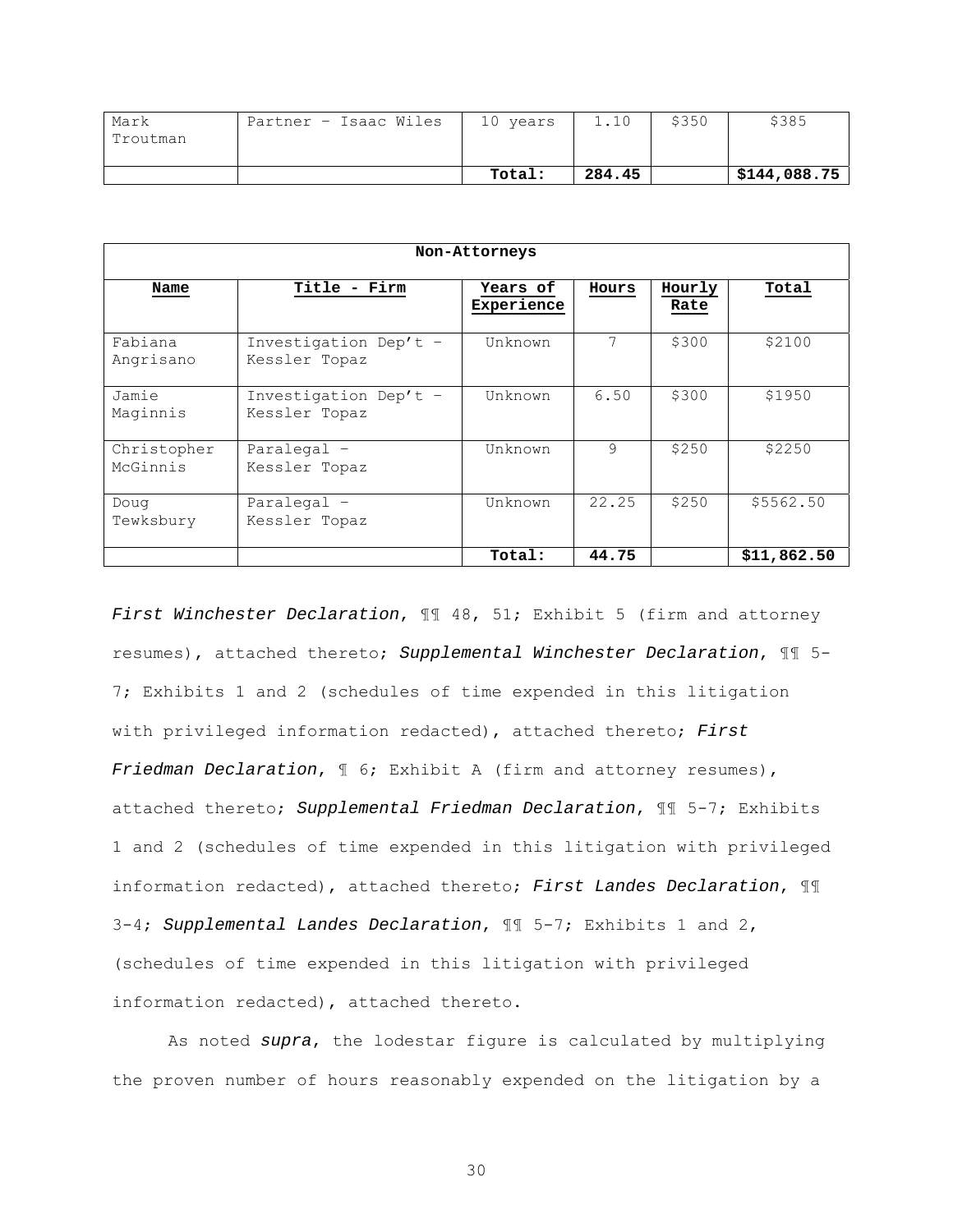reasonable hourly rate. See Grandview Raceway, 46 F.3d at 1401. The Court shall address in turn the number of hours reasonably expended and the reasonable hourly rate.

#### **A. Hours Reasonably Expended**

[T]he key requirement for an award of attorney fees is that the documentation offered in support of the hours charged must be of sufficient detail and probative value to enable the court to determine with a high degree of certainty that such hours were actually and reasonably expended in the prosecution of the litigation. . . . Although counsel need not record in great detail each minute he or she spent on an item, the general subject matter should be identified.

Gascho v. Glob. Fitness Holdings, LLC, 822 F.3d 269, 281 (6th Cir. 2016) (quoting Imwalle v. Reliance Med. Prods., Inc., 515 F.3d 531, 553 (6th Cir. 2008)) (internal quotation marks and citations omitted).

The Court concludes that the number of hours expended on this litigation is reasonable. As noted supra, Class Counsel submitted schedules of the time expended in connection with this litigation. These records reflect that Friedman Oster counsel began researching and investigating the claims asserted in this action in June and July 2015 before this action was filed on September 24, 2015. See Exhibit 1, attached to Supplemental Friedman Declaration. While this firm continued to investigate and began drafting the Complaint, Kessler Topaz counsel and staff initiated their own investigation of ANF's Board of Directors in early August 2015 and assisted in fact-checking and revising the Complaint.  $Id.$ ; Exhibit 1, attached to Supplemental Winchester Declaration. Counsel with Isaac Wiles provided reasonable assistance as local counsel in connection with the filing of the Complaint. Exhibit 1, attached to Supplemental Landes Declaration. The records provided to the Court also reflect that counsel from all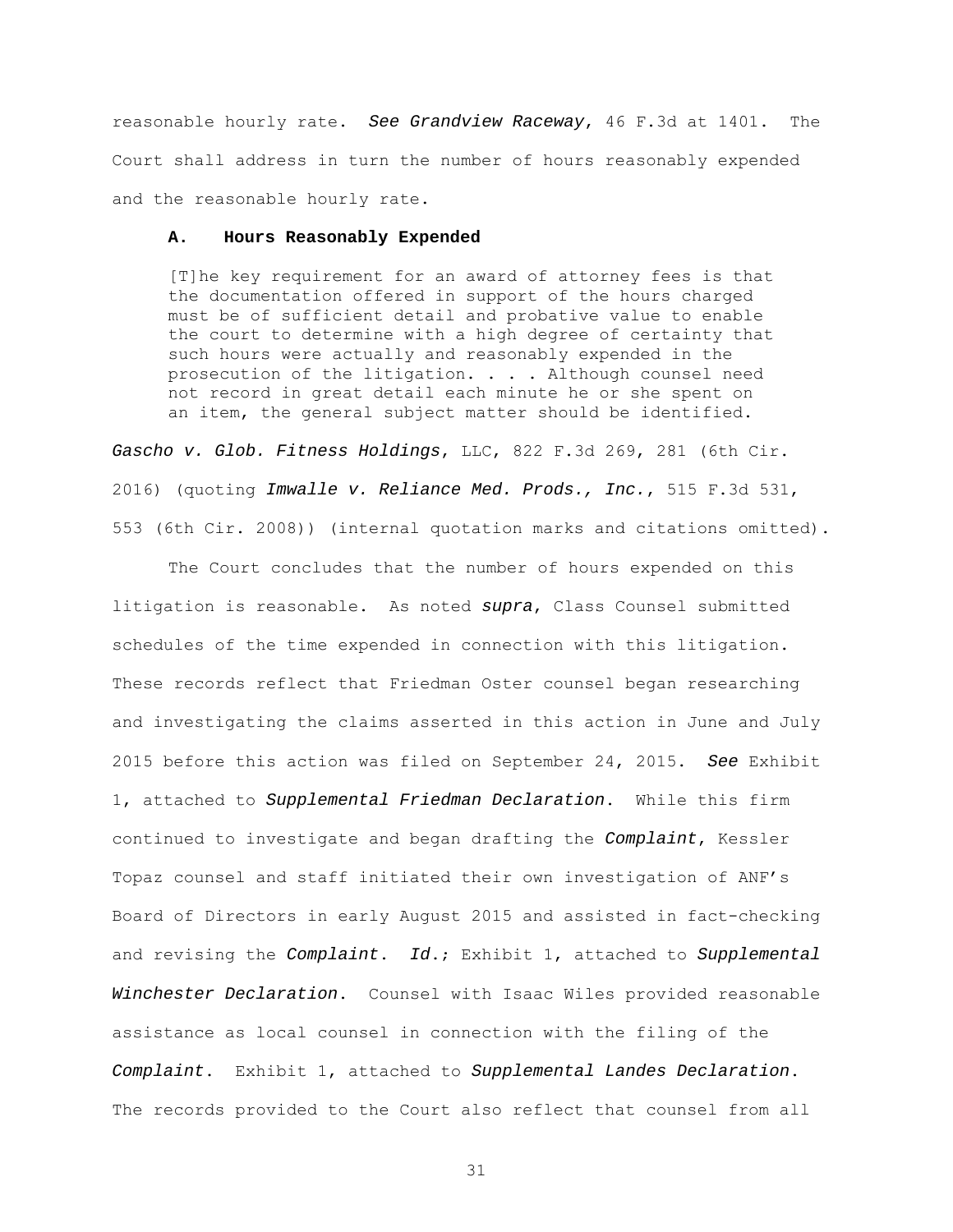firms assisted in communicating with defense counsel regarding a potential settlement and/or preparing settlement documents. See Exhibit 1, attached to Supplemental Friedman Declaration; Exhibit 1, attached to Supplemental Friedman Declaration; Exhibit 1, attached to Supplemental Landes Declaration. Counsel also reasonably expended hours in preparing the preliminary and final request for approval of settlement as well as communicating with the Court regarding the fairness hearing. Id. Moreover, the complexity of the case and the results ultimately achieved support the conclusion that the number of hours expended in this matter was reasonable. In short, this Court is satisfied that the number of hours billed by plaintiff's counsel is reasonable.

### **B. Reasonable Hourly Rate**

The Court now turns to the reasonableness of plaintiff's counsel's hourly rates. "A trial court, in calculating the 'reasonable hourly rate' component of the lodestar computation, should initially assess the 'prevailing market rate in the relevant community.'" Adcock-Ladd, 227 F.3d at 350 (emphasis in original) (quoting Blum v. Stenson, 465 U.S. 886, 895 (1984)). "The prevailing market rate is 'that rate which lawyers of comparable skill and experience can reasonably expect to command within the venue of the court of record.'" Waldo v. Consumers Energy Co., 726 F.3d 802, 821 (6th Cir. 2013) (quoting Adcock-Ladd, 227 F.3d at 350). See also Van Horn v. Nationwide Prop. & Cas. Ins. Co., No. 10–3643, 436 F. App'x 496, at \*499 (6th Cir. Aug. 26, 2011) (quoting Gonter v. Hunt Valve Co., Inc., 510 F.3d 610, 618 (6th Cir. 2007)); Geier v. Sundquist, 372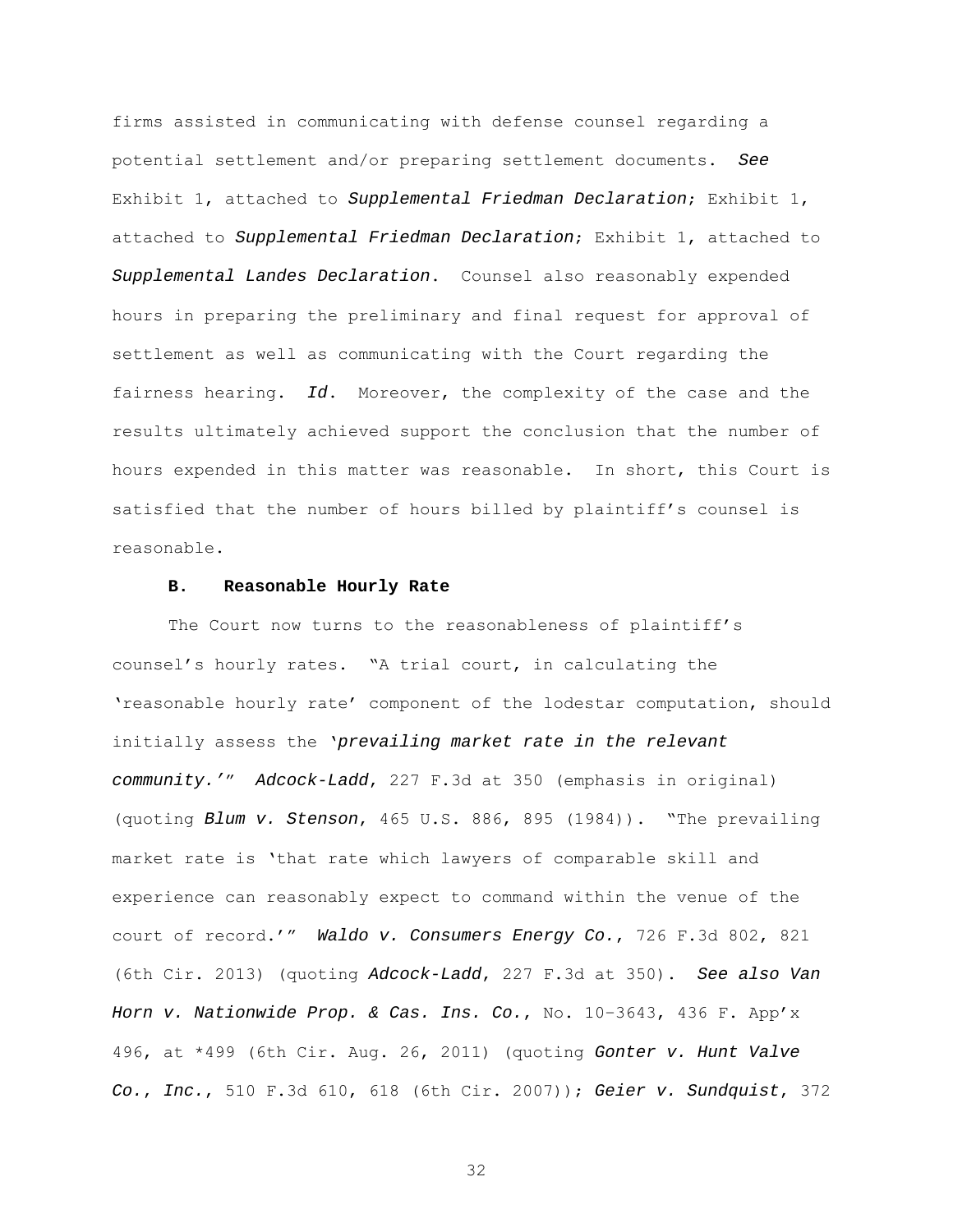F.3d 784, 791 (6th Cir. 2004); Brian A. v. Hattaway, No. 02-5666, 83 F. App'x 692, at  $*694$  (6th Cir. Nov. 21, 2003). "The appropriate rate, therefore, is not necessarily the exact value sought by a particular firm, but is rather the market rate in the venue sufficient to encourage competent representation." Gonter, 510 F.3d at 618 (citing Lamar Adver. Co. v. Charter Twp. of Van Buren, 178 F. App'x 498 (6th Cir. 2006)). "A court may, however, award a higher hourly rate for an out-of-town specialist if (1) hiring the out-of-town specialist was reasonable in the first instance, and (2) if the rates sought by the out-of-town specialist are reasonable for an attorney of his or her degree of skill, experience, and reputation." Brian A., 83 F. App'x at  $*694$  (citing Hadix v. Johnson, 65 F.3d 532, 535 (6th Cir. 1995)).

The Court shall address each firm's hourly rates in turn.

## **1. Hourly rates for Isaac Wiles**

Isaac Wiles counsel's rates are \$350 per hour. First Landes Declaration, ¶ 4. These rates "are in the range of its [the firm's] usual and customary hourly rates charged for this kind of work." Id. at ¶ 8. These rates are consistent with those in the local market and the Court's experience. See, e.g., In re Sulzer Orthopedics, Inc., 398 F.3d 778 (6th Cir. 2005); Gascho v. Glob. Fitness Holdings, LLC, No. 2:11-CV-436, 2014 WL 1350509, at \*34 (S.D. Ohio July 16, 2014) (recommending an attorneys' fee award in class action based on rates ranging from \$180 per hour to \$450 per hour), adopted by, 2014 WL 3543819, aff'd, 822 F.3d 269 (6th Cir. 2016); Johnson v. Midwest Logistics Sys., Ltd., No. 2:11-cv-1061, 2013 WL 2295880 (S.D. Ohio May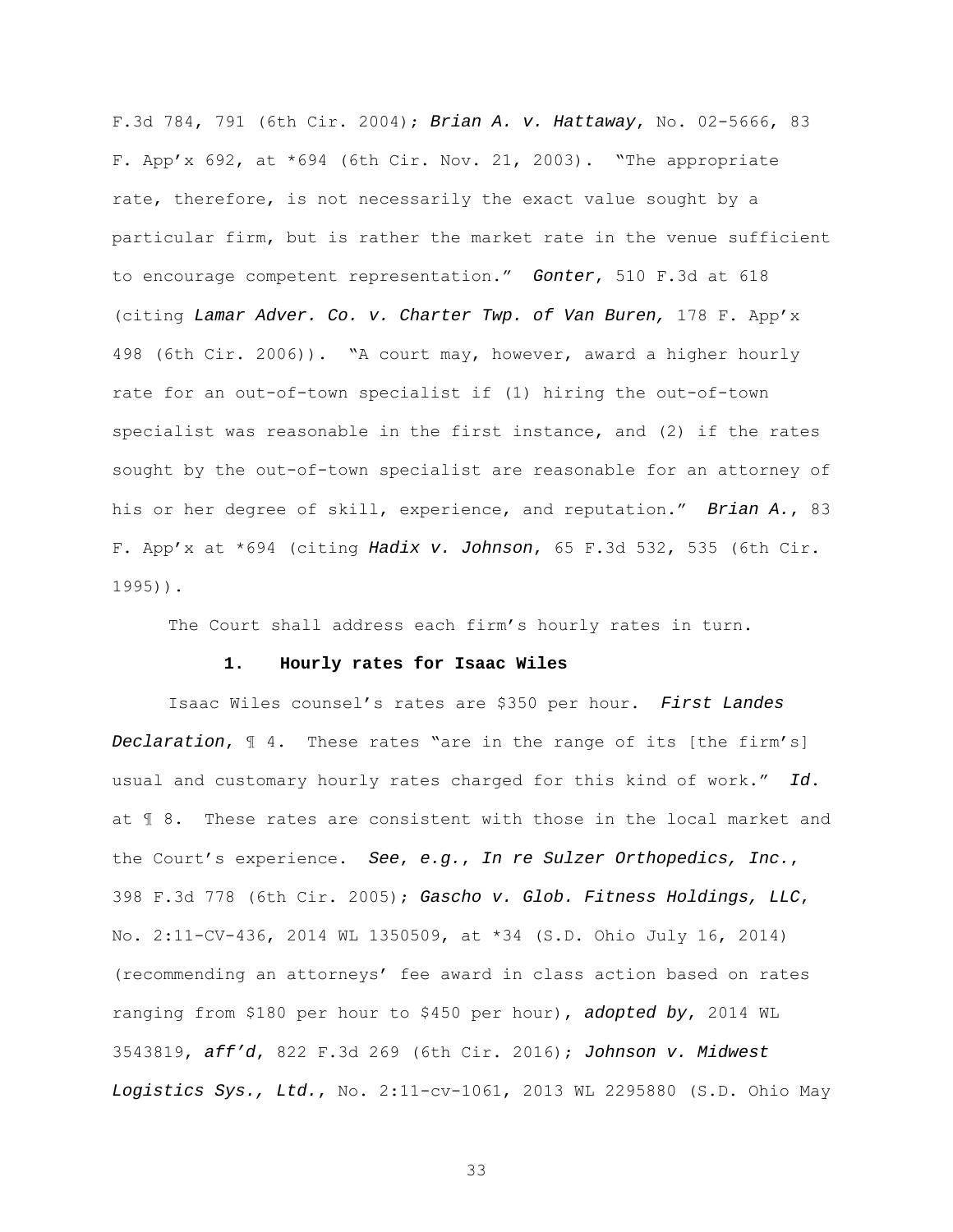24, 2013); Lowther v. AK Steel Corp., No. 1:11-cv-877, 2012 WL 6676131 (S.D. Ohio Dec. 21, 2012). The Court therefore finds that the hourly rate of \$350 for work performed by Isaac Wiles counsel is reasonable.

#### **2. Hourly rates for Friedman Oster**

Friedman Oster counsel's rates range from \$550 to \$600 per hour, which reflect the firm's "customary hourly rates." First Friedman Declaration, ¶¶ 6, 10. These rates exceed the average hourly rates charged in Columbus, Ohio. See supra. However, this Court concludes that it was reasonable for plaintiff to hire counsel from outside this forum. ANF is a corporation with an international presence, plaintiff is a shareholder from Florida, and the issues in this case are complex and not limited to those peculiar to this District. It is also significant that, in additional to their local counsel, both plaintiff and defendants are represented in this action by national counsel with substantial experience in securities litigation. Given Class counsel's skill, experience, and reputation, and considering the specialized issues presented in this case, it was reasonable for Plaintiff to hire out of district specialists. After reviewing the record, the Court concludes that the hourly rates requested by Friedman Oster counsel are reasonable.

As noted supra, the requested billing rates reflect Friedman Oster's customary hourly rates. Moreover, the firm undertook this litigation on an entirely contingent basis. First Friedman Declaration, ¶¶ 3, 10. The rates reflect Friedman Oster's highly specialized skill and experience, and reputation in shareholder litigation. Id. at ¶ 11. Friedman Oster is "a New York based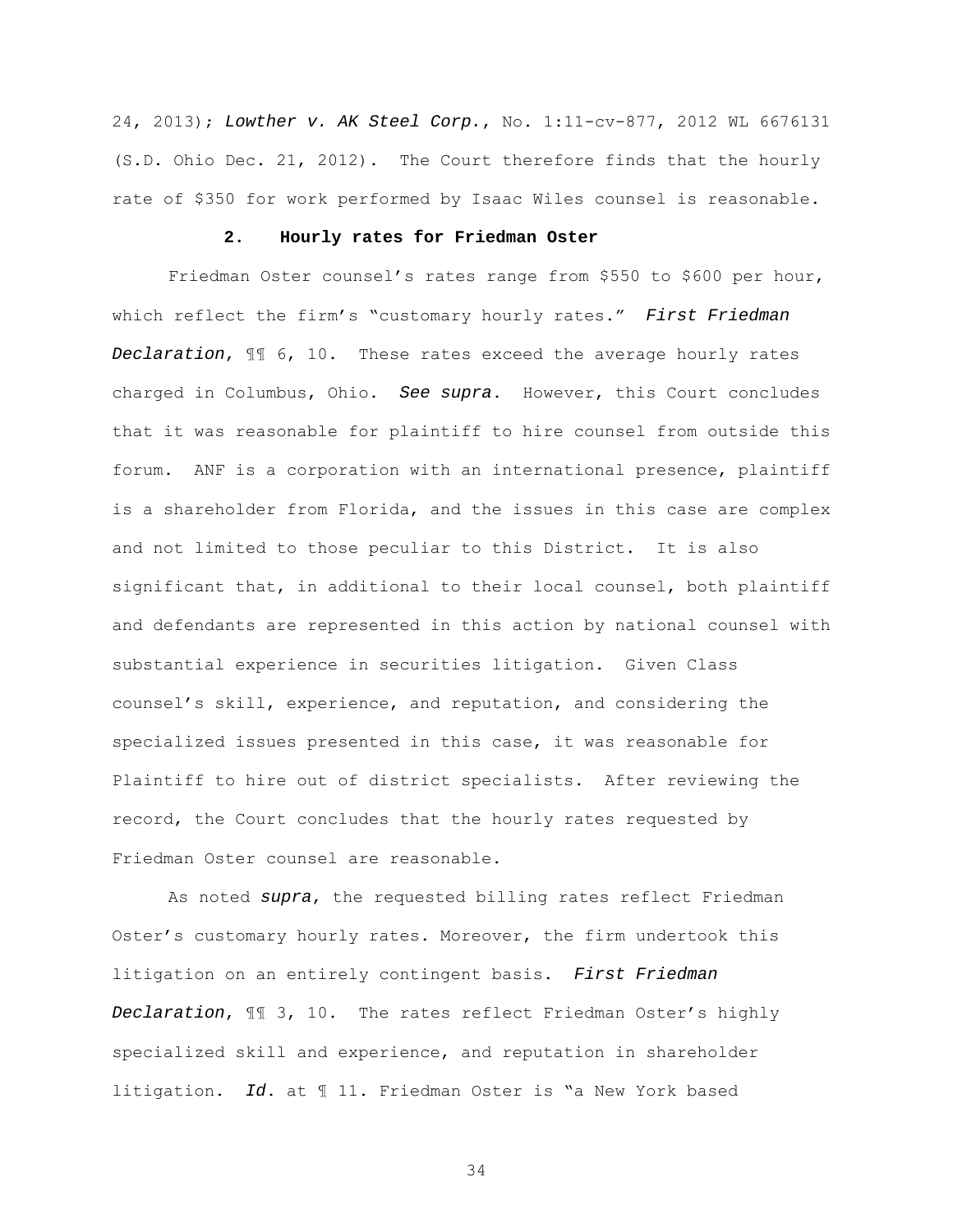litigation boutique that specializes in shareholder rights and corporate governance litigation." Exhibit 1, p. 1, attached to First Friedman Declaration. Friedman Oster actively litigates shareholder derivative and class action litigation in the Delaware Court of Chancery, which is nationally recognized for its expertise in corporate and shareholder litigation. Id. at 1-2; First Friedman Declaration, ¶¶ 8, 14. In other litigation, the firm has obtained significant results for corporate stockholders. Exhibit 1, p. 1, attached to First Friedman Declaration (detailing favorable litigation results). Attorney Jeremy Friedman, Spencer Oster, and David Tejtel, are experienced in shareholder class actions, corporate governance, and transactional litigation, with a combined experience of over thirty years. Id. at 3-4.

The hourly rates charged by Friedman Oster are consistent with the rates for similar services by lawyers of reasonably comparable skill, experience, and national reputation. Notably, Plaintiff presents evidence that suggests that Friedman Oster's hourly rates are commensurate with those of counsel for certain defendants who, like Plaintiff's counsel, have extensive experience and national reputations in the areas of shareholder derivative and class action litigation. See, e.g., First Winchester Declaration, ¶ 54 (citing findings by the National Law Journal ("NLJ"), "Billing Rates Across the Country," Jan. 13, 2014, available at http://www.nationallawjournal.com/id=1202636785489/Billing-Rates-Across-the-Country?slreturn=20160704124207); Exhibit 6,, PAGEID#:905, attached thereto (excerpts from "Billing Rates Across the Country,"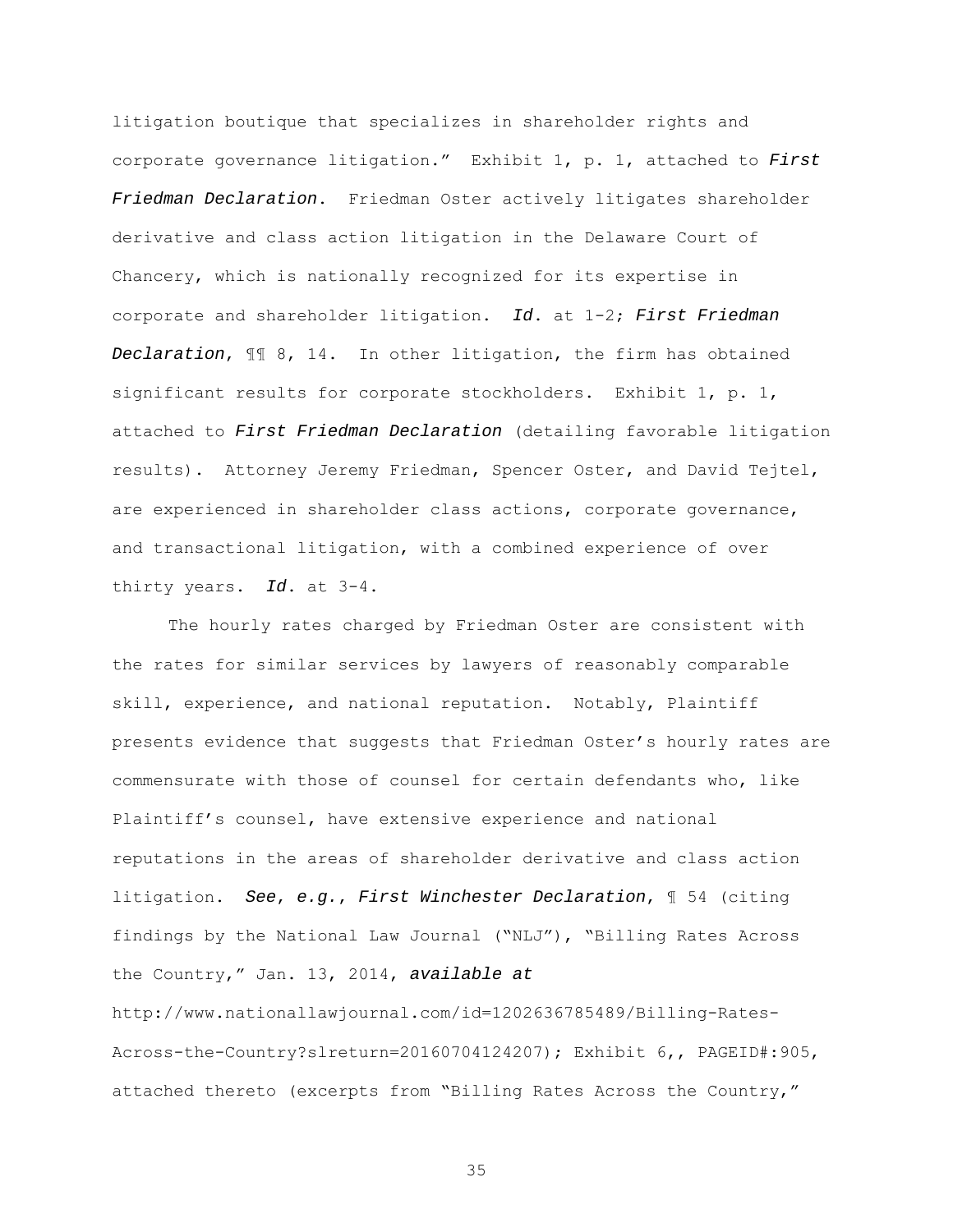reporting partner billing rates between \$495 and \$875 for the law firm of Alston & Bird LLP, counsel for Wells Fargo), PAGEID#:906-907 (reporting partner billing rates between \$490 and \$780 for the law firm of Patton Boggs, and partner billing rates between \$350 and \$950 for the law firm Squire Sanders, which merged into the law firm Squire Patton Boggs, LLP, counsel for Individual Defendants).

 In arguing that Plaintiff's counsel's hourly rates are reasonable, Plaintiff asks this Court to consider that it has previously approved higher hourly rates charged by counsel with similar specialized skill. First Winchester Declaration, 11 53, 55 (citing In re Porsche Cars North America, Inc. Plastic Coolant Tubes Products Liability, S.D. Ohio Case No. 2:11-md-2233, which approved fee award based on hourly rates of up to \$850 for partners); Exhibits 7 and 8, attached thereto (copies of motion for attorneys' fees and order granting such request filed in In re Porsche Cars North America, Inc. Plastic Coolant Tubes Products Liability, S.D. Ohio Case No. 2:11-md-2233); First Friedman Declaration, ¶ 13. While In re Porsche Cars North America, Inc. Plastic Coolant Tubes Products Liability was a multi-district litigation involving products liability and this action is not, the Court nevertheless notes that Friedman Oster's hourly rates are lower than those previously approved by this Court in other litigation.

 Finally, Plaintiff presents evidence of the reasonableness of Friedman Oster's hourly rate in light of those approved by the Delaware Court of Chancery, which "has a national recognition for its expertise in corporate and shareholder litigation." First Friedman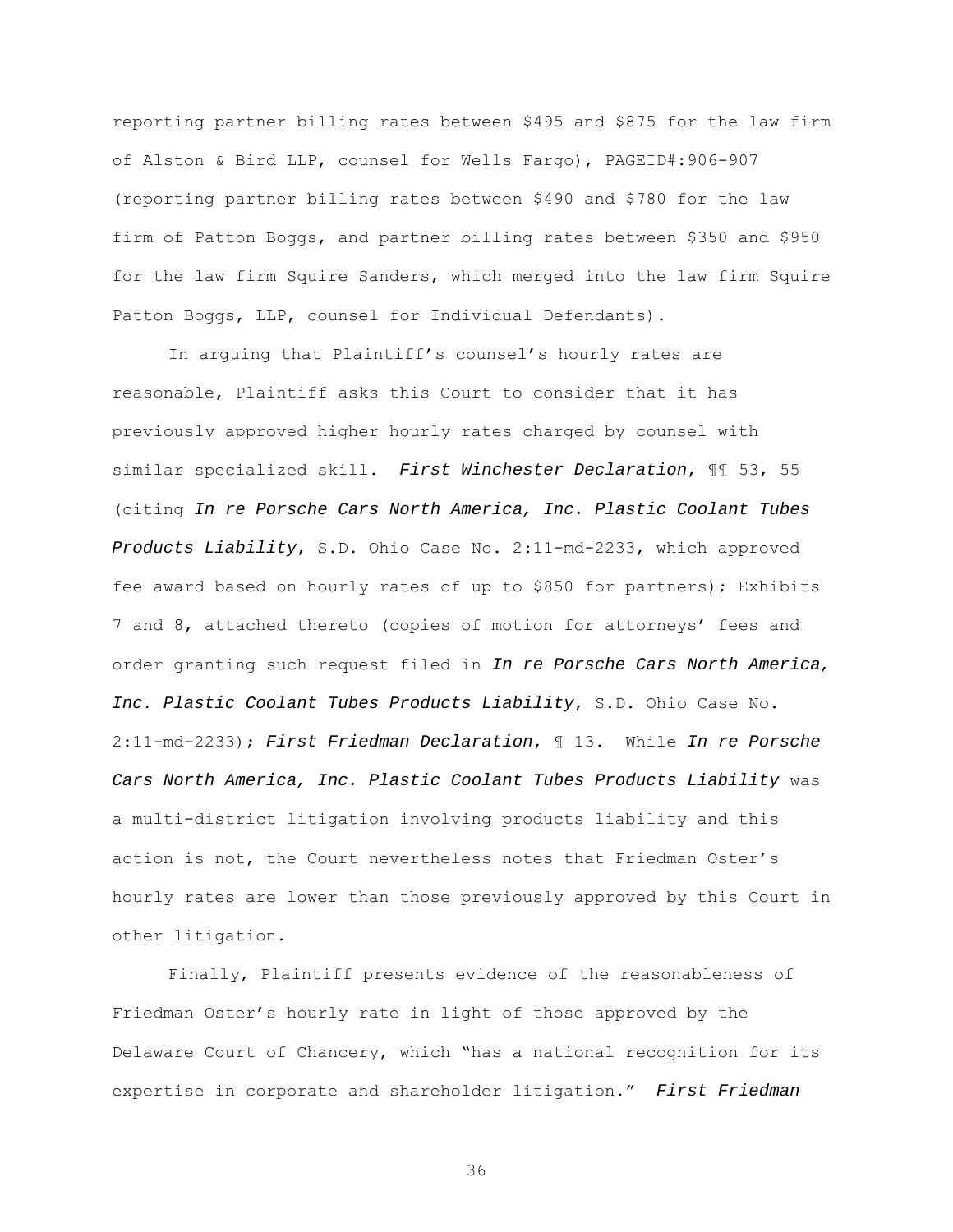Declaration, ¶ 14. The Delaware Court of Chancery has traditionally "used hours worked to calculate an effective hourly rate that can be examined to guard against windfall compensation when awarding large fees." In re Sauer-Danfoss Inc. Shareholders Litig., 65 A.3d 1116, 1139 (Del. Ch. 2011). This "implied hourly rate" for Friedman Oster is \$581.75 (dividing the Friedman Oster lodestar of \$39,850 by 68.50 Friedman Oster hours billed), which is within the range approved by the Delaware Court of Chancery. First Friedman Declaration,  $\mathbb{II}$  6, 14.

For all these reasons, the Court concludes that the hourly rates ranging from \$550 per hour to \$600 per hour for work performed by Friedman Oster's counsel is reasonable.

# **3. Hourly rates for Kessler Topaz**

Kessler Topaz counsel's billing rates range from \$350 per hour to \$850 per hour, reflecting the customary billing rates for partners, associates, and a staff attorney. First Winchester Declaration, ¶ 48, 52. As noted supra, these rates exceed the average hourly rates charged in Columbus, Ohio but, for the reasons previously discussed, it was reasonable for Plaintiff to hire counsel from outside this forum. For the reasons that follow, the Court concludes that the hourly rates for counsel at Kessler Topaz are reasonable, but the hourly rates for the firm's non-attorneys are not reasonable.

Kessler Topaz is a large and successful shareholder litigation firm with offices in Pennsylvania and California, recognized by the National Law Journal as one of the top securities class action law firms in the United States. First Winchester Declaration, ¶¶ 51, 53; Exhibit 5, p. 1, attached thereto (copy of firm resume). Kessler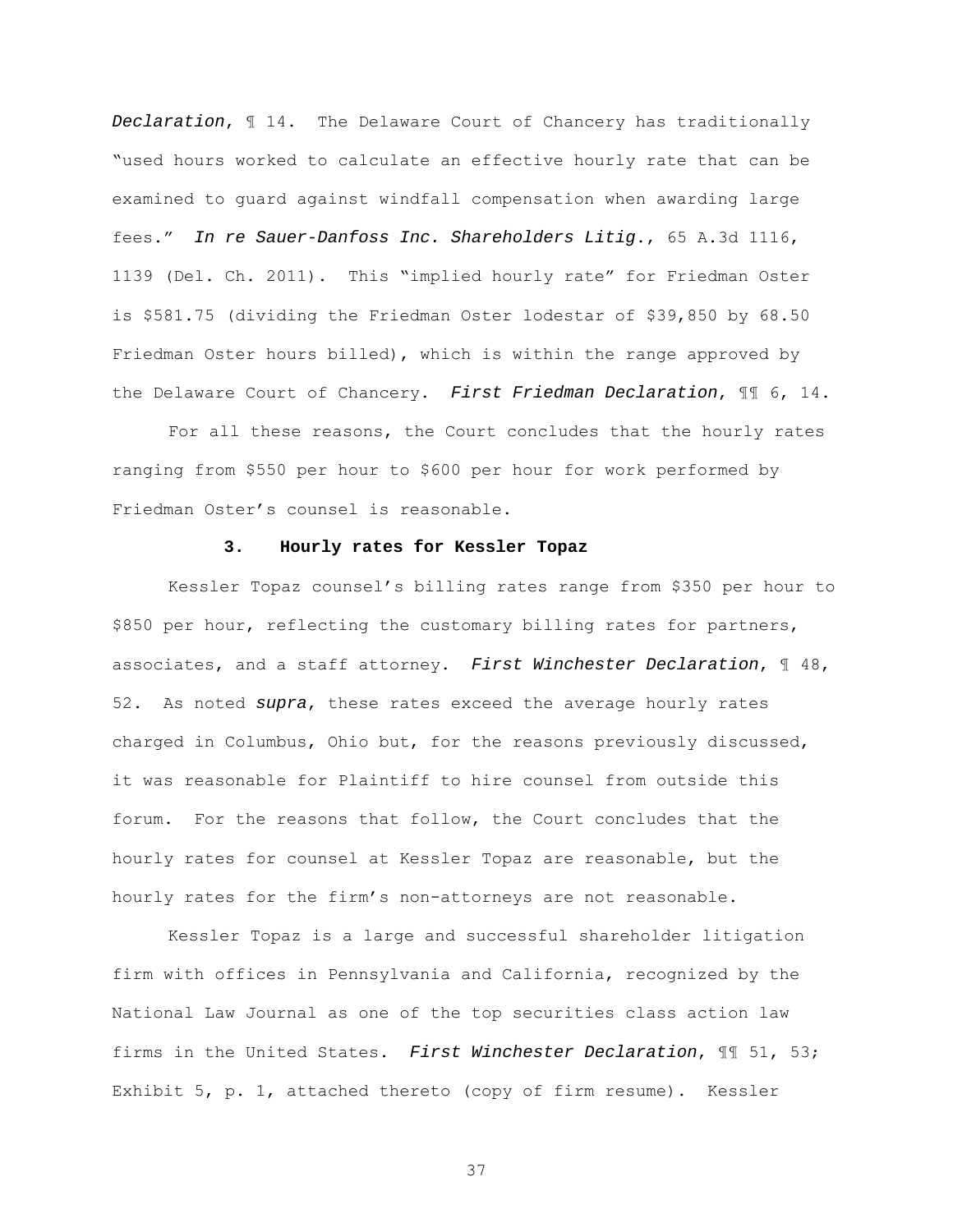Topaz has served as lead or co-lead counsel in many large and complex class actions involving high-profile clients. Exhibit 5, pp. 1-15, attached to First Winchester Declaration (highlighting noteworthy litigation). Kessler Topaz undertook this litigation on an entirely contingent basis. First Friedman Declaration, ¶ 38.

The hourly rates charged by Kessler Topaz are consistent with the rates for similar services by lawyers of reasonably comparable skill, experience, and national reputation. As discussed above, the hourly rates reflected in the NLJ survey suggest that Kessler Topaz counsel's hourly rates are commensurate with those of counsel for some of the defendants, who also likewise possess extensive expertise with national reputations in the areas of shareholder derivative and class action litigation. First Winchester Declaration, ¶ 54; Exhibit 6, attached thereto #:905, attached thereto (reporting partner billing rates between \$495 and \$875 for the law firm of Alston & Bird LLP, counsel for Wells Fargo), PAGEID#:906-907 (reporting partner billing rates between \$490 and \$780 and associate billing rates between \$325 and \$475 for the law firm of Patton Boggs, and partner billing rates between \$350 and \$950 as well as associate billing rates between \$250 and \$530 for the law firm Squire Sanders).

Although at the high end, the Kessler Topaz partners' hourly rates are within the range of or are comparable to those rates previously approved by this Court. First Winchester Declaration,  $\mathbb{II}$ 53, 55 (citing In re Porsche Cars North America, Inc. Plastic Coolant Tubes Products Liability, S.D. Ohio Case No. 2:11-md-2233, which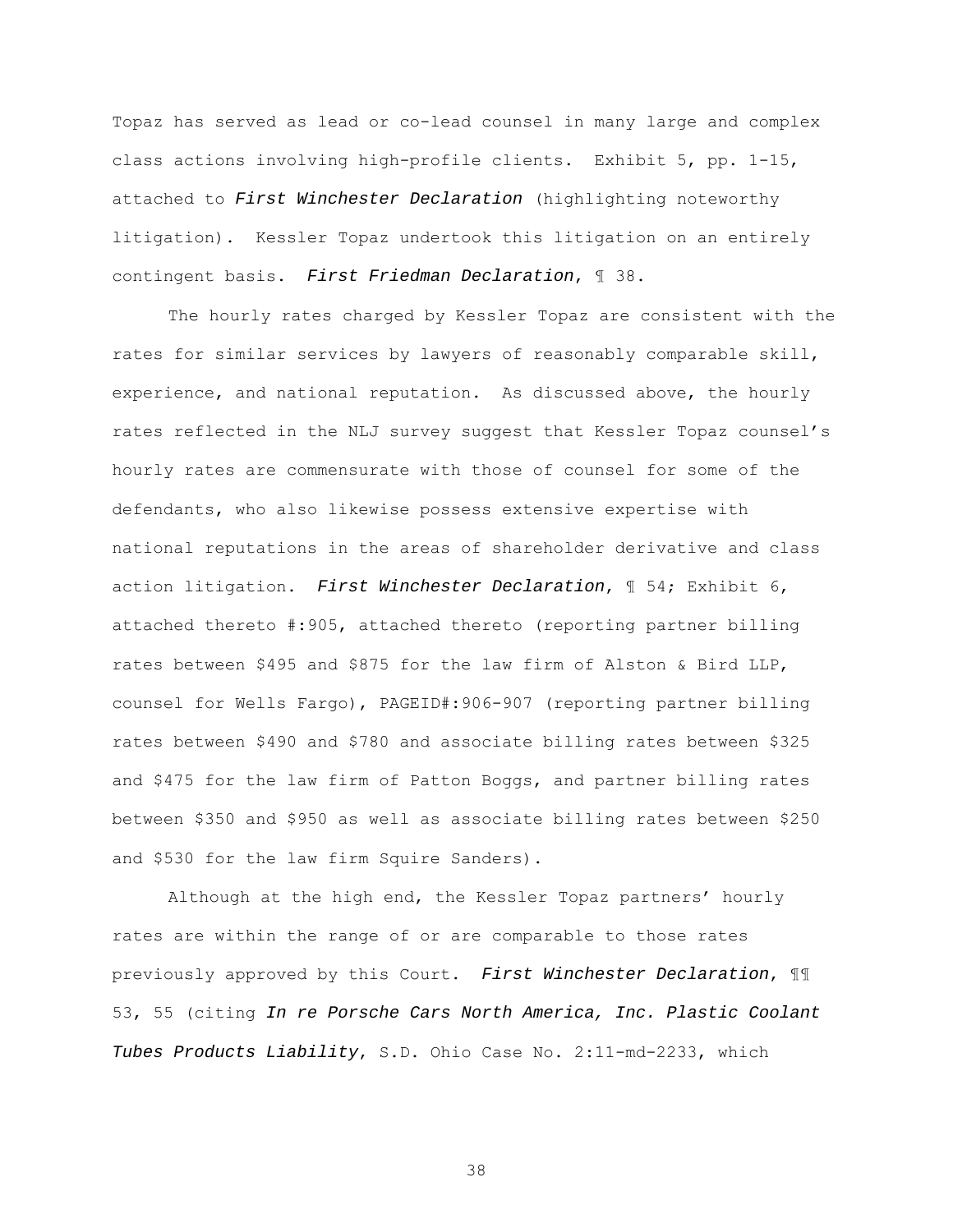approved fee award based on hourly rates of up to \$850 for partners and \$550 for associates for out-of-district counsel).

Plaintiff also points out that Kessler Topaz's "implied hourly rate" of \$449.58 (dividing Kessler Topaz lodestar of \$112,216.25 by 249.60 Kessler Topaz hours billed) is consistent with rates approved by the Delaware Court of Chancery. First Winchester Declaration,  $\mathbb{I}\mathbb{I}$ 48, 56 (citing Seinfeld v. Coker, 847 A.2d 330, 337-38 (Del. Ch. 2000) (approving rate of \$1300 per hour); In re KSW, Inc. S'holder Litig., No. 7875-VCG, copy of transcript attached thereto as Exhibit 9, PAGEID#:1153 (noting that rate of \$762 per hour "is a healthy rate but not unusual or excessive particularly in light of the fact that this was a purely contingent fee case"); Pontiac Gen. Emps. Ret. Sys. v. Ballantine, C.A. No. 9789-VCL, copy of transcript attached thereto as Exhibit 11).

The hourly rates for Kessler Topaz partners, associates, and staff attorneys - which range from \$350 to \$850 - is therefore reasonable based on the present record.

Plaintiff also seeks fees for non-attorneys employed by Kessler Topaz. Plaintiff specifically seeks \$250 per hour for work performed by two paralegals. First Winchester Declaration, ¶ 48. Plaintiff submits that the paralegals belong to Kessler Topaz's Acquisitions and Shareholder Derivative Litigation Group.<sup>4</sup> Id. at  $\mathbb{I}$  50(g), (h). The paralegals' work involved proofreading and cite-checking as well as monitoring the docket and noting upcoming deadlines. Id. The Court, however, finds that this requested rate is double the hourly rates

 $4$  One of the paralegals, Doug Tewksbury, is no longer employed by Kessler Topaz. Id. at  $\mathbb{I}$  50(g).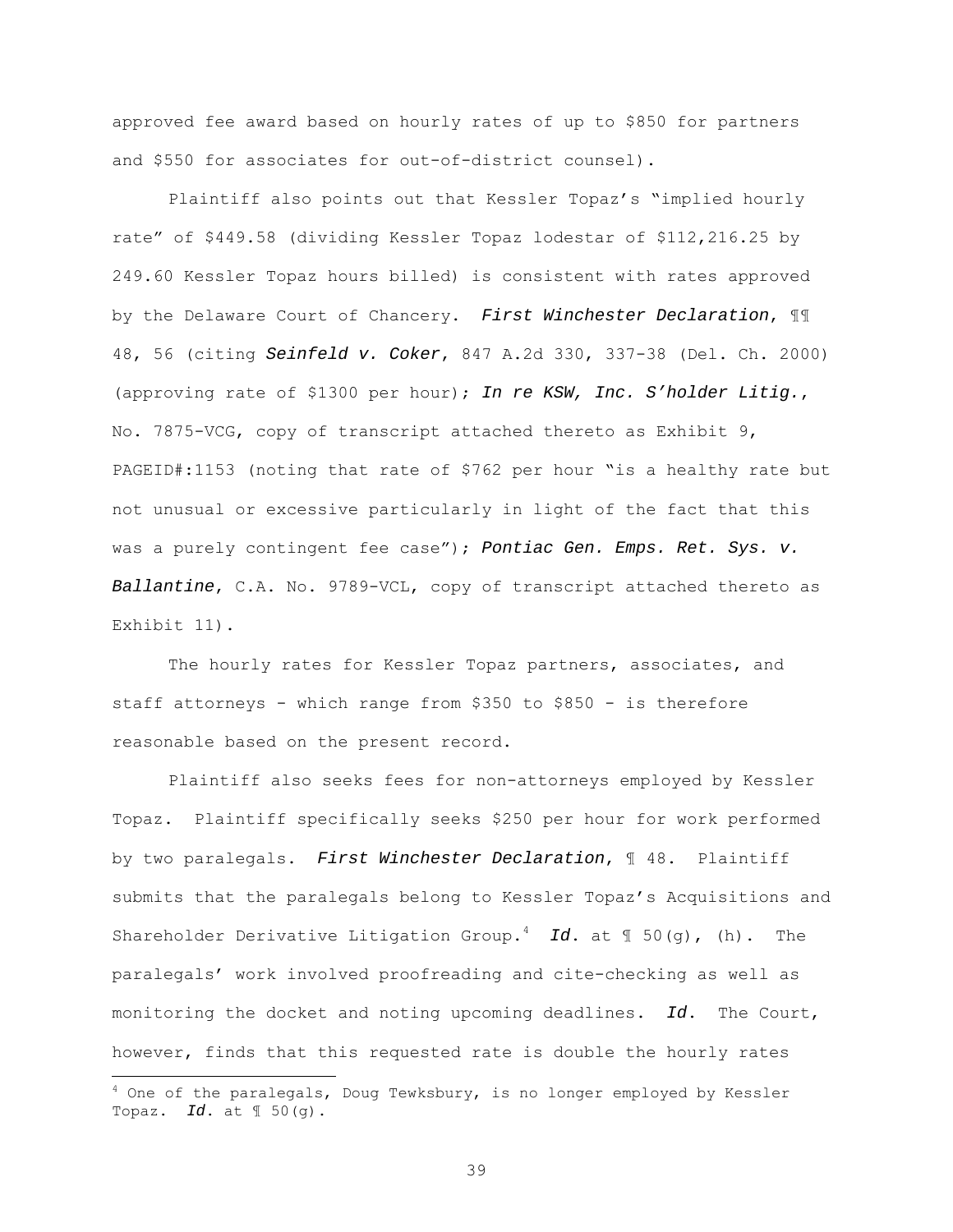recently approved for paralegals by this Court. See Kehoe Component Sales Inc. v. Best Lighting Prods., Inc., No. 2:10-cv-00789, 2014 WL 5034643, at \*8 (S.D. Ohio Oct. 8, 2014) (\$125 per hour for paralegals); Castro v. Los Camperos, Inc., No. 2:13-cv-1186, 2014 WL 4626292, at \*4 (S.D. Ohio Sept. 15, 2014) ("Considering that only 10.3 percent of paralegals in the greater Columbus area bill at a rate over \$130 per hour, see The Economics of Law Practice in Ohio in 2013, p. 43, . . . ."); Javery v. Lucent Techs. Inc. Long-Term Disability Plan for Mgmt. or LBA Emps., No. 2:09-cv-00008, 2014 WL 2779427, at \*8 (S.D. Ohio June 19, 2014) (\$125 per hour for paralegals); Wilson v. D & N Masonry, Inc., No. 1:12-cv-922, 2014 WL 1789136, at \*2 (S.D. Ohio May 5, 2014) (\$125 per hour for paralegals). Indeed, this Court has recently concluded in a previous action involving ANF that a rate for paralegals should be limited to \$125 per hour. See City of Plantation Police Officers' Employees' Ret. Sys. v. Jeffries, No. 2:14-CV-1380, 2014 WL 7404000, at \*15 (S.D. Ohio Dec. 30, 2014). The Court is not persuaded that this conclusion was incorrect. The Court therefore limits Kessler Topaz's paralegals' hourly rate to \$125.

Plaintiff also seeks fees for work performed by two individuals in Kessler Topaz's "Investigation Department." First Winchester Declaration, ¶ 48. These individuals' rates are \$300 per hour for "identifying addresses for the Individual Defendants in order to effectuate service of process of the complaint." Id. at 50(i)(j). There is no evidence of these individuals' experience. See id. While the Court recognizes the need to effect proper service of process, it is not persuaded that the present record justifies an hourly rate of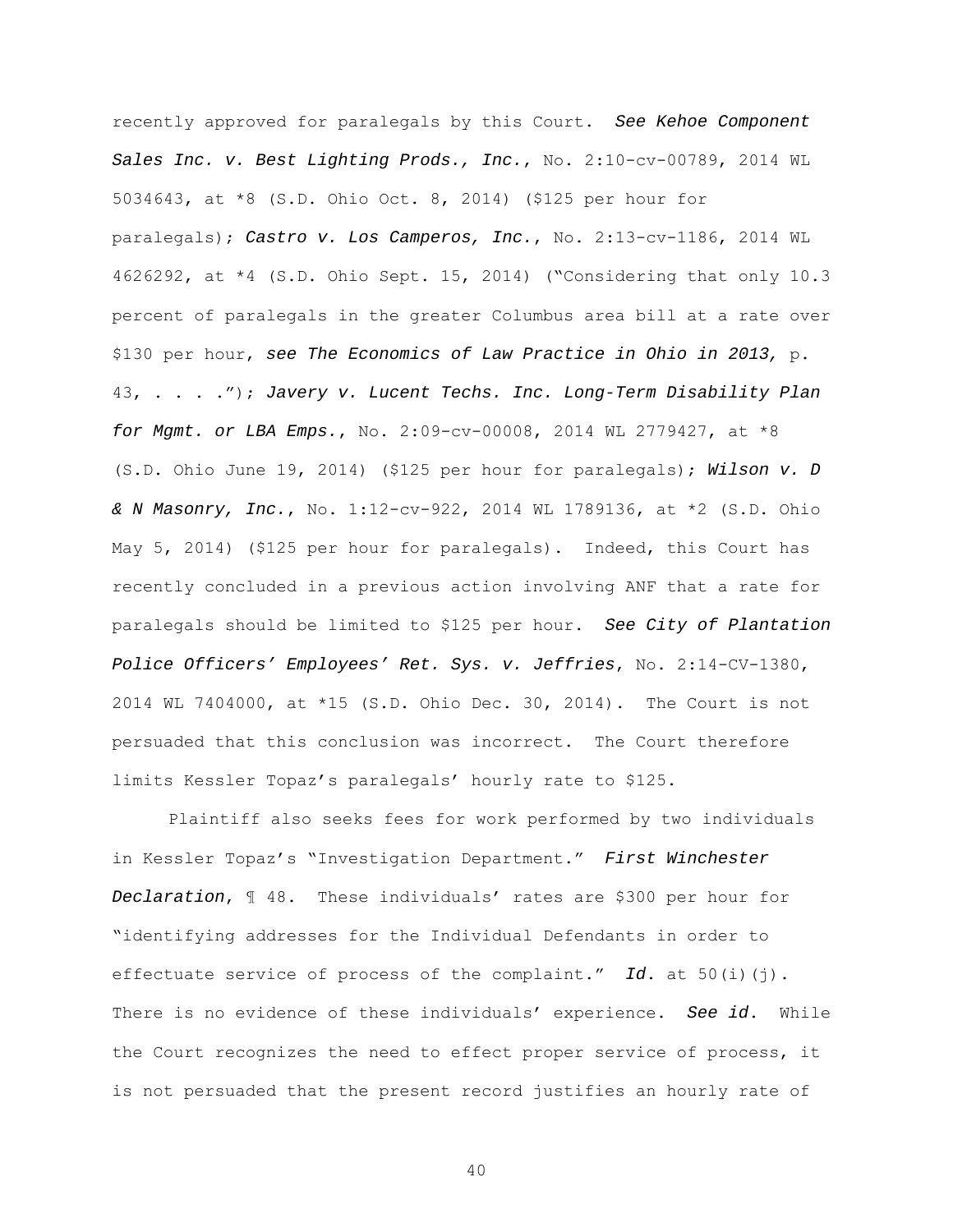\$300, which is comparable to the \$350 hourly rate charged by Kessler Topaz's staff attorney. Id. at 1 48. The Court will therefore limit the hourly rate for these individuals in Kessler Topaz's "Investigation Department" to the amount permissible for paralegals, i.e., \$125 per hour.

Considering the foregoing, the Court calculates Plaintiff's counsel's lodestar value at \$149,682.50:

| Name                    | Title - Firm                           | Years of<br>Experience | Hours           | Hourly<br>Rate | Total        |
|-------------------------|----------------------------------------|------------------------|-----------------|----------------|--------------|
| Marc A.<br>Topaz        | Partner -<br>Kessler Topaz             | Unknown                | 3.35            | \$850          | \$2,847.50   |
| Robin<br>Winchester     | Partner -<br>Kessler Topaz             | Unknown                | 36.50           | \$725          | \$26, 462.50 |
| Eric Zagar              | Partner -<br>Kessler Topaz             | Unknown                | 5.50            | \$800          | \$4,400      |
| Seamus<br>Kaskela       | Associate -<br>Kessler Topaz           | Unknown                | 20              | \$500          | \$10,000     |
| Christopher<br>Windover | Associate -<br>Kessler Topaz           | Unknown                | 104.25          | \$425          | \$44,306.25  |
| David Uris              | Staff Attorney -<br>Kessler Topaz      | Unknown                | 35.25           | \$350          | \$12,337.50  |
| Jeremy<br>Friedman      | Member -<br>Friedman Oster             | 9 years                | 43.50           | \$600          | \$26,100     |
| Spencer<br>Oster        | Member -<br>Friedman Oster             | 13 years               | 11.50           | \$550          | \$6,325      |
| David Tejtel            | Member -<br>Friedman Oster             | 9 years                | 13.50           | \$550          | \$7,425      |
| Mark Landes             | Partner - Isaac Wiles                  | 31 years               | .70             | \$350          | \$245        |
| Maribeth<br>Meluch      | Partner - Isaac Wiles                  | 25 years               | 9.30            | \$350          | \$3,255      |
| Mark<br>Troutman        | Partner - Isaac Wiles                  | 10 years               | 1.10            | \$350          | \$385        |
| Fabiana<br>Angrisano    | Investigation Dep't -<br>Kessler Topaz | Unknown                | $7\overline{ }$ | \$125          | \$875        |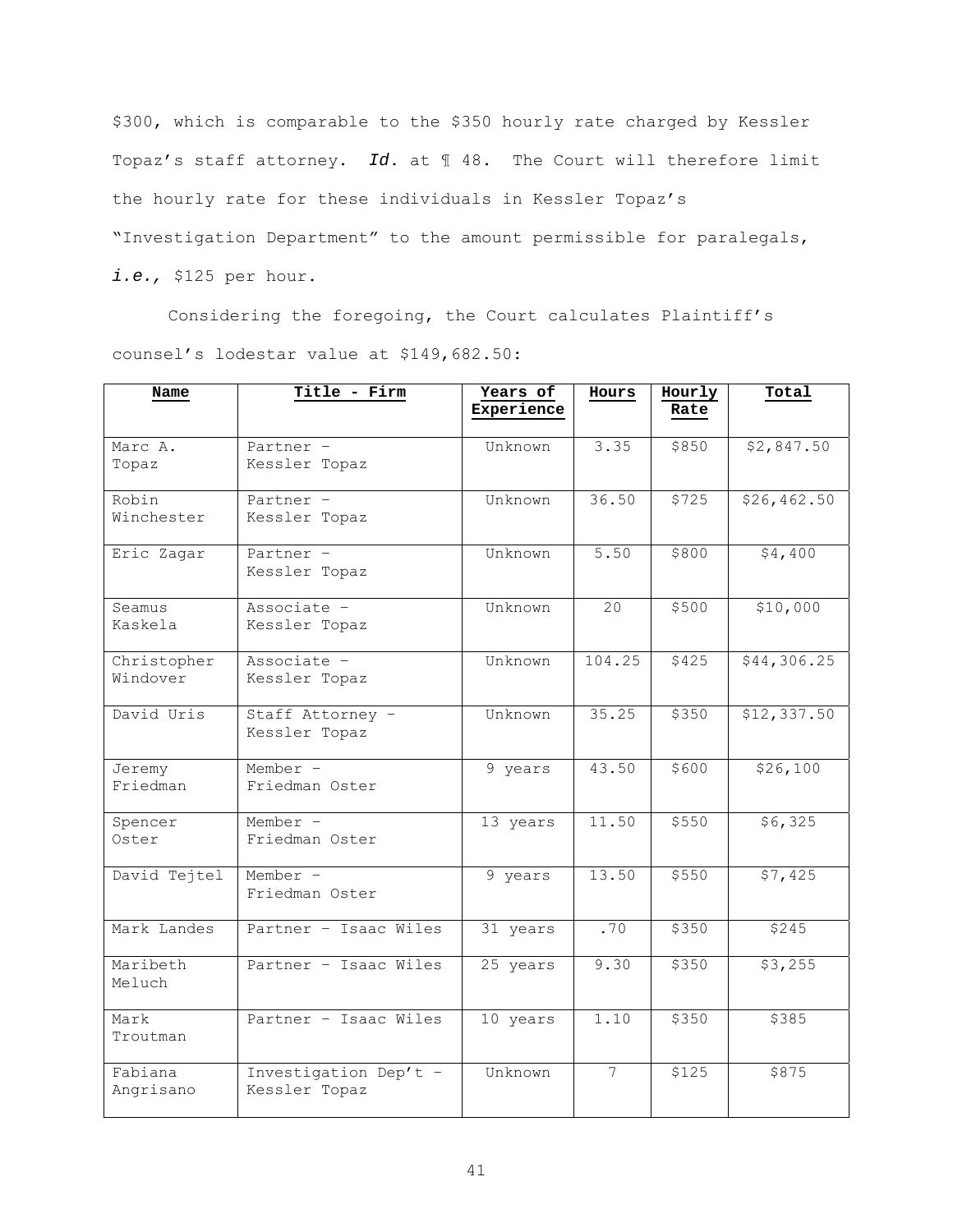| Jamie<br>Maginnis       | Investigation Dep't -<br>Kessler Topaz | Unknown | 6.50   | \$125 | \$812.50     |
|-------------------------|----------------------------------------|---------|--------|-------|--------------|
|                         |                                        |         |        |       |              |
| Christopher<br>McGinnis | Paralegal -<br>Kessler Topaz           | Unknown | q      | \$125 | \$1125       |
| Doug<br>Tewksbury       | Paralegal $-$<br>Kessler Topaz         | Unknown | 22.25  | \$125 | \$2781.25    |
|                         |                                        | Total:  | 329.20 |       | \$149,682.50 |

As discussed supra, the Court may, "within limits, adjust the

'lodestar' to reflect relevant considerations peculiar to the subject litigation." Adcock-Ladd, 227 F.3d at 349 (quoting Reed, 179 F.3d at 471–72). In adjusting the lodestar to arrive at a reasonable fee award, a court may consider the following factors:

"(1) the time and labor required by a given case; (2) the novelty and difficulty of the questions presented; (3) the skill needed to perform the legal service properly; (4) the preclusion of employment by the attorney due to acceptance of the case; (5) the customary fee; (6) whether the fee is fixed or contingent; (7) time limitations imposed by the client or the circumstances; (8) the amount involved and the results obtained; (9) the experience, reputation, and ability of the attorneys; (10) the 'undesirability' of the case; (11) the nature and length of the professional relationship with the client; and (12) awards in similar cases."

Id. at 349 n.8 (quoting Reed, 179 F.3d at 471-72 n. 3). Of these factors, the "results obtained" is the most important factor in determining the reasonableness of a fee award. Kentucky Rest. Concepts Inc. v. City of Louisville, 117 F. App'x 415, 420 (6th Cir. 2004) (citing Hensley, 461 U.S. at 434-36). See also Adcock-Ladd, 227 F.3d at 349 ("A highly important Johnson factor is the result achieved.") (emphasis in original).

 As previously discussed, the proposed settlement provides a substantial benefit to ANF and its shareholders. More briefly, the proposed settlement resulted in the Amendments to the Credit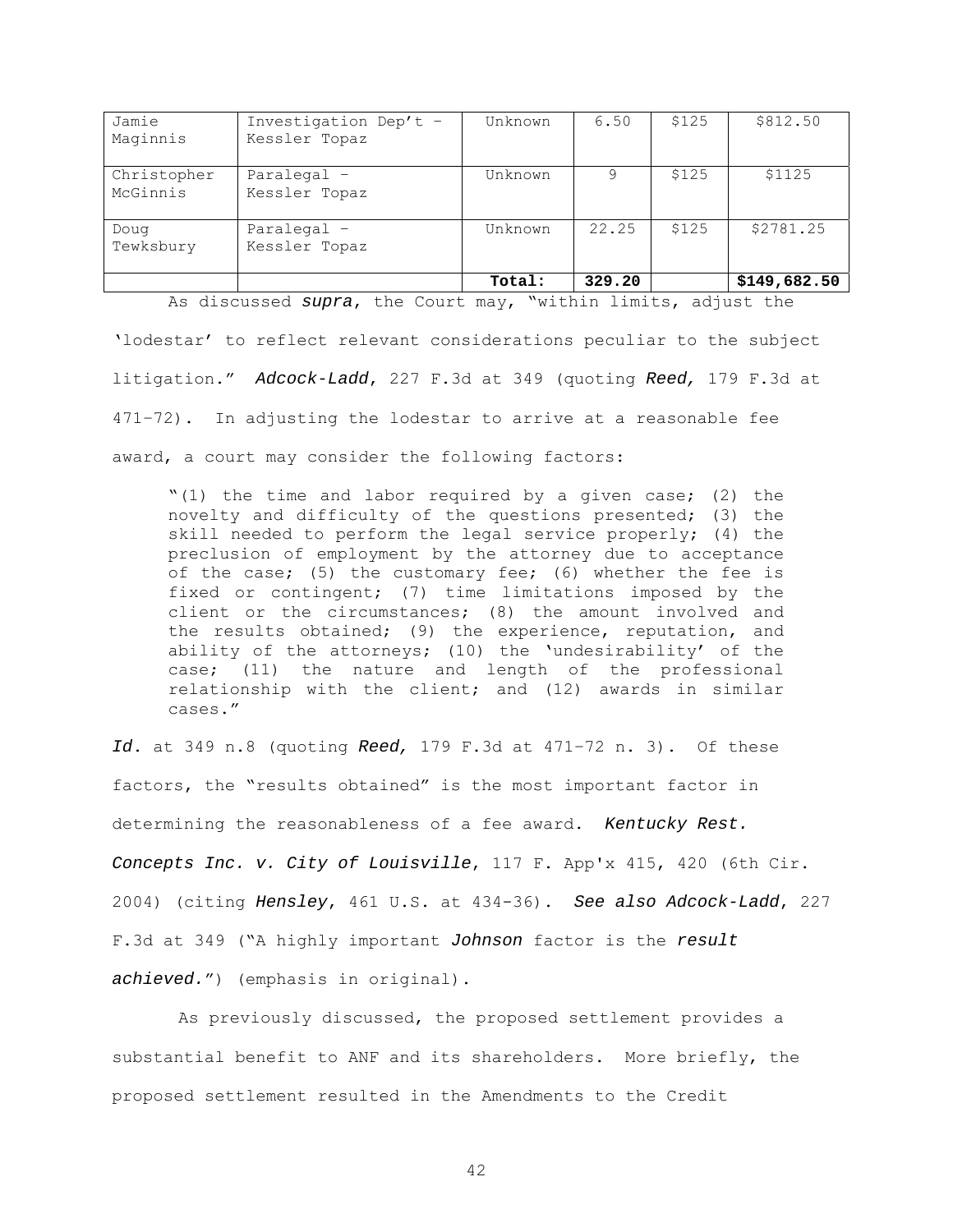Agreements, which removed threats posed by the Dead Hand Proxy Put and Poison Put provisions. The proposed settlement also effectuated corporate governance reform aimed at preventing the ANF Board from improperly agreeing to similar debt acceleration provisions in future agreements. The proposed settlement specifically addresses the alleged misconduct in the Complaint and provides immediate relief without the expense associated with years of litigation.

As noted supra, stockholder class action litigation is inherently complex and the prosecution of such actions typically requires specialized skill. Plaintiff's counsel also undertook the litigation on a contingent fee basis and devoted substantial time and energy to the action despite the risk associated with such fee arrangements. Indeed, the risk presented in this litigation was significant: Plaintiff's counsel devoted nearly 300 hours in connection with the litigation without any guarantee of compensation. There is a substantial public interest in compensating counsel at a rate that takes into account not only the work performed but also the risk of undertaking representation on a contingent basis. It is also significant that Plaintiff's counsel has not sought fees for work performed after June 3, 2016, including time attending the fairness hearing. Moreover, it is worth noting that, although potentially thousands of stockholders were informed of the potential for an award of attorneys' fees and costs, and of the amount of fees and costs sought, Notice, ECF No. 18-3; Affidavit of Mailing,  $\mathbb I$  2, there were no objections filed.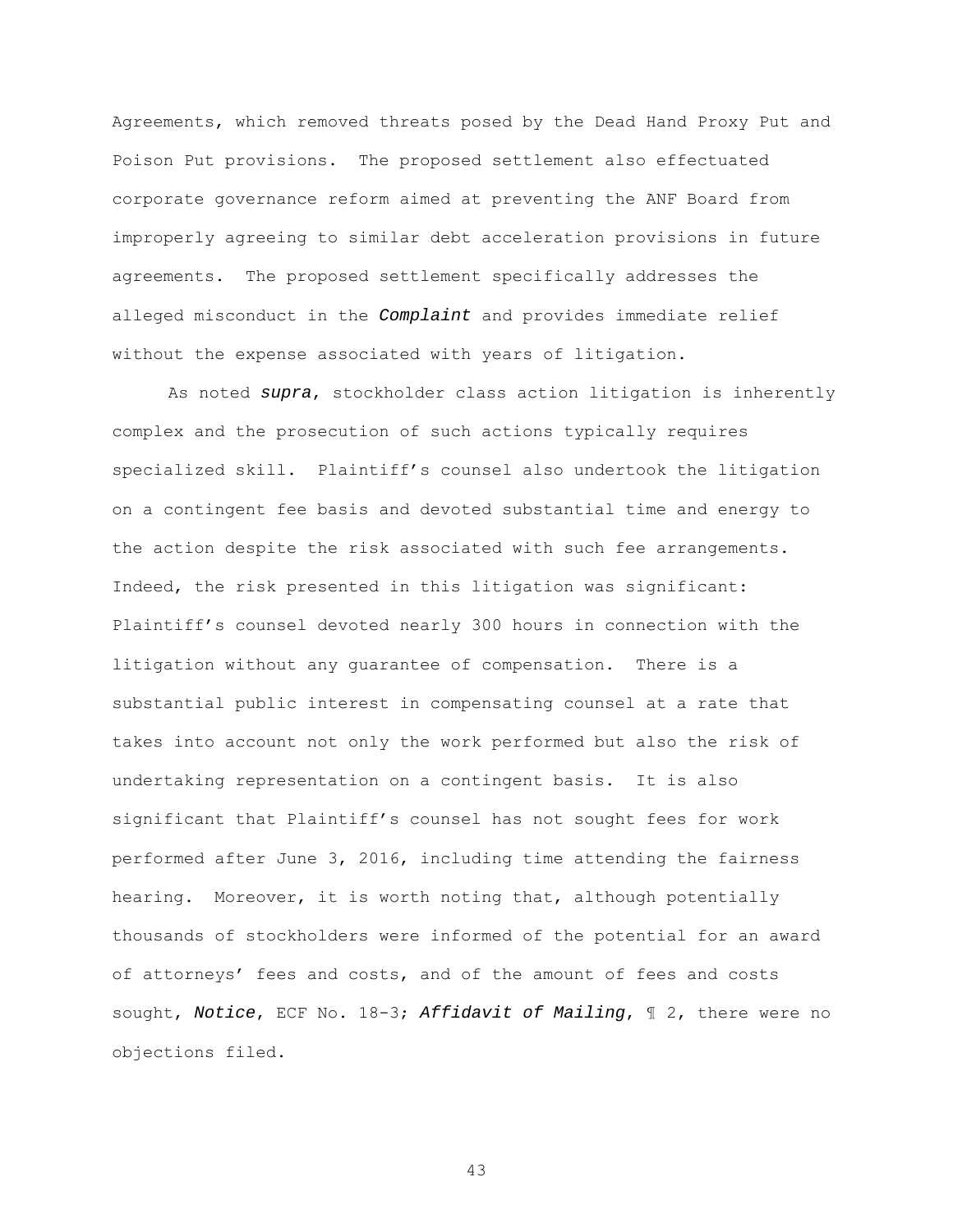Plaintiff seeks \$165,000 in attorneys' fees, which he represents is based upon multiplier of 1.06. Plaintiff's Motion for Final Approval, PAGEID#:742 (citing First Winchester Declaration,  $\text{\textsterling}\, 59-60$ ).<sup>5</sup> After reductions in the lodestar value as calculated supra, i.e., 149,682.50, a \$165,000 award would yield a multiplier of 1.10. This multiplier falls within the range of those previously approved by this Court, see Jeffries, No.  $2:14$ -CV-1380, 2014 WL 7404000, at \*19, and below the range of those approved in other corporate governance cases and shareholder litigation. See, e.g., Cohn v. Nelson, 375 F. Supp. 2d 844, 862 (E.D. Mo. 2005) ("In shareholder litigation, courts typically apply a multiplier of 3 to 5 to compensate counsel for the risk of contingent representation.") (citing Vizcaino v. Microsoft Corp., 290 F.3d 1043, 1052-54 (9th Cir. 2002) (listing 23 settlements and multipliers for each, in which the average multiplier is 3.28)). Considering the benefits of the proposed settlement, the risk undertaken by Plaintiff's counsel, the skill of counsel for both sides, society's stake in rewarding attorneys for the benefits secured, and the complexity and duration of the litigation, all discussed supra, the Court finds that a lodestar multiplier of 1.10 is appropriate in this case. Accordingly, the Court concludes that Plaintiff is entitled to an award of reasonable attorneys' fees in the

 $5$  Plaintiff represents that he subtracted expenses in arriving at this multiplier, see id., but it appears from the Court's calculation that Plaintiff did not, in fact, subtract expenses when reaching a multiplier of 1.06.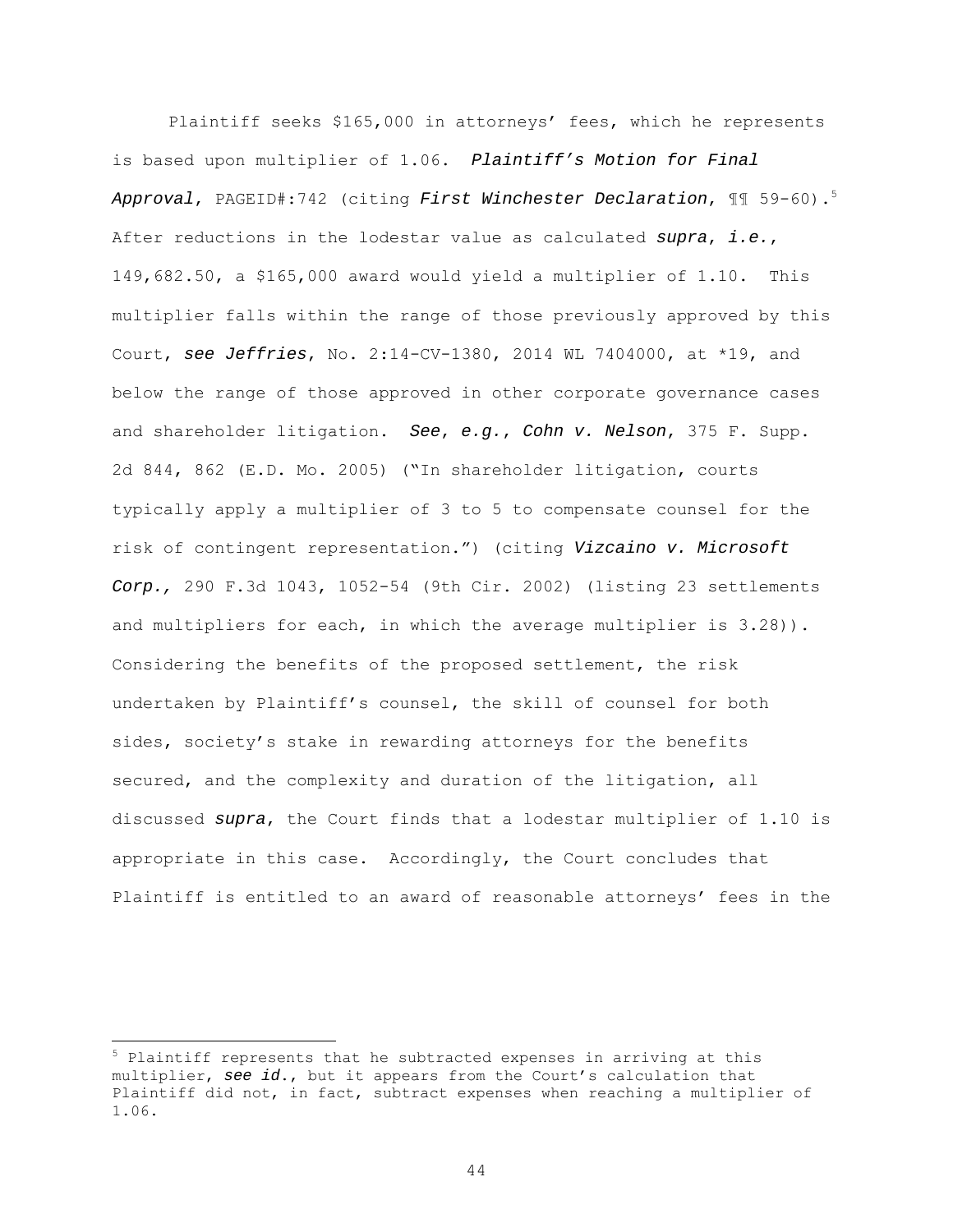amount of \$165,000. Additionally, the Court finds that Plaintiff is entitled to expenses in the amount of  $$2,000.^6$ 

**WHEREUPON**, based on the foregoing, the Court concludes that Plaintiff and the Class have met their burden of showing that the prerequisites for the certification of a class action pursuant to Rule 23(a) and Rule  $23(b)(1)(A)$  and (b)(2) have been satisfied in this case, that the Stipulation and Agreement of Settlement is fair, reasonable, and adequate, and that Class Counsel's requested award of fees and expenses is fair and reasonable. Accordingly, it is hereby

# **RECOMMENDED** that

(a) because the proposed settlement of the action on the terms and conditions set forth in the Stipulation and Settlement Agreement is fair, reasonable, adequate, and in the best interest of the Class, the Settlement Agreement be finally approved by the Court;

(b) the Class be finally certified for settlement purposes;

(c) the Action be dismissed with prejudice pursuant to the terms of the Stipulation and Settlement Agreement;

(d) the Class, Class Plaintiff Representative, and defendants be bound by the release set forth in the Stipulation and Settlement Agreement; and

(e) Class Counsel be awarded reasonable attorneys' fees in the amount of \$165,000 and reimbursement of expenses in the amount of \$2,000.

If any party seeks review by the District Judge of this Report and Recommendation, that party may, within fourteen (14) days, file and serve on all parties objections to the Report and Recommendation, specifically designating this Report and Recommendation, and the part

 $6$  Plaintiff submitted evidence of expenses totaling \$3,259.08, see First Winchester Declaration,  $\mathbb{I}$  57-58, but as noted supra, the proposed settlement limits Plaintiff's recovery of expenses to \$2,000. Stipulation and Settlement Agreement, ¶ 21.